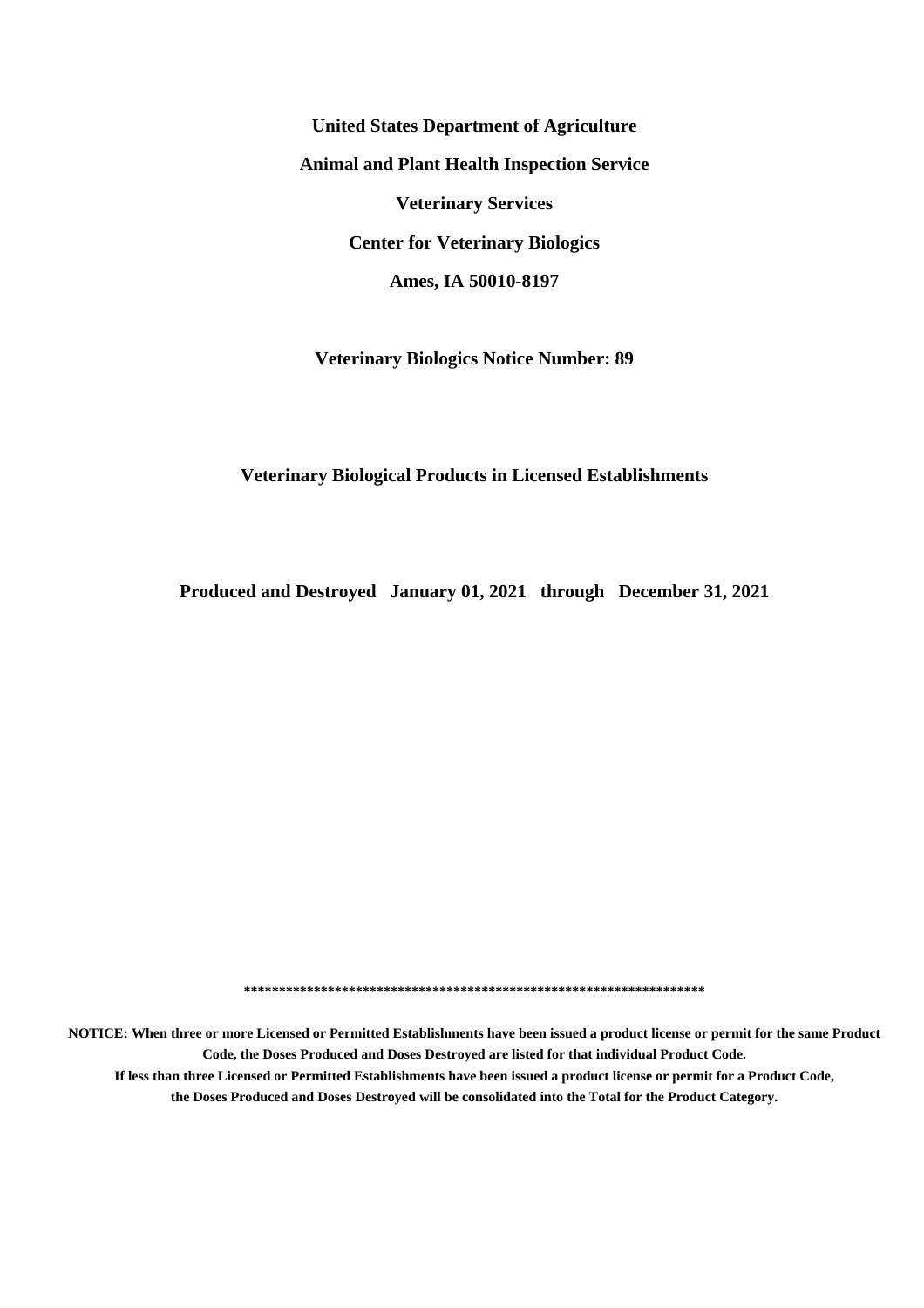| <b>Vaccines</b>                                                                                                         |        |                       |                        |
|-------------------------------------------------------------------------------------------------------------------------|--------|-----------------------|------------------------|
| Product                                                                                                                 | Code   | <b>Doses Produced</b> | <b>Doses Destroyed</b> |
| Anthrax Spore Vaccine, Nonencapsulated Live<br><b>Culture</b>                                                           | 101100 |                       |                        |
| <b>Autogenous Vaccine, Killed Fungus</b>                                                                                | 101800 |                       |                        |
| <b>Autogenous Vaccine, Killed Virus</b>                                                                                 | 101500 |                       |                        |
| <b>Autogenous Vaccine, Killed Virus</b>                                                                                 | 101510 | 156,616,750           | 2,191,345              |
| <b>Autogenous Vaccine, Killed Virus</b>                                                                                 | 101520 | 20,620,875            |                        |
| <b>Autogenous Vaccine, Killed Virus</b>                                                                                 | 101521 | 7,370,625             | 1,009,000              |
| <b>Autogenous Vaccine, Killed Virus</b>                                                                                 | 1015I2 |                       |                        |
| <b>Autogenous Vaccine, Killed Virus</b>                                                                                 | A01521 |                       |                        |
| Avian Adenovirus Vaccine, Killed Virus                                                                                  | 101700 |                       |                        |
| Avian Encephalomyelitis Vaccine, Live Virus                                                                             | 105110 |                       |                        |
| Avian Encephalomyelitis Vaccine, Live Virus                                                                             | 105111 | 357,318,000           | 18,447,000             |
| Avian Encephalomyelitis-Fowl Pox Vaccine, Live<br><b>Virus</b>                                                          | 10M110 | 415,440,000           | 7,283,000              |
| Avian Encephalomyelitis-Fowl Pox Vaccine, Live<br><b>Virus</b>                                                          | 10M114 |                       |                        |
| Avian Encephalomyelitis-Fowl Pox Vaccine, Live<br><b>Virus</b>                                                          | 10M140 |                       |                        |
| <b>Avian Encephalomyelitis-Fowl Pox-Laryngotracheitis</b><br>Vaccine, Live Virus, Live Fowl Pox Vector                  | 10S1R0 |                       |                        |
| Avian Encephalomyelitis-Fowl Pox-Mycoplasma<br><b>Gallisepticum Vaccine, Live Virus, Live Fowl Pox</b><br><b>Vector</b> | 1D61R0 |                       |                        |
| <b>Avian Encephalomyelitis-Fowl Pox-Pigeon Pox</b><br>Vaccine, Live Virus                                               | 10M210 |                       |                        |
| Avian Influenza Vaccine, H5N3 Subtype, Killed Virus                                                                     | 1057R3 |                       |                        |
| Avian Influenza-Fowl Pox Vaccine, H5 Subtype, Live<br><b>Fowl Pox Vector</b>                                            | 1061R0 |                       |                        |
| Avian Influenza-Marek's Disease Vaccine, H5<br>Subtype, Serotype 3, Live Marek's Disease Vector                         | 1062R0 |                       |                        |
| Avian Paramyxovirus Vaccine, Type 1, Killed Virus                                                                       | 10C511 |                       |                        |
| <b>Avian Polyomavirus Vaccine, Killed Virus</b>                                                                         | 1A1500 |                       |                        |
| <b>Avian Reovirus Vaccine, Killed Virus</b>                                                                             | 104500 |                       |                        |
| <b>Avian Reovirus Vaccine, Killed Virus</b>                                                                             | 104502 |                       |                        |
| Avian Reovirus Vaccine, Killed Virus                                                                                    | 104521 |                       |                        |
| Avian Reovirus Vaccine, Killed Virus                                                                                    | 104530 |                       |                        |
| Bordetella Avium Vaccine, Avirulent Live Culture                                                                        | 102101 |                       |                        |
| Bordetella Bronchiseptica Vaccine, Avirulent Live<br><b>Culture</b>                                                     | 108100 | 1,952,541             | 0                      |
| Bordetella Bronchiseptica Vaccine, Avirulent Live<br><b>Culture</b>                                                     | 108101 |                       |                        |
| Bordetella Bronchiseptica Vaccine, Avirulent Live<br><b>Culture</b>                                                     | 108102 | 9,767,441             | $\mathbf 0$            |
| Bordetella Bronchiseptica Vaccine, Avirulent Live<br><b>Culture</b>                                                     | 108104 |                       |                        |
| Bordetella Bronchiseptica Vaccine, Avirulent Live<br><b>Culture</b>                                                     | 108105 |                       |                        |
| <b>Bovine Coronavirus Vaccine, Modified Live Virus</b>                                                                  | 19N120 |                       |                        |
| <b>Bovine Parainfluenza 3-Respiratory Syncytial Virus</b><br>Vaccine, Modified Live Virus                               | 116120 |                       |                        |
| <b>Bovine Rhinotracheitis Vaccine, Modified Live Virus</b>                                                              | 110120 | 2,062,560             | 0                      |
| <b>Bovine Rhinotracheitis Vaccine, Modified Live Virus</b>                                                              | 110121 | 7,461,750             | $\mathbf 0$            |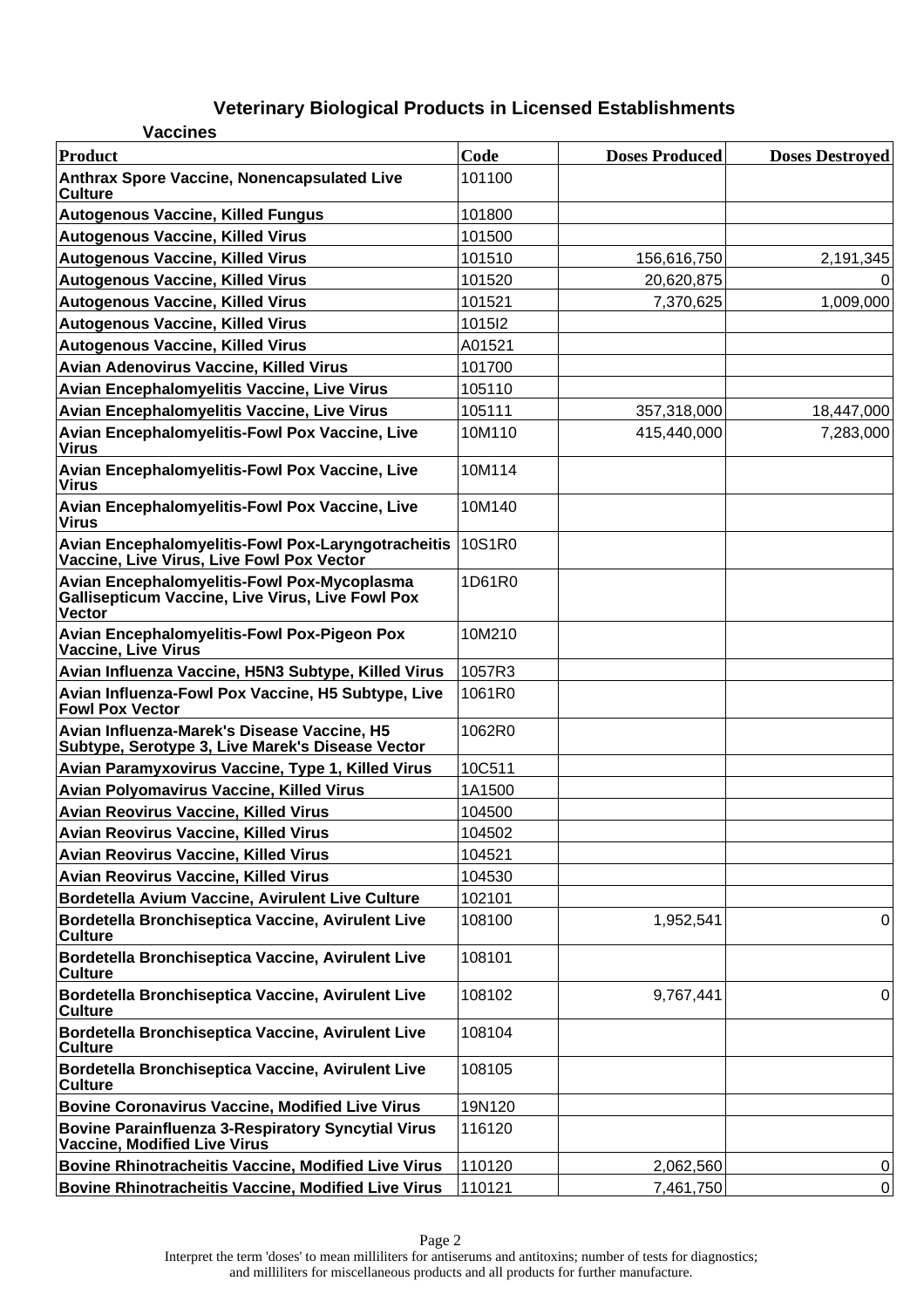| <b>Vaccines</b>                                                                                                                                                                      |        |                       |                        |
|--------------------------------------------------------------------------------------------------------------------------------------------------------------------------------------|--------|-----------------------|------------------------|
| <b>Product</b>                                                                                                                                                                       | Code   | <b>Doses Produced</b> | <b>Doses Destroyed</b> |
| Bovine Rhinotracheitis-Parainfluenza 3 Vaccine,<br><b>Modified Live Virus</b>                                                                                                        | 112121 |                       |                        |
| Bovine Rhinotracheitis-Parainfluenza 3 Vaccine,<br><b>Modified Live Virus</b>                                                                                                        | 112122 |                       |                        |
| Bovine Rhinotracheitis-Parainfluenza 3 Vaccine,<br><b>Modified Live Virus</b>                                                                                                        | 112131 |                       |                        |
| Bovine Rhinotracheitis-Parainfluenza 3-Respiratory<br>Syncytial Virus Vaccine, Modified Live Virus                                                                                   | 107120 | 9,306,549             | 1,478,604              |
| Bovine Rhinotracheitis-Parainfluenza 3-Respiratory<br><b>Syncytial Virus Vaccine, Modified Live Virus</b>                                                                            | 107121 |                       |                        |
| Bovine Rhinotracheitis-Parainfluenza 3-Respiratory<br><b>Syncytial Virus Vaccine, Modified Live Virus</b>                                                                            | 107122 |                       |                        |
| Bovine Rhinotracheitis-Parainfluenza 3-Respiratory<br><b>Syncytial Virus Vaccine, Modified Live Virus</b>                                                                            | 107123 |                       |                        |
| Bovine Rhinotracheitis-Parainfluenza 3-Respiratory<br>Syncytial Virus-Mannheimia Haemolytica-Pasteurella<br>Multocida Vaccine, Modified Live Virus, Avirulent<br><b>Live Culture</b> | 11C820 |                       |                        |
| Bovine Rhinotracheitis-Virus Diarrhea Vaccine,<br><b>Modified Live Virus</b>                                                                                                         | 115120 |                       |                        |
| Bovine Rhinotracheitis-Virus Diarrhea Vaccine,<br><b>Modified Live Virus</b>                                                                                                         | 115122 |                       |                        |
| Bovine Rhinotracheitis-Virus Diarrhea Vaccine,<br><b>Modified Live Virus</b>                                                                                                         | 115123 |                       |                        |
| Bovine Rhinotracheitis-Virus Diarrhea Vaccine,<br><b>Modified Live Virus</b>                                                                                                         | 115126 |                       |                        |
| Bovine Rhinotracheitis-Virus Diarrhea-Parainfluenza<br>3 Vaccine, Modified Live Virus                                                                                                | 117120 |                       |                        |
| Bovine Rhinotracheitis-Virus Diarrhea-Parainfluenza<br>3 Vaccine, Modified Live Virus                                                                                                | 117124 |                       |                        |
| Bovine Rhinotracheitis-Virus Diarrhea-Parainfluenza<br>3 Vaccine, Modified Live Virus                                                                                                | 117127 |                       |                        |
| Bovine Rhinotracheitis-Virus Diarrhea-Parainfluenza<br>3-Respiratory Syncytial Virus Vaccine, Killed Virus                                                                           | 118520 |                       |                        |
| Bovine Rhinotracheitis-Virus Diarrhea-Parainfluenza<br>3-Respiratory Syncytial Virus Vaccine, Killed Virus                                                                           | 118523 |                       |                        |
| Bovine Rhinotracheitis-Virus Diarrhea-Parainfluenza<br>3-Respiratory Syncytial Virus Vaccine, Modified Live<br><b>Virus</b>                                                          | 118120 |                       |                        |
| Bovine Rhinotracheitis-Virus Diarrhea-Parainfluenza<br>3-Respiratory Syncytial Virus Vaccine, Modified Live<br><b>Virus</b>                                                          | 118121 | 2,754,380             | 0                      |
| <b>Bovine Rhinotracheitis-Virus Diarrhea-Parainfluenza</b><br>3-Respiratory Syncytial Virus Vaccine, Modified Live<br><b>Virus</b>                                                   | 118122 |                       |                        |
| Bovine Rhinotracheitis-Virus Diarrhea-Parainfluenza<br>3-Respiratory Syncytial Virus Vaccine, Modified Live<br><b>Virus</b>                                                          | 118123 |                       |                        |
| Bovine Rhinotracheitis-Virus Diarrhea-Parainfluenza<br>3-Respiratory Syncytial Virus Vaccine, Modified Live<br><b>Virus</b>                                                          | 118124 |                       |                        |
| <b>Bovine Rhinotracheitis-Virus Diarrhea-Parainfluenza</b><br>3-Respiratory Syncytial Virus Vaccine, Modified Live<br><b>Virus</b>                                                   | 118125 |                       |                        |
| Bovine Rhinotracheitis-Virus Diarrhea-Parainfluenza<br>3-Respiratory Syncytial Virus Vaccine, Modified Live<br><b>Virus</b>                                                          | 118126 |                       |                        |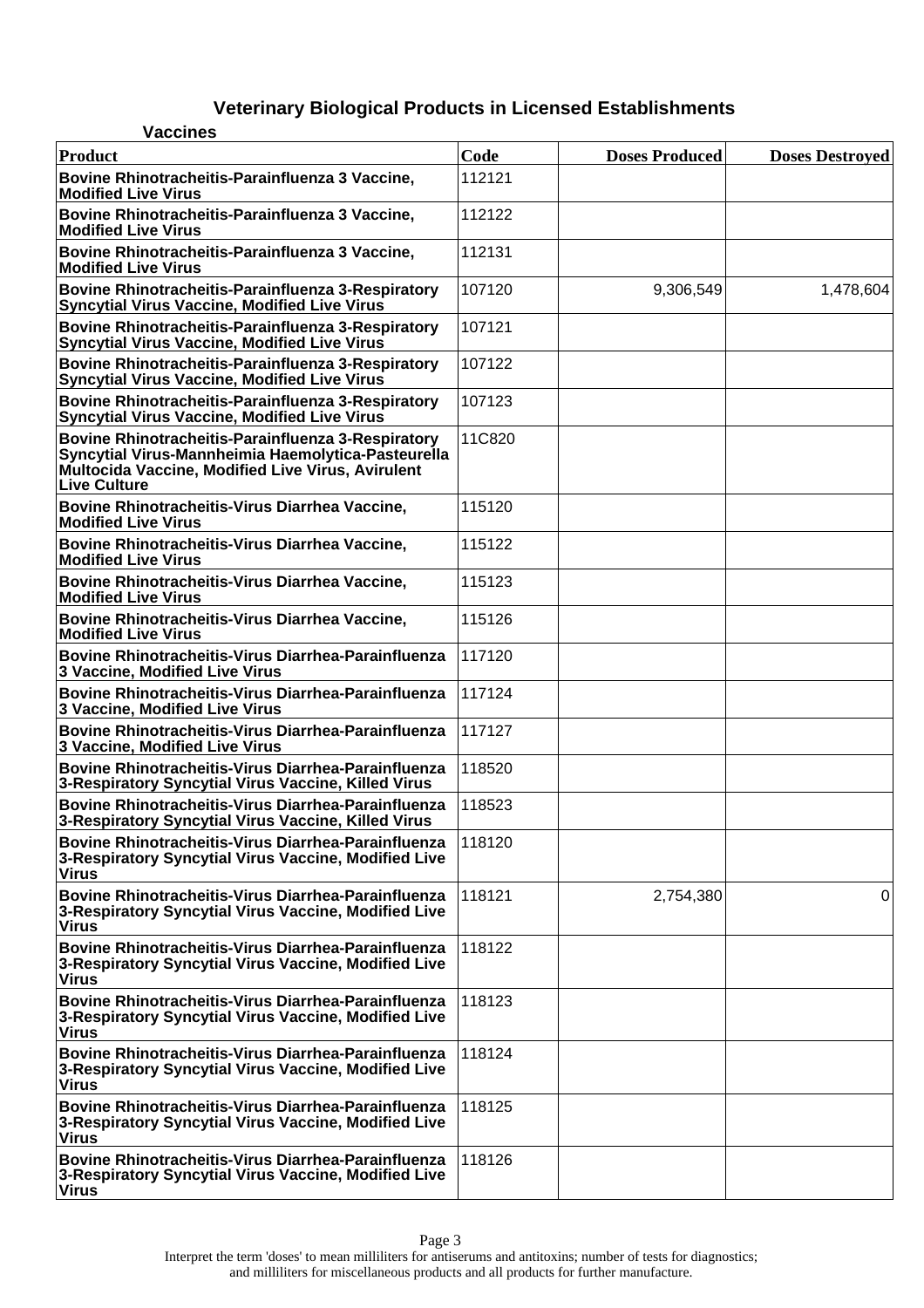| <b>Vaccines</b>                                                                                                                                                                                     |        |                       |                        |
|-----------------------------------------------------------------------------------------------------------------------------------------------------------------------------------------------------|--------|-----------------------|------------------------|
| <b>Product</b>                                                                                                                                                                                      | Code   | <b>Doses Produced</b> | <b>Doses Destroyed</b> |
| Bovine Rhinotracheitis-Virus Diarrhea-Parainfluenza<br>3-Respiratory Syncytial Virus Vaccine, Modified Live<br><b>Virus</b>                                                                         | 118128 |                       |                        |
| Bovine Rhinotracheitis-Virus Diarrhea-Parainfluenza<br>3-Respiratory Syncytial Virus-Mannheimia<br>Haemolytica-Pasteurella Multocida Vaccine, Modified<br><b>Live Virus, Avirulent Live Culture</b> | 11A822 |                       |                        |
| <b>Bovine Rotavirus-Coronavirus Vaccine, Killed Virus</b>                                                                                                                                           | 193520 |                       |                        |
| Bovine Rotavirus-Coronavirus Vaccine, Modified Live 193120<br><b>Virus</b>                                                                                                                          |        |                       |                        |
| <b>Bovine Virus Diarrhea Vaccine, Killed Virus</b>                                                                                                                                                  | 120521 |                       |                        |
| <b>Bovine Virus Diarrhea Vaccine, Killed Virus</b>                                                                                                                                                  | 120522 |                       |                        |
| <b>Bovine Virus Diarrhea Vaccine, Killed Virus</b>                                                                                                                                                  | 120525 |                       |                        |
| <b>Bovine Virus Diarrhea Vaccine, Modified Live Virus</b>                                                                                                                                           | 120120 | 1,289,030             | 0                      |
| <b>Bovine Virus Diarrhea Vaccine, Modified Live Virus</b>                                                                                                                                           | 120122 |                       |                        |
| <b>Bronchitis Vaccine, Ark Type, Live Virus</b>                                                                                                                                                     | 12311M |                       |                        |
| <b>Bronchitis Vaccine, Ark Type, Live Virus</b>                                                                                                                                                     | 123120 |                       |                        |
| <b>Bronchitis Vaccine, Ark Type, Live Virus</b>                                                                                                                                                     | 123121 |                       |                        |
| <b>Bronchitis Vaccine, Conn Type, Live Virus</b>                                                                                                                                                    | 123115 |                       |                        |
| <b>Bronchitis Vaccine, Delaware Type, Modified Live</b><br><b>Virus</b>                                                                                                                             | 12311D |                       |                        |
| <b>Bronchitis Vaccine, Georgia Type, Live Virus</b>                                                                                                                                                 | 12311J | 5,360,960,000         | 498,220,000            |
| <b>Bronchitis Vaccine, Georgia Type, Live Virus</b>                                                                                                                                                 | 12311L | 2,326,245,000         | 319,900,000            |
| Bronchitis Vaccine, Mass & Ark Types, Live Virus                                                                                                                                                    | 123113 | 248,040,000           | 0                      |
| <b>Bronchitis Vaccine, Mass &amp; Conn Types, Live Virus</b>                                                                                                                                        | 123114 | 426,744,000           | 0                      |
| Bronchitis Vaccine, Mass & Conn Types, Live Virus                                                                                                                                                   | 12311G |                       |                        |
| <b>Bronchitis Vaccine, Mass Type, Live Virus</b>                                                                                                                                                    | 123111 |                       |                        |
| <b>Bronchitis Vaccine, Mass Type, Live Virus</b>                                                                                                                                                    | 123112 |                       |                        |
| <b>Bronchitis Vaccine, Mass Type, Live Virus</b>                                                                                                                                                    | 12311A |                       |                        |
| <b>Bronchitis Vaccine, Mass Type, Live Virus</b>                                                                                                                                                    | 123210 |                       |                        |
| <b>Bronchitis Vaccine, Mass Type, Live Virus</b>                                                                                                                                                    | 123310 |                       |                        |
| Brucella Abortus Vaccine, Strain RB-51, Live Culture                                                                                                                                                | 126100 |                       |                        |
| <b>Bursal Disease Vaccine, Killed Virus</b>                                                                                                                                                         | 127500 |                       |                        |
| <b>Bursal Disease Vaccine, Live Virus</b>                                                                                                                                                           | 127100 |                       |                        |
| <b>Bursal Disease Vaccine, Live Virus</b>                                                                                                                                                           | 127101 |                       |                        |
| <b>Bursal Disease Vaccine, Live Virus</b>                                                                                                                                                           | 127102 |                       |                        |
| <b>Bursal Disease Vaccine, Live Virus</b>                                                                                                                                                           | 12710A |                       |                        |
| <b>Bursal Disease Vaccine, Live Virus</b>                                                                                                                                                           | 127110 |                       |                        |
| <b>Bursal Disease Vaccine, Live Virus</b>                                                                                                                                                           | 127112 |                       |                        |
| <b>Bursal Disease Vaccine, Live Virus</b>                                                                                                                                                           | 127117 |                       |                        |
| <b>Bursal Disease Vaccine, Live Virus</b>                                                                                                                                                           | 127119 |                       |                        |
| <b>Bursal Disease Vaccine, Live Virus</b>                                                                                                                                                           | 127141 |                       |                        |
| <b>Bursal Disease Vaccine, Standard &amp; Variant, Live</b><br><b>Virus</b>                                                                                                                         | 12B100 |                       |                        |
| <b>Bursal Disease Vaccine, Standard &amp; Variant, Live</b><br><b>Virus</b>                                                                                                                         | 12B101 |                       |                        |
| <b>Bursal Disease Vaccine, Variant, Live Virus</b>                                                                                                                                                  | 12L100 |                       |                        |
| <b>Bursal Disease-Infectious Laryngotracheitis-Marek's</b><br>Disease Vaccine, Serotype 3, Live Marek's Disease<br><b>Vector</b>                                                                    | 1J81R0 |                       |                        |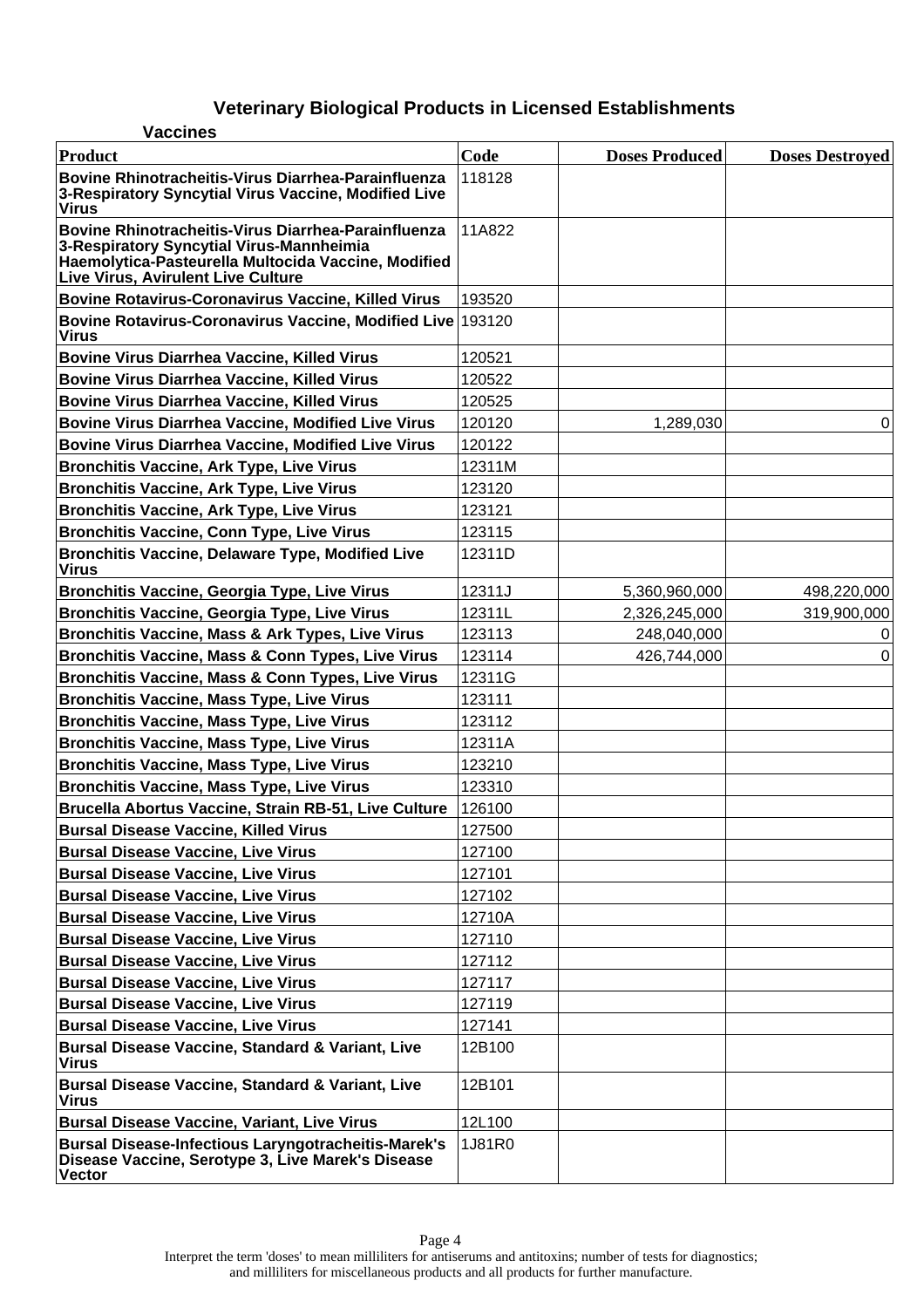| <b>Vaccines</b>                                                                                                                                |        |                       |                        |
|------------------------------------------------------------------------------------------------------------------------------------------------|--------|-----------------------|------------------------|
| Product                                                                                                                                        | Code   | <b>Doses Produced</b> | <b>Doses Destroyed</b> |
| Bursal Disease-Marek's Disease Vaccine, Serotype 3,<br>Live Marek's Disease Vector                                                             | 1A88R0 |                       |                        |
| Bursal Disease-Marek's Disease Vaccine, Serotype 3,<br>Live Marek's Disease Vector                                                             | 1A88R3 |                       |                        |
| Bursal Disease-Marek's Disease Vaccine, Serotype 3,<br><b>Live Virus</b>                                                                       | 128842 |                       |                        |
| Bursal Disease-Marek's Disease Vaccine, Serotype 3,<br>∣Live Virus                                                                             | 12884A |                       |                        |
| <b>Bursal Disease-Marek's Disease Vaccine, Serotypes</b><br>1 & 3, Live Marek's Disease Vector, Live Herpesvirus<br>Chimera                    | 1281R3 |                       |                        |
| <b>Bursal Disease-Marek's Disease-Newcastle Disease</b><br>Vaccine, Serotype 3, Live Marek's Disease Vector                                    | 1A89R0 |                       |                        |
| <b>Bursal Disease-Marek's Disease-Newcastle Disease</b><br>Vaccine, Serotype 3, Live Marek's Disease Vector                                    | 1A89R1 |                       |                        |
| <b>Bursal Disease-Marek's Disease-Newcastle Disease</b><br>Vaccine, Serotypes 1 & 3, Live Virus, Live Marek's<br><b>Disease Vector</b>         | 1A91R1 |                       |                        |
| <b>Bursal Disease-Newcastle Disease-Bronchitis-</b><br><b>Reovirus Vaccine, Killed Virus</b>                                                   | 12M540 |                       |                        |
| <b>Bursal Disease-Newcastle Disease-Bronchitis-</b><br>Reovirus Vaccine, Standard & Variant, Mass & Ark<br><b>Types, Killed Virus</b>          | 12M541 |                       |                        |
| <b>Bursal Disease-Newcastle Disease-Bronchitis-</b><br>Reovirus Vaccine, Standard & Variant, Mass & Ark<br><b>Types, Killed Virus</b>          | 12M542 |                       |                        |
| <b>Bursal Disease-Newcastle Disease-Bronchitis-</b><br>Reovirus Vaccine, Standard & Variant, Mass Type,<br><b>Killed Virus</b>                 | 12M501 | 74,579,000            | 4,183,000              |
| <b>Bursal Disease-Newcastle Disease-Bronchitis-</b><br>Reovirus Vaccine, Standard & Variant, Mass Type,<br><b>Killed Virus</b>                 | 12M544 |                       |                        |
| <b>Bursal Disease-Newcastle Disease-Bronchitis-</b><br>Reovirus Vaccine, Standard & Variant, Mass Type,<br><b>Killed Virus</b>                 | 12M5E0 |                       |                        |
| <b>Bursal Disease-Reovirus Vaccine, Standard &amp;</b><br><b>Variant, Killed Virus</b>                                                         | 12D501 |                       |                        |
| <b>Bursal Disease-Reovirus Vaccine, Standard &amp;</b><br><b>Variant, Killed Virus</b>                                                         | 12D503 |                       |                        |
| <b>Bursal Disease-Reovirus Vaccine, Standard &amp;</b><br><b>Variant, Killed Virus</b>                                                         | 12D504 |                       |                        |
| <b>Bursal Disease-Reovirus Vaccine, Standard &amp;</b><br><b>Variant, Killed Virus</b>                                                         | 12D530 |                       |                        |
| <b>Bursal Disease-Reovirus Vaccine, Standard &amp;</b><br><b>Variant, Killed Virus</b>                                                         | 12D5T0 |                       |                        |
| Canine Adenovirus Type 2-Parainfluenza-Bordetella<br>Bronchiseptica Vaccine, Modified Live Virus &<br><b>Avirulent Live Culture</b>            | 12X120 | 7,977,901             | 0                      |
| Canine Adenovirus Type 2-Parainfluenza-Bordetella<br><b>Bronchiseptica Vaccine, Modified Live Virus &amp;</b><br><b>Avirulent Live Culture</b> | 12X121 |                       |                        |
| <b>Canine Coronavirus Vaccine, Killed Virus</b>                                                                                                | 14P520 | 30,625,194            | 614,506                |
| <b>Canine Coronavirus Vaccine, Killed Virus</b>                                                                                                | 14P522 |                       |                        |
| <b>Canine Coronavirus-Parvovirus Vaccine, Modified</b><br><b>Live &amp; Killed Virus</b>                                                       | 14R721 |                       |                        |
| <b>Canine Coronavirus-Parvovirus Vaccine, Modified</b><br><b>Live &amp; Killed Virus</b>                                                       | 14R729 |                       |                        |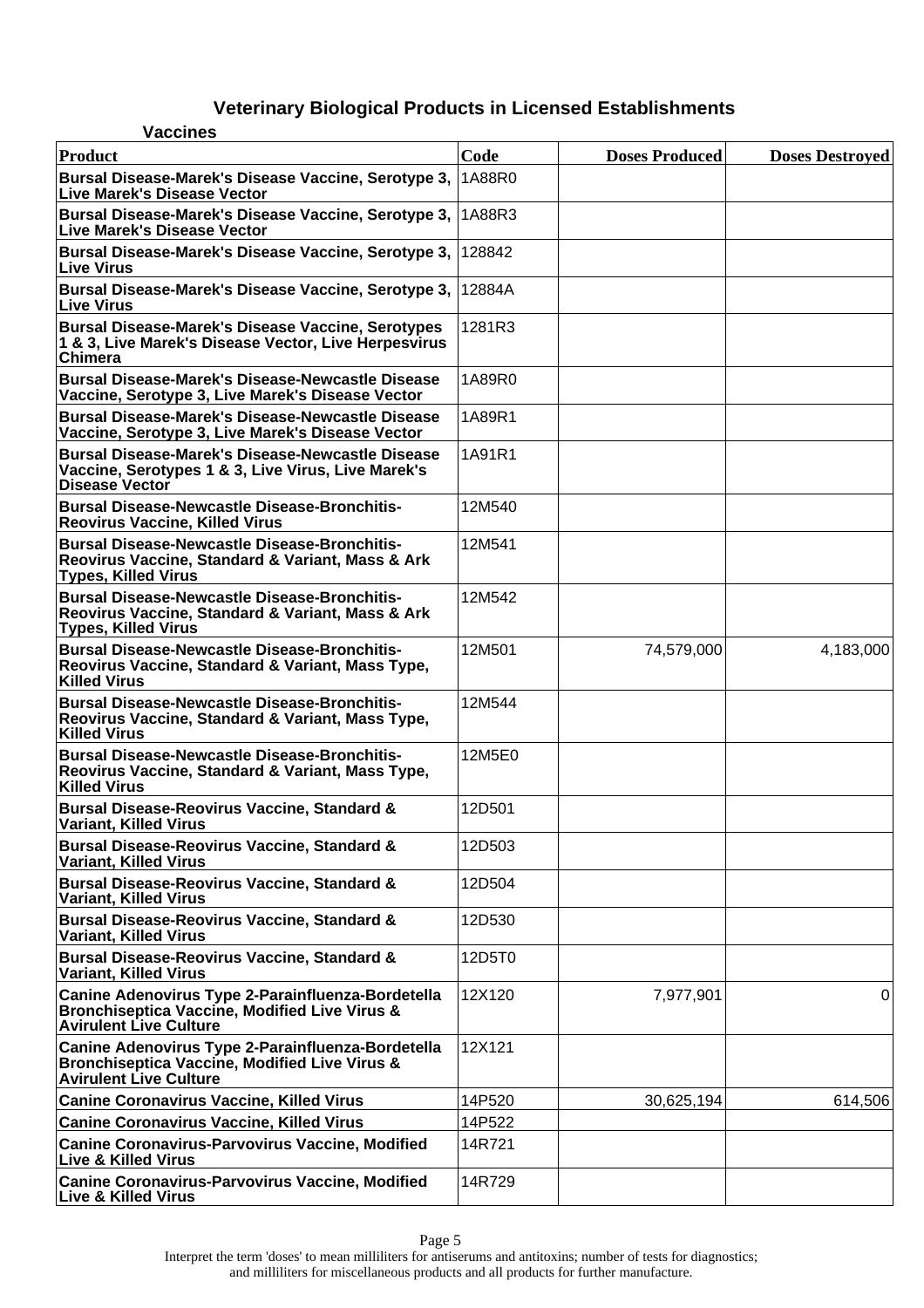| <b>Vaccines</b>                                                                                                                             |        |                       |                        |
|---------------------------------------------------------------------------------------------------------------------------------------------|--------|-----------------------|------------------------|
| Product                                                                                                                                     | Code   | <b>Doses Produced</b> | <b>Doses Destroyed</b> |
| <b>Canine Distemper Vaccine, Modified Live Virus</b>                                                                                        | 130120 |                       |                        |
| <b>Canine Distemper-Adenovirus Type 2 Vaccine,</b><br><b>Modified Live Virus</b>                                                            | 13A120 | 1,251,127             | 0                      |
| <b>Canine Distemper-Adenovirus Type 2-Coronavirus-</b><br>Parainfluenza-Parvovirus Vaccine, Modified Live<br><b>Virus, Canarypox Vector</b> | 1591R1 |                       |                        |
| <b>Canine Distemper-Adenovirus Type 2-Measles-</b><br>Parainfluenza Vaccine, Modified Live Virus                                            | 134120 |                       |                        |
| Canine Distemper-Adenovirus Type 2-Parainfluenza<br><b>Vaccine, Modified Live Virus</b>                                                     | 13C120 |                       |                        |
| Canine Distemper-Adenovirus Type 2-Parainfluenza-<br>Parvovirus Vaccine, Modified Live Virus, Canarypox<br><b>Vector</b>                    | 13D1R1 |                       |                        |
| Canine Distemper-Adenovirus Type 2-Parainfluenza-<br><b>Parvovirus Vaccine, Modified Live Virus</b>                                         | 13D120 |                       |                        |
| Canine Distemper-Adenovirus Type 2-Parainfluenza-<br><b>Parvovirus Vaccine, Modified Live Virus</b>                                         | 13D121 | 2,169,042             | 49,441                 |
| Canine Distemper-Adenovirus Type 2-Parainfluenza-<br><b>Parvovirus Vaccine, Modified Live Virus</b>                                         | 13D122 |                       |                        |
| Canine Distemper-Adenovirus Type 2-Parainfluenza-<br>Parvovirus Vaccine, Modified Live Virus                                                | 13D123 |                       |                        |
| Canine Distemper-Adenovirus Type 2-Parainfluenza-<br><b>Parvovirus Vaccine, Modified Live Virus</b>                                         | 13D124 |                       |                        |
| Canine Distemper-Adenovirus Type 2-Parainfluenza-<br><b>Parvovirus Vaccine, Modified Live Virus</b>                                         | 13D127 |                       |                        |
| Canine Distemper-Adenovirus Type 2-Parainfluenza-<br><b>Parvovirus Vaccine, Modified Live Virus</b>                                         | 13D129 |                       |                        |
| <b>Canine Distemper-Adenovirus Type 2-Parvovirus</b><br>Vaccine, Modified Live Virus, Canarypox Vector                                      | 1331R1 |                       |                        |
| <b>Canine Distemper-Adenovirus Type 2-Parvovirus</b><br><b>Vaccine, Modified Live Virus</b>                                                 | 133120 |                       |                        |
| <b>Canine Distemper-Adenovirus Type 2-Parvovirus</b><br><b>Vaccine, Modified Live Virus</b>                                                 | 133122 |                       |                        |
| <b>Canine Distemper-Adenovirus Type 2-Parvovirus</b><br><b>Vaccine, Modified Live Virus</b>                                                 | 133123 |                       |                        |
| <b>Canine Distemper-Adenovirus Type 2-Parvovirus</b><br><b>Vaccine, Modified Live Virus</b>                                                 | 133127 |                       |                        |
| <b>Canine Distemper-Measles Vaccine, Modified Live</b><br><b>Virus</b>                                                                      | 135120 |                       |                        |
| Canine Distemper-Parvovirus Vaccine, Modified Live<br><b>Virus</b>                                                                          | 13P120 |                       |                        |
| Canine Influenza Vaccine, H3N2 & H3N8, Killed Virus                                                                                         | 15Q520 |                       |                        |
| Canine Influenza Vaccine, H3N2, Killed Virus                                                                                                | 15P520 |                       |                        |
| Canine Influenza Vaccine, H3N8, Killed Virus                                                                                                | 15K520 |                       |                        |
| Canine Parainfluenza-Bordetella Bronchiseptica<br>Vaccine, Modified Live Virus, Avirulent Live Culture                                      | 14M120 |                       |                        |
| Canine Parainfluenza-Bordetella Bronchiseptica<br>Vaccine, Modified Live Virus, Avirulent Live Culture                                      | 14M122 |                       |                        |
| <b>Chicken Anemia Virus Vaccine, Live Virus</b>                                                                                             | 10A100 |                       |                        |
| <b>Chicken Anemia Virus Vaccine, Modified Live Virus</b>                                                                                    | 10A110 |                       |                        |
| Chlamydia Psittaci Vaccine, Killed Chlamydia                                                                                                | 158520 |                       |                        |
| <b>Clostridium Perfringens Type A Vaccine, Live</b><br><b>Salmonella Vector</b>                                                             | 1U11R0 |                       |                        |
| <b>Clostridium Perfringens Type A Vaccine, Live</b><br><b>Salmonella Vector</b>                                                             | 1U11R1 |                       |                        |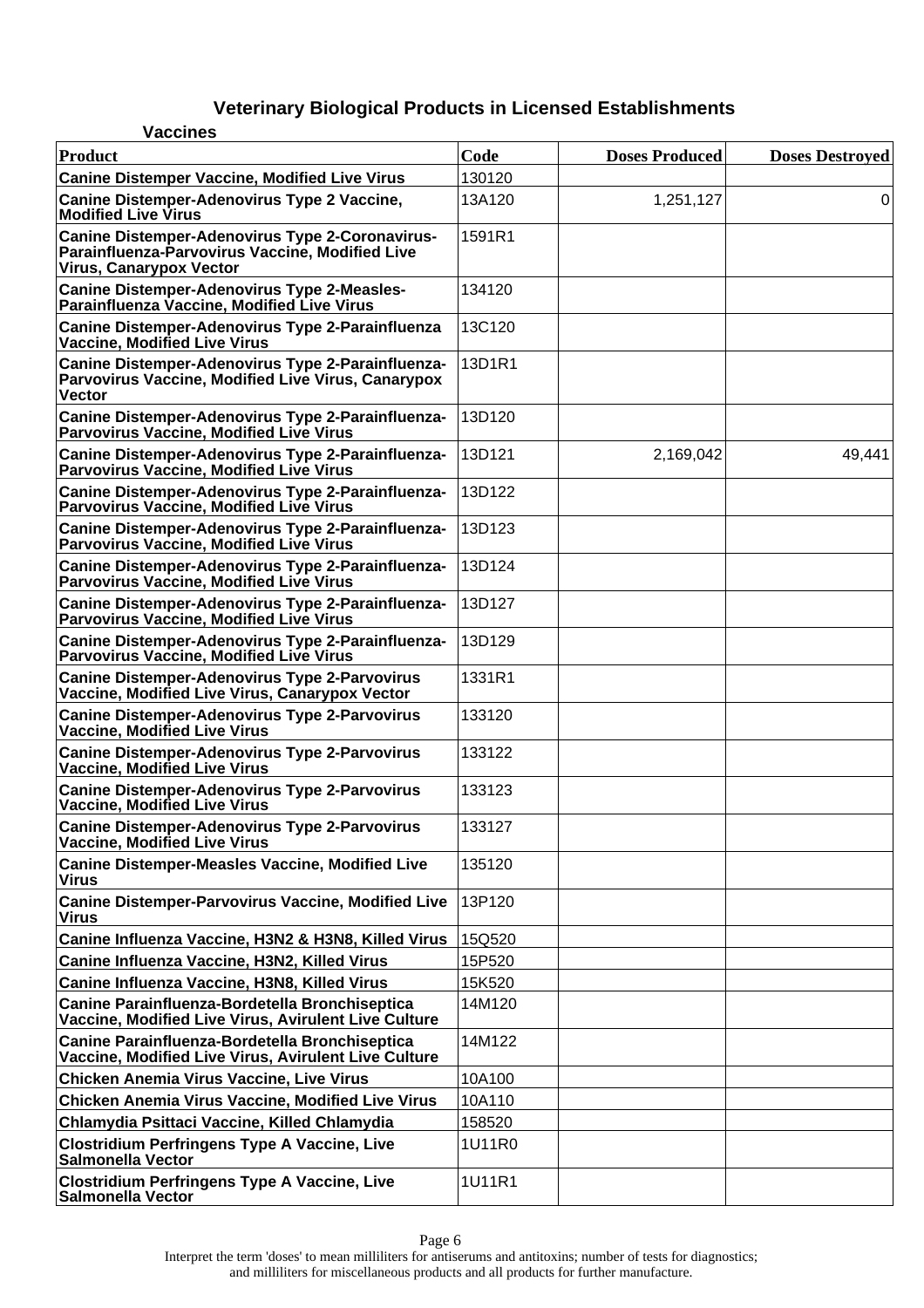| <b>Vaccines</b>                                                               |        |                       |                        |
|-------------------------------------------------------------------------------|--------|-----------------------|------------------------|
| <b>Product</b>                                                                | Code   | <b>Doses Produced</b> | <b>Doses Destroyed</b> |
| <b>Coccidiosis Vaccine, Live Oocysts, Chicken Isolates</b>                    | 143155 |                       |                        |
| <b>Coccidiosis Vaccine, Live Oocysts</b>                                      | 143150 |                       |                        |
| <b>Coccidiosis Vaccine, Live Oocysts</b>                                      | 143151 |                       |                        |
| <b>Coccidiosis Vaccine, Live Oocysts</b>                                      | 143156 |                       |                        |
| <b>Coccidiosis Vaccine, Live Oocysts</b>                                      | 143158 |                       |                        |
| <b>Coccidiosis Vaccine, Live Oocysts</b>                                      | 14315A |                       |                        |
| <b>Coccidiosis Vaccine, Live Oocysts</b>                                      | 14315E |                       |                        |
| <b>Distemper Vaccine, Live Canarypox Vector</b>                               | 1471R0 |                       |                        |
| Duck Virus Enteritis Vaccine, Modified Live Virus                             | 146110 |                       |                        |
| Duck Virus Hepatitis Vaccine, Modified Live Virus                             | 14B110 |                       |                        |
| Encephalomyelitis-West Nile Virus Vaccine, Eastern<br>& Western, Killed Virus | 14W522 |                       |                        |
| <b>Equine Arteritis Vaccine, Modified Live Virus</b>                          | 153120 |                       |                        |
| Equine Influenza Vaccine, Killed Virus                                        | 150523 |                       |                        |
| Equine Influenza Vaccine, Killed Virus                                        | 150525 |                       |                        |
| <b>Equine Influenza Vaccine, Modified Live Virus</b>                          | 150120 |                       |                        |
| <b>Equine Rhinitis A Vaccine, Killed Virus</b>                                | 152221 |                       |                        |
| <b>Equine Rhinopneumonitis Vaccine, Killed Virus</b>                          | 152521 | 463,096               | 0                      |
| <b>Equine Rhinopneumonitis Vaccine, Killed Virus</b>                          | 152522 |                       |                        |
| <b>Equine Rhinopneumonitis Vaccine, Killed Virus</b>                          | 152524 |                       |                        |
| <b>Equine Rhinopneumonitis Vaccine, Modified Live</b><br>Virus                | 152122 |                       |                        |
| Equine Rhinopneumonitis-Influenza Vaccine, Killed<br>Virus                    | 151522 |                       |                        |
| Equine Rhinopneumonitis-Influenza Vaccine, Killed<br>Virus                    | 151524 |                       |                        |
| Equine Rhinopneumonitis-Influenza Vaccine, Killed<br>Virus                    | 151527 |                       |                        |
| Equine Rhinopneumonitis-Influenza Vaccine, Killed<br><b>Virus</b>             | 15152A |                       |                        |
| <b>Equine Rotavirus Vaccine, Killed Virus</b>                                 | 1E1520 |                       |                        |
| Erysipelothrix Rhusiopathiae Vaccine, Avirulent Live 154100<br><b>Culture</b> |        |                       |                        |
| Erysipelothrix Rhusiopathiae Vaccine, Avirulent Live<br><b>Culture</b>        | 154101 | 24,349,000            | 0                      |
| Erysipelothrix Rhusiopathiae Vaccine, Avirulent Live<br><b>Culture</b>        | 154103 |                       |                        |
| Erysipelothrix Rhusiopathiae Vaccine, Avirulent Live<br><b>Culture</b>        | 154104 |                       |                        |
| Escherichia Coli Vaccine, Avirulent Live Culture                              | 155102 |                       |                        |
| Escherichia Coli Vaccine, Avirulent Live Culture                              | 15R100 |                       |                        |
| <b>Escherichia Coli Vaccine, Live Culture</b>                                 | 1551R0 |                       |                        |
| <b>Feline Calicivirus Vaccine, Killed Virus</b>                               | 15C522 |                       |                        |
| Feline Immunodeficiency Virus Vaccine, Killed Virus                           | 15A521 |                       |                        |
| Feline Immunodeficiency Virus Vaccine, Killed Virus                           | 15A523 |                       |                        |
| Feline Infectious Peritonitis Vaccine, Modified Live<br>Virus                 | 15A120 |                       |                        |
| Feline Leukemia Vaccine, Killed Virus                                         | 155520 |                       |                        |
| Feline Leukemia Vaccine, Killed Virus                                         | 155521 |                       |                        |
| Feline Leukemia Vaccine, Killed Virus                                         | 155522 |                       |                        |
| Feline Leukemia Vaccine, Killed Virus                                         | 1555R1 |                       |                        |

Page 7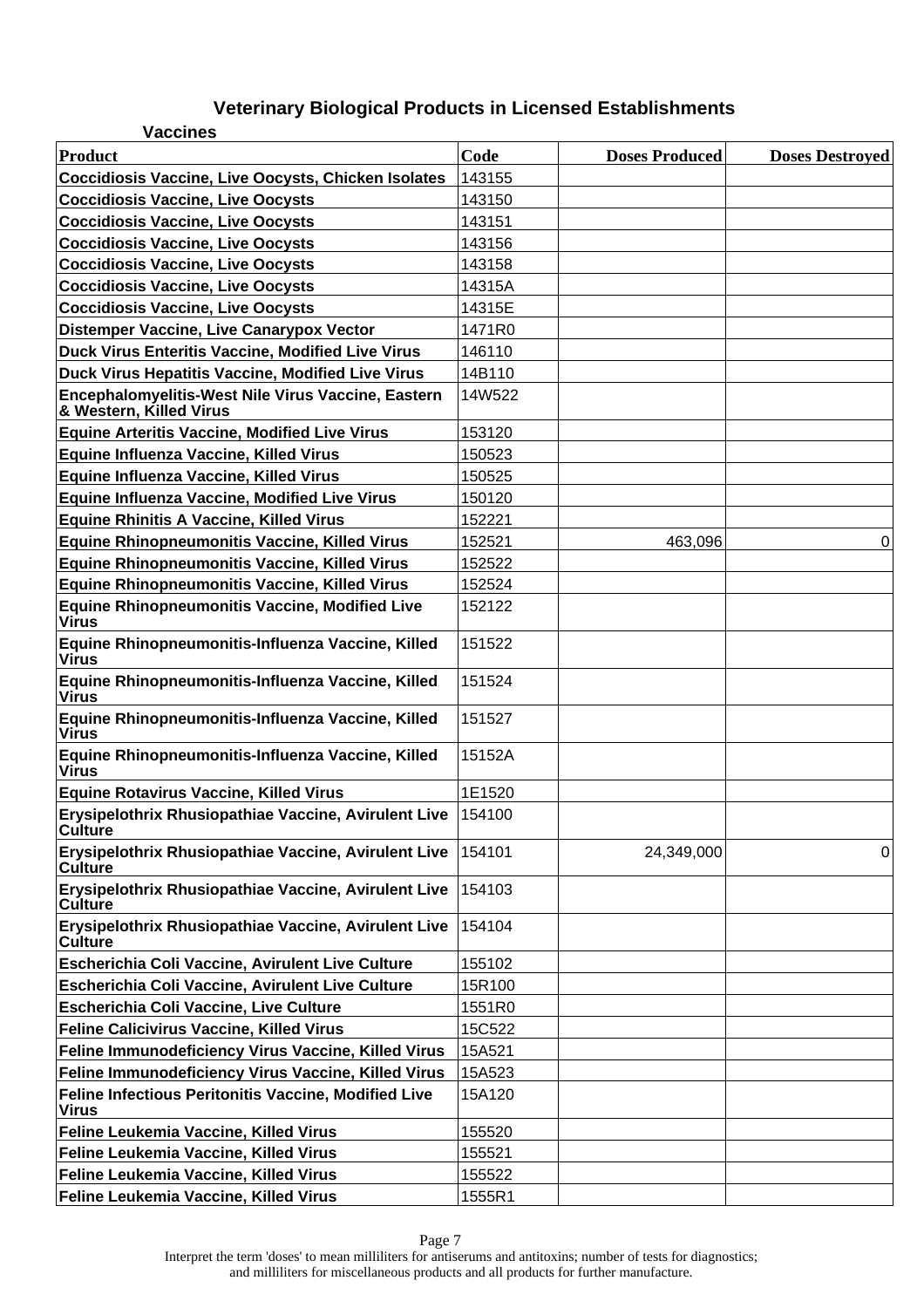| <b>Vaccines</b>                                                                                                                                  |        |                       |                        |
|--------------------------------------------------------------------------------------------------------------------------------------------------|--------|-----------------------|------------------------|
| Product                                                                                                                                          | Code   | <b>Doses Produced</b> | <b>Doses Destroyed</b> |
| Feline Leukemia Vaccine, Killed Virus                                                                                                            | 1555R5 |                       |                        |
| Feline Leukemia Vaccine, Live Canarypox Vector                                                                                                   | 1555R4 |                       |                        |
| Feline Leukemia-Chlamydia Psittaci Vaccine, Killed<br>Virus, Killed Chlamydia                                                                    | 1A6920 |                       |                        |
| Feline Leukemia-Rhinotracheitis-Calici-<br>Panleukopenia Vaccine, Killed Virus                                                                   | 15B521 |                       |                        |
| Feline Leukemia-Rhinotracheitis-Calici-<br>Panleukopenia Vaccine, Killed Virus                                                                   | 15B522 |                       |                        |
| Feline Leukemia-Rhinotracheitis-Calici-<br>Panleukopenia-Chlamydia Psittaci Vaccine, Killed<br>Virus, Killed Chlamydia                           | 155920 |                       |                        |
| Feline Leukemia-Rhinotracheitis-Calici-<br>Panleukopenia-Chlamydia Psittaci Vaccine, Killed<br>Virus, Killed Chlamydia                           | 155922 |                       |                        |
| Feline Leukemia-Rhinotracheitis-Calici-<br>Panleukopenia-Chlamydia Psittaci Vaccine, Killed<br>Virus, Killed Chlamydia                           | 155923 |                       |                        |
| Feline Panleukopenia Vaccine, Modified Live Virus                                                                                                | 156123 |                       |                        |
| Feline Rhinotracheitis-Calici-Panleukopenia Vaccine,<br><b>Killed Virus</b>                                                                      | 16D520 |                       |                        |
| Feline Rhinotracheitis-Calici-Panleukopenia Vaccine,<br><b>Killed Virus</b>                                                                      | 16D522 |                       |                        |
| Feline Rhinotracheitis-Calici-Panleukopenia Vaccine,<br><b>Killed Virus</b>                                                                      | 16D523 |                       |                        |
| Feline Rhinotracheitis-Calici-Panleukopenia Vaccine,<br><b>Modified Live &amp; Killed Virus</b>                                                  | 16D720 |                       |                        |
| Feline Rhinotracheitis-Calici-Panleukopenia Vaccine,<br><b>Modified Live Virus</b>                                                               | 16D120 |                       |                        |
| Feline Rhinotracheitis-Calici-Panleukopenia Vaccine,<br><b>Modified Live Virus</b>                                                               | 16D121 |                       |                        |
| Feline Rhinotracheitis-Calici-Panleukopenia Vaccine,<br><b>Modified Live Virus</b>                                                               | 16D122 | 2,778,837             | 0                      |
| Feline Rhinotracheitis-Calici-Panleukopenia Vaccine,<br><b>Modified Live Virus</b>                                                               | 16D821 |                       |                        |
| Feline Rhinotracheitis-Calici-Panleukopenia-<br>Chlamydia Psittaci Vaccine, Killed Virus, Killed<br>Chlamydia                                    | 16E520 |                       |                        |
| Feline Rhinotracheitis-Calici-Panleukopenia-<br>Chlamydia Psittaci Vaccine, Killed Virus, Killed<br>Chlamydia                                    | 16E523 |                       |                        |
| Feline Rhinotracheitis-Calici-Panleukopenia-<br>Chlamydia Psittaci Vaccine, Modified Live Virus,<br><b>Modified Live Chlamydia</b>               | 16E120 |                       |                        |
| Feline Rhinotracheitis-Calici-Panleukopenia-<br>Chlamydia Psittaci Vaccine, Modified Live Virus,<br><b>Modified Live Chlamydia</b>               | 16E820 |                       |                        |
| Feline Rhinotracheitis-Calici-Panleukopenia-<br><b>Chlamydia Psittaci-Rabies Vaccine, Modified Live</b><br>Virus and Chlamydia, Canarypox Vector | 1619R1 |                       |                        |
| Feline Rhinotracheitis-Calici-Panleukopenia-Rabies<br>Vaccine, Modified Live Virus, Canarypox Vector                                             | 16T9R0 |                       |                        |
| Feline Rhinotracheitis-Calicivirus Vaccine, Modified<br><b>Live Virus</b>                                                                        | 16C120 |                       |                        |
| Feline Rhinotracheitis-Calicivirus Vaccine, Modified<br>∣Live Virus                                                                              | 16C122 |                       |                        |
| Fowl Laryngotracheitis Vaccine, Modified Live Virus                                                                                              | 160101 |                       |                        |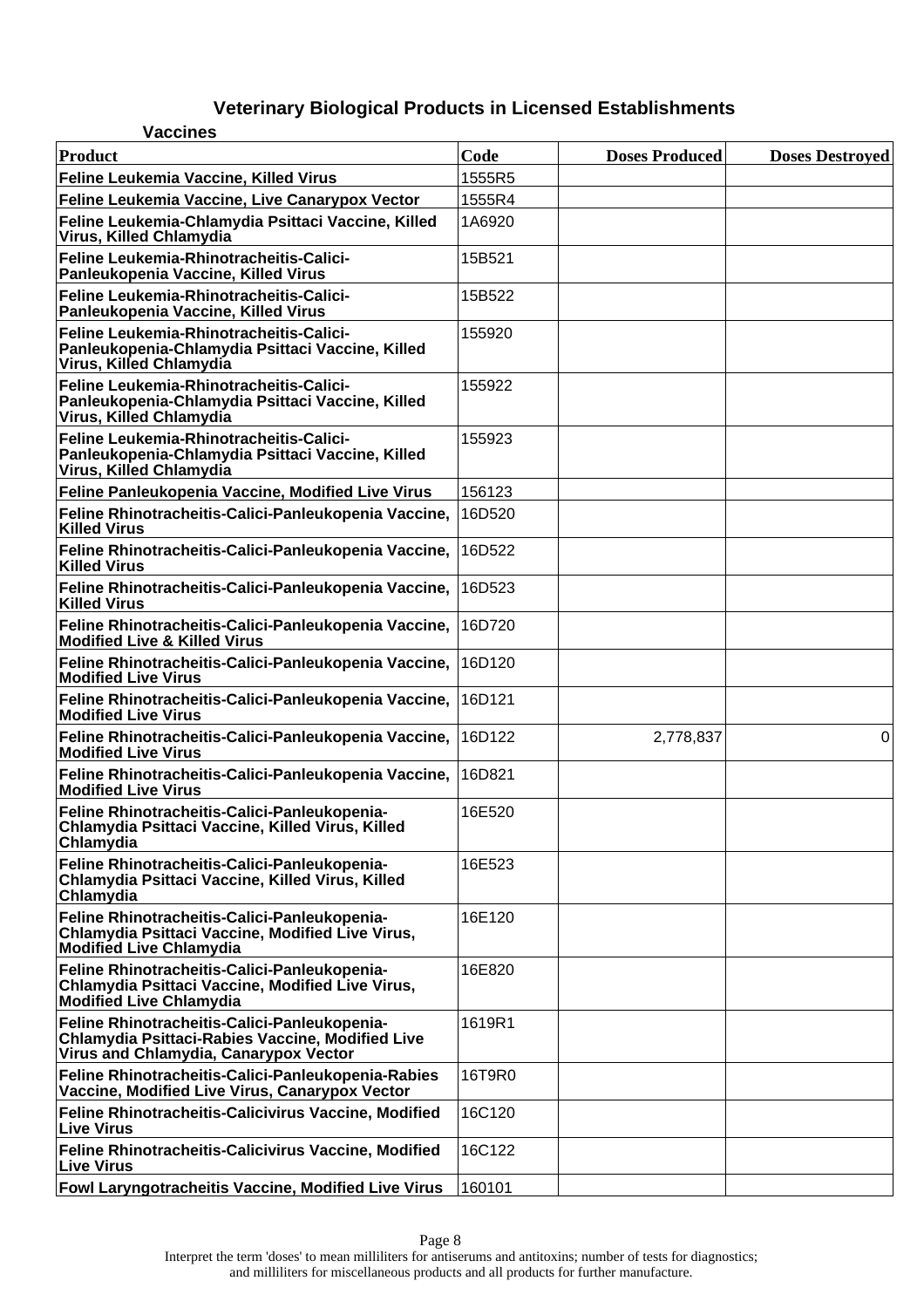| <b>Vaccines</b>                                                                                                               |        |                       |                        |
|-------------------------------------------------------------------------------------------------------------------------------|--------|-----------------------|------------------------|
| <b>Product</b>                                                                                                                | Code   | <b>Doses Produced</b> | <b>Doses Destroyed</b> |
| Fowl Laryngotracheitis Vaccine, Modified Live Virus                                                                           | 160111 | 1,161,239,000         | 255,123,000            |
| Fowl Laryngotracheitis-Marek's Disease Vaccine,<br>Serotype 3. Live Marek's Disease Vector                                    | 16J1R1 |                       |                        |
| Fowl Laryngotracheitis-Marek's Disease Vaccine,<br>Serotypes 2 & 3, Modified Live & Live Marek's<br>Disease Vector            | 16J1R2 |                       |                        |
| <b>Fowl Pox Vaccine, Live Virus</b>                                                                                           | 162110 |                       |                        |
| <b>Fowl Pox Vaccine, Live Virus</b>                                                                                           | 162111 |                       |                        |
| <b>Fowl Pox Vaccine, Live Virus</b>                                                                                           | 162114 |                       |                        |
| <b>Fowl Pox Vaccine, Live Virus</b>                                                                                           | 162200 |                       |                        |
| Fowl Pox-Laryngotracheitis Vaccine, Live Fowl Pox<br><b>Vector</b>                                                            | 1F31R0 |                       |                        |
| Fowl Pox-Mycoplasma Gallisepticum Vaccine, Live<br><b>Fowl Pox Vector</b>                                                     | 1D51R0 |                       |                        |
| Glaesserella Parasuis Vaccine, Avirulent Live Culture 19J100                                                                  |        |                       |                        |
| <b>Hemorrhagic Enteritis Vaccine, Live Virus</b>                                                                              | 17E120 | 375,058,000           | 0                      |
| Infectious Laryngotracheitis-Marek's Disease-<br>Newcastle Disease Vaccine, Serotype 3, Live Marek's<br><b>Disease Vector</b> | 1C91R0 |                       |                        |
| Infectious Laryngotracheitis-Marek's Disease-<br>Newcastle Disease Vaccine, Serotype 3, Live Marek's<br><b>Disease Vector</b> | 1C91R1 |                       |                        |
| Lawsonia Intracellularis Vaccine, Avirulent Live<br><b>Culture</b>                                                            | 10L100 |                       |                        |
| Lawsonia Intracellularis Vaccine, Avirulent Live<br><b>Culture</b>                                                            | 10L101 |                       |                        |
| Lawsonia Intracellularis Vaccine, Avirulent Live<br><b>Culture</b>                                                            | 10L120 |                       |                        |
| Mannheimia Haemolytica-Pasteurella Multocida<br><b>Vaccine, Avirulent Live Culture</b>                                        | 186101 |                       |                        |
| Mannheimia Haemolytica-Pasteurella Multocida<br><b>Vaccine, Avirulent Live Culture</b>                                        | 186102 |                       |                        |
| Marek's Disease Vaccine, Serotype 1, Live<br><b>Herpesvirus Chimera</b>                                                       | 16L1R0 |                       |                        |
| Marek's Disease Vaccine, Serotype 1, Live Virus                                                                               | 16L100 | 1,284,518,000         | 36,068,850             |
| Marek's Disease Vaccine, Serotype 1, Live Virus                                                                               | 16L104 |                       |                        |
| Marek's Disease Vaccine, Serotype 1, Live Virus                                                                               | 16L109 |                       |                        |
| Marek's Disease Vaccine, Serotype 2, Live Virus                                                                               | 163100 |                       |                        |
| Marek's Disease Vaccine, Serotype 2, Live Virus                                                                               | 163102 |                       |                        |
| Marek's Disease Vaccine, Serotype 2, Live Virus                                                                               | 163104 |                       |                        |
| Marek's Disease Vaccine, Serotype 2, Live Virus                                                                               | 163110 |                       |                        |
| Marek's Disease Vaccine, Serotype 3, Live Virus                                                                               | 164100 |                       |                        |
| Marek's Disease Vaccine, Serotype 3, Live Virus                                                                               | 164101 |                       |                        |
| Marek's Disease Vaccine, Serotype 3, Live Virus                                                                               | 164102 |                       |                        |
| Marek's Disease Vaccine, Serotype 3, Live Virus                                                                               | 164105 |                       |                        |
| Marek's Disease Vaccine, Serotype 3, Live Virus                                                                               | 16L106 |                       |                        |
| Marek's Disease Vaccine, Serotypes 1 & 3, Live Virus                                                                          | 16G102 |                       |                        |
| Marek's Disease Vaccine, Serotypes 1 & 3, Live Virus                                                                          | 16L102 | 347,151,000           | 80,418,000             |
| Marek's Disease Vaccine, Serotypes 2 & 3, Live Virus                                                                          | 165101 |                       |                        |
| Marek's Disease Vaccine, Serotypes 2 & 3, Live Virus                                                                          | 16G100 |                       |                        |
| Marek's Disease-Newcastle Disease Vaccine,<br>Serotype 3, Live Marek's Disease Vector                                         | 16N1R0 | 6,949,348,000         | 124,484,000            |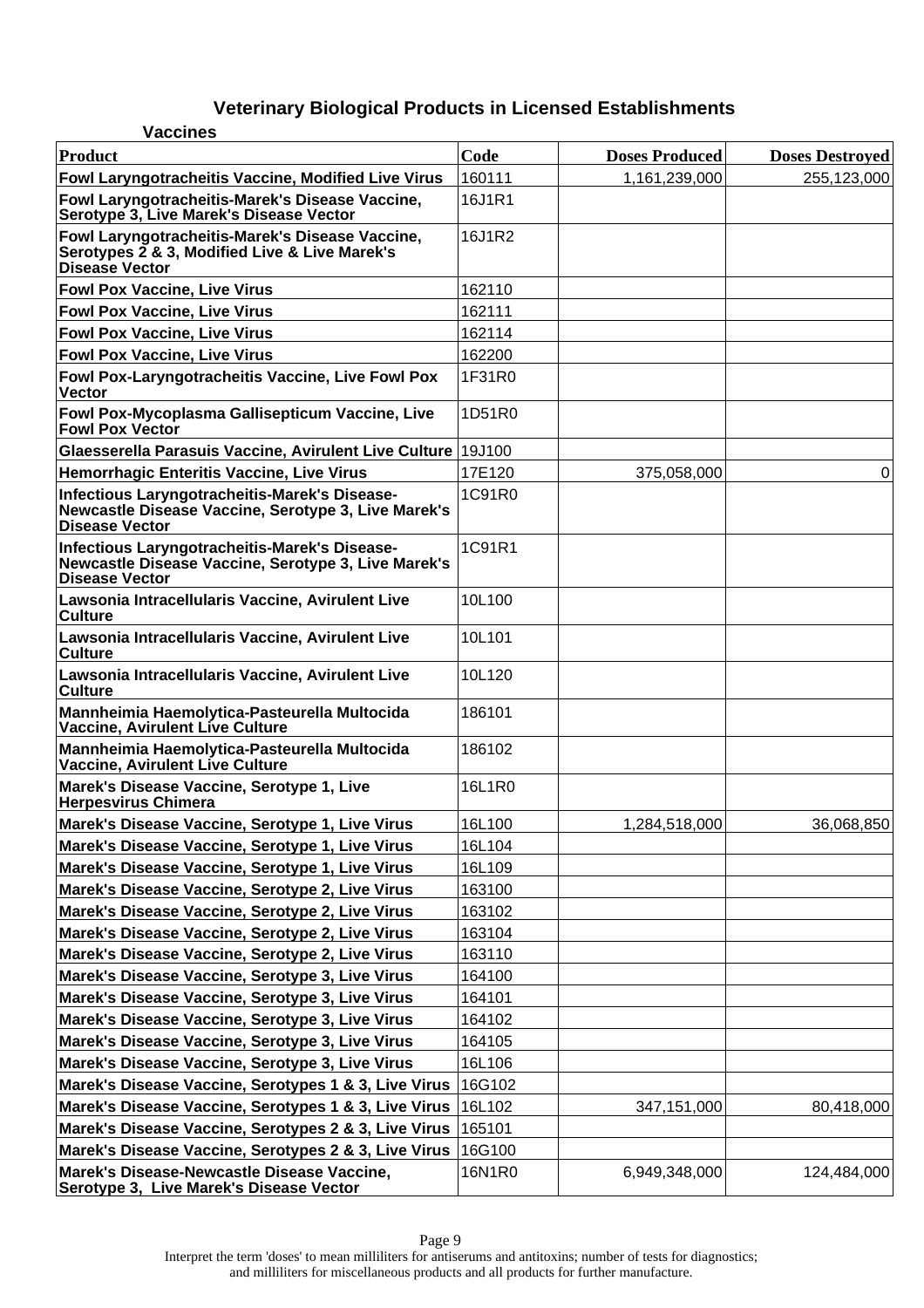| <b>Vaccines</b>                                                                                                  |        |                       |                        |
|------------------------------------------------------------------------------------------------------------------|--------|-----------------------|------------------------|
| Product                                                                                                          | Code   | <b>Doses Produced</b> | <b>Doses Destroyed</b> |
| Marek's Disease-Newcastle Disease Vaccine,<br>Serotypes 1 & 3, Live Virus, Live Marek's Disease<br><b>Vector</b> | 16N1R1 |                       |                        |
| Marek's Disease-Newcastle Disease Vaccine,<br>Serotypes 2 & 3, Live Virus, Live Marek's Disease<br>Vector        | 17H1R2 | 144,980,000           | 0                      |
| <b>Mink Distemper Vaccine, Modified Live Virus</b>                                                               | 145100 |                       |                        |
| Mycoplasma Gallisepticum Vaccine, Live Culture                                                                   | 175100 | 238,224,000           | 2,728,992              |
| Mycoplasma Gallisepticum Vaccine, Live Culture                                                                   | 175101 |                       |                        |
| Newcastle Disease Vaccine, B1 Type, B1 Strain, Live<br><b>Virus</b>                                              | 171110 |                       |                        |
| Newcastle Disease Vaccine, B1 Type, B1 Strain, Live<br><b>Virus</b>                                              | 171112 |                       |                        |
| Newcastle Disease Vaccine, B1 Type, C2 Strain, Live<br><b>Virus</b>                                              | 17B110 |                       |                        |
| Newcastle Disease Vaccine, B1 Type, LaSota Strain,<br><b>Live Virus</b>                                          | 172110 | 2,283,433,500         | 68,352                 |
| Newcastle Disease Vaccine, B1 Type, LaSota Strain,<br><b>Live Virus</b>                                          | 172111 |                       |                        |
| Newcastle Disease Vaccine, B1 Type, LaSota Strain,<br><b>Live Virus</b>                                          | 172116 |                       |                        |
| Newcastle Disease Vaccine, B1 Type, LaSota Strain,<br><b>Live Virus</b>                                          | 172117 |                       |                        |
| <b>Newcastle Disease Vaccine, Killed Virus</b>                                                                   | 170515 |                       |                        |
| Newcastle Disease Vaccine, VG/GA Strain, Live Virus 17A2V2                                                       |        |                       |                        |
| <b>Newcastle Disease-Fowl Pox Vaccine, Live Fowl Pox</b><br><b>Vector</b>                                        | 17C1R0 |                       |                        |
| Newcastle-Bronchitis Vaccine, B1 Type, B1 Strain,<br><b>Mass &amp; Ark Types, Live Virus</b>                     | 17A11L |                       |                        |
| Newcastle-Bronchitis Vaccine, B1 Type, B1 Strain,<br><b>Mass &amp; Ark Types, Live Virus</b>                     | 17A11M |                       |                        |
| Newcastle-Bronchitis Vaccine, B1 Type, B1 Strain,<br><b>Mass &amp; Ark Types, Live Virus</b>                     | 17A21M |                       |                        |
| Newcastle-Bronchitis Vaccine, B1 Type, B1 Strain,<br><b>Mass &amp; Conn Types, Live Virus</b>                    | 176114 |                       |                        |
| Newcastle-Bronchitis Vaccine, B1 Type, B1 Strain,<br><b>Mass &amp; Conn Types, Live Virus</b>                    | 176117 |                       |                        |
| Newcastle-Bronchitis Vaccine, B1 Type, B1 Strain,<br><b>Mass &amp; Conn Types, Live Virus</b>                    | 17621H |                       |                        |
| Newcastle-Bronchitis Vaccine, B1 Type, B1 Strain,<br><b>Mass &amp; Conn Types, Live Virus</b>                    | 17621J |                       |                        |
| Newcastle-Bronchitis Vaccine, B1 Type, B1 Strain,<br><b>Mass &amp; Conn Types, Live Virus</b>                    | 179114 |                       |                        |
| Newcastle-Bronchitis Vaccine, B1 Type, B1 Strain,<br><b>Mass Type, Live Virus</b>                                | 176111 |                       |                        |
| Newcastle-Bronchitis Vaccine, B1 Type, B1 Strain,<br><b>Mass Type, Live Virus</b>                                | 176112 |                       |                        |
| Newcastle-Bronchitis Vaccine, B1 Type, B1 Strain,<br><b>Mass Type, Live Virus</b>                                | 176118 |                       |                        |
| Newcastle-Bronchitis Vaccine, B1 Type, B1 Strain,<br><b>Mass Type, Live Virus</b>                                | 176211 |                       |                        |
| Newcastle-Bronchitis Vaccine, B1 Type, C2 Strain,<br><b>Mass &amp; Conn Types, Live Virus</b>                    | 1XC110 |                       |                        |
| Newcastle-Bronchitis Vaccine, B1 Type, C2 Strain,<br><b>Mass Type, Live Virus</b>                                | 1XB110 |                       |                        |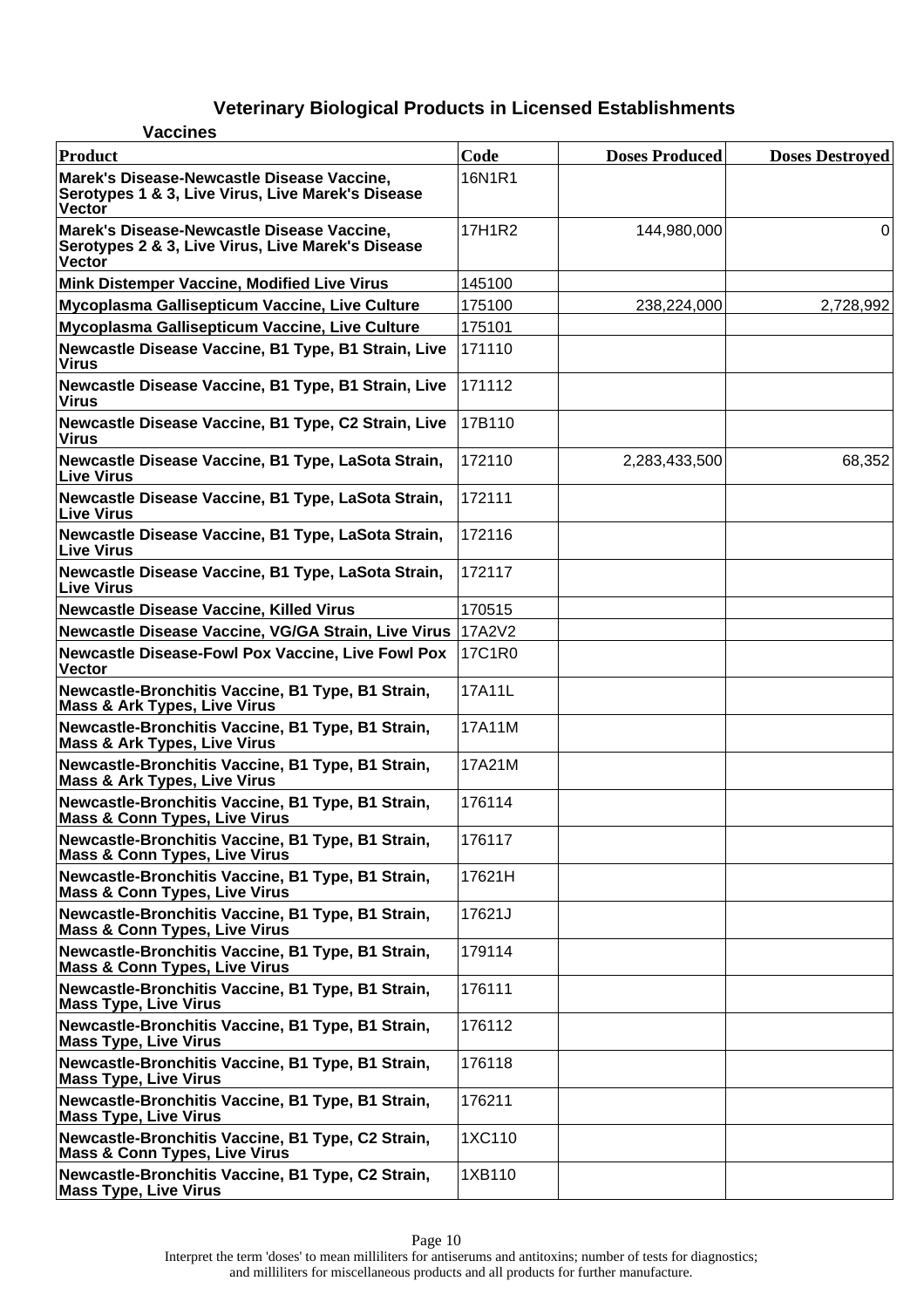| <b>Vaccines</b>                                                                                                                    |        |                       |                        |
|------------------------------------------------------------------------------------------------------------------------------------|--------|-----------------------|------------------------|
| Product                                                                                                                            | Code   | <b>Doses Produced</b> | <b>Doses Destroyed</b> |
| Newcastle-Bronchitis Vaccine, B1 Type, LaSota<br><b>Strain, Mass &amp; Conn Types, Live Virus</b>                                  | 17B117 |                       |                        |
| Newcastle-Bronchitis Vaccine, B1 Type, LaSota<br><b>Strain, Mass Type, Live Virus</b>                                              | 177111 |                       |                        |
| Newcastle-Bronchitis Vaccine, B1 Type, LaSota<br><b>Strain, Mass Type, Live Virus</b>                                              | 177112 |                       |                        |
| Newcastle-Bronchitis Vaccine, B1 Type, LaSota<br><b>Strain, Mass Type, Live Virus</b>                                              | 177118 |                       |                        |
| Newcastle-Bronchitis Vaccine, Mass & Ark Types,<br><b>Killed Virus</b>                                                             | 178512 |                       |                        |
| Newcastle-Bronchitis Vaccine, Mass Type, Killed<br><b>Virus</b>                                                                    | 177610 |                       |                        |
| Newcastle-Bronchitis Vaccine, Mass Type, Killed<br><b>Virus</b>                                                                    | 178511 |                       |                        |
| Newcastle-Bronchitis Vaccine, VG/GA Strain, Mass &<br><b>Conn Types, Live Virus</b>                                                | 17V110 |                       |                        |
| Newcastle-Paramyxovirus Vaccine, Type 3, Killed<br><b>Virus</b>                                                                    | 17P510 |                       |                        |
| <b>Ovine Ecthyma Vaccine, Live Virus</b>                                                                                           | 182100 |                       |                        |
| <b>Ovine Ecthyma Vaccine, Live Virus</b>                                                                                           | 182151 |                       |                        |
| <b>Parvovirus Vaccine, Killed Baculovirus Vector</b>                                                                               | 18P5R0 |                       |                        |
| <b>Parvovirus Vaccine, Modified Live Virus</b>                                                                                     | 18M120 |                       |                        |
| <b>Parvovirus Vaccine, Modified Live Virus</b>                                                                                     | 18M123 |                       |                        |
| <b>Parvovirus Vaccine, Modified Live Virus</b>                                                                                     | 18M125 |                       |                        |
| <b>Parvovirus Vaccine, Modified Live Virus</b>                                                                                     | 18M126 |                       |                        |
| <b>Parvovirus Vaccine, Modified Live Virus</b>                                                                                     | 18M129 |                       |                        |
| Pasteurella Multocida Vaccine, Avirulent Live<br><b>Culture, Avian Isolate</b>                                                     | 187103 |                       |                        |
| Pasteurella Multocida Vaccine, Avirulent Live<br><b>Culture, Avian Isolate</b>                                                     | 187104 |                       |                        |
| Pigeon Pox Vaccine, Live Virus                                                                                                     | 188110 |                       |                        |
| Pigeon Pox Vaccine, Live Virus                                                                                                     | 188112 |                       |                        |
| Porcine Circovirus Vaccine, Type 1 - Type 2 Chimera, 19K5R1<br><b>Killed Virus</b>                                                 |        |                       |                        |
| Porcine Circovirus Vaccine, Type 1 - Type 2 Chimera, 19K5R3<br><b>Killed Virus</b>                                                 |        |                       |                        |
| Porcine Circovirus Vaccine, Type 1 - Type 2 Chimera,   19K5R5<br><b>Killed Virus</b>                                               |        |                       |                        |
| Porcine Circovirus Vaccine, Type 2, Killed<br><b>Baculovirus Vector</b>                                                            | 19K5R0 | 396,753,430           | 3,632,500              |
| Porcine Circovirus Vaccine, Type 2, Killed<br><b>Baculovirus Vector</b>                                                            | 19K5R4 |                       |                        |
| Porcine Epidemic Diarrhea Vaccine, Killed Virus                                                                                    | 19U520 |                       |                        |
| <b>Porcine Epidemic Diarrhea Vaccine, RNA Particle</b><br>Platform                                                                 | 19U5P1 |                       |                        |
| <b>Porcine Reproductive &amp; Respiratory Syndrome</b><br>Vaccine, Reproductive & Respiratory Forms,<br><b>Modified Live Virus</b> | 19T120 | 167,563,340           | 2,937,760              |
| Porcine Reproductive & Respiratory Syndrome<br>Vaccine, Reproductive & Respiratory Forms,<br><b>Modified Live Virus</b>            | 19T121 |                       |                        |
| <b>Porcine Reproductive &amp; Respiratory Syndrome</b><br>Vaccine, Reproductive Form, Modified Live Virus                          | 19Q120 |                       |                        |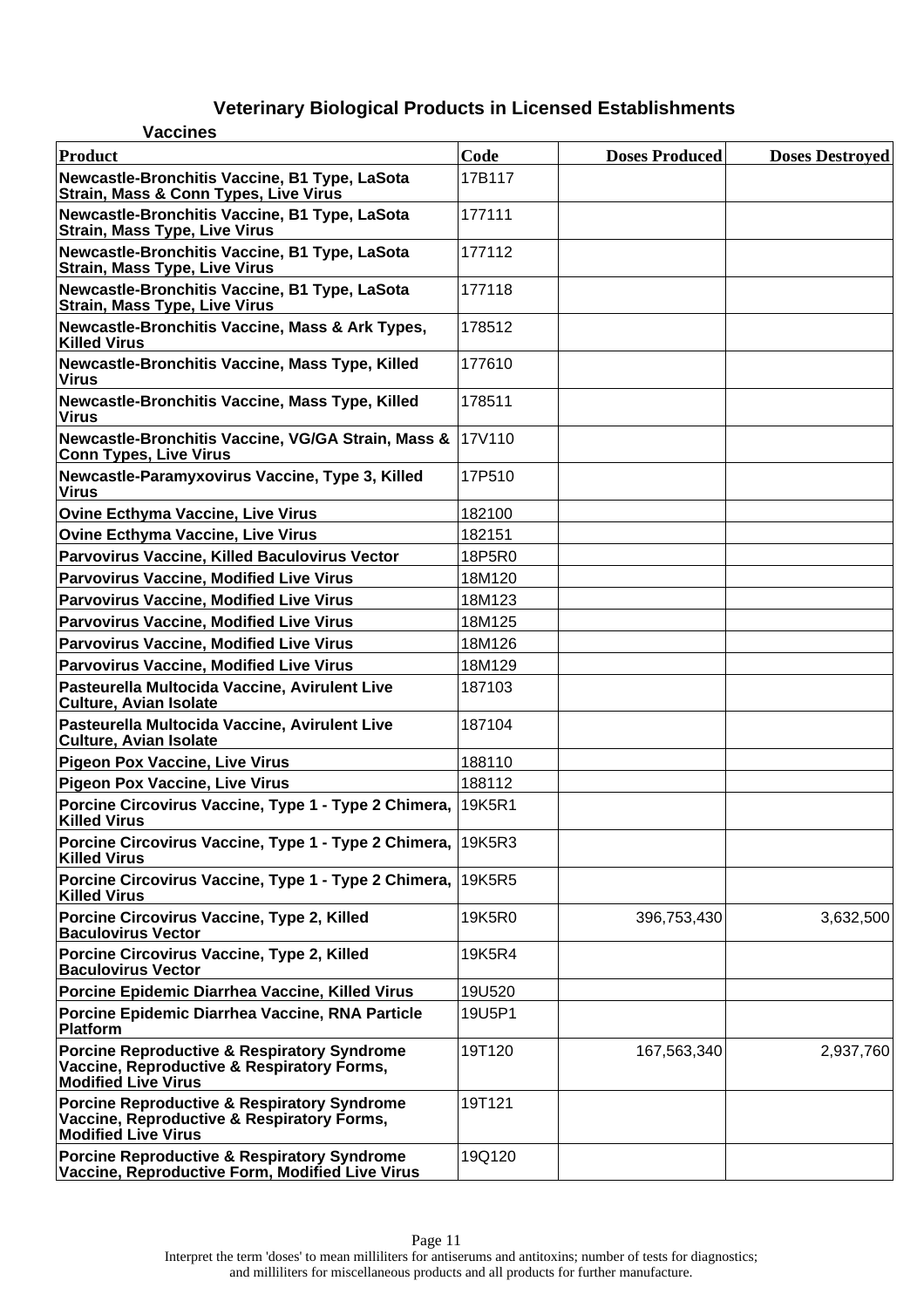| <b>Vaccines</b>                                                                               |        |                       |                        |
|-----------------------------------------------------------------------------------------------|--------|-----------------------|------------------------|
| Product                                                                                       | Code   | <b>Doses Produced</b> | <b>Doses Destroyed</b> |
| Porcine Reproductive & Respiratory Syndrome<br>Vaccine, Respiratory Form, Modified Live Virus | 19S121 |                       |                        |
| Porcine Reproductive & Respiratory Syndrome<br>Vaccine, Respiratory Form, Modified Live Virus | 19S123 |                       |                        |
| Porcine Reproductive & Respiratory Syndrome<br>Vaccine, Respiratory Form, Modified Live Virus | 19S1R0 |                       |                        |
| Porcine Rotavirus Vaccine, Modified Live Virus                                                | 19E120 |                       |                        |
| Porcine Rotavirus Vaccine, Modified Live Virus                                                | 19E121 |                       |                        |
| Porcine Rotavirus-Transmissible Gastroenteritis<br><b>Vaccine, Modified Live Virus</b>        | 19H120 |                       |                        |
| <b>Pseudorabies Vaccine, Modified Live Virus</b>                                              | 189120 |                       |                        |
| <b>Pseudorabies Vaccine, Modified Live Virus</b>                                              | 189122 |                       |                        |
| <b>Pseudorabies Vaccine, Modified Live Virus</b>                                              | 189123 |                       |                        |
| Pseudorabies Vaccine, Modified Live Virus                                                     | 1891R2 |                       |                        |
| Rabies Vaccine, Live Vaccinia Vector                                                          | 1901R0 |                       |                        |
| <b>Rabies Vaccine, Killed Virus</b>                                                           | 190520 |                       |                        |
| <b>Rabies Vaccine, Killed Virus</b>                                                           | 190521 |                       |                        |
| <b>Rabies Vaccine, Killed Virus</b>                                                           | 190523 |                       |                        |
| <b>Rabies Vaccine, Killed Virus</b>                                                           | 190524 |                       |                        |
| <b>Rabies Vaccine, Killed Virus</b>                                                           | 190525 |                       |                        |
| <b>Rabies Vaccine, Killed Virus</b>                                                           | 190526 |                       |                        |
| <b>Rabies Vaccine, Killed Virus</b>                                                           | 190527 |                       |                        |
| Rabies Vaccine, Live Canarypox Vector                                                         | 1901R1 |                       |                        |
| Rabies Vaccine, Live Canarypox Vector                                                         | 1901R4 |                       |                        |
| Riemerella Anatipestifer Vaccine, Avirulent Live<br><b>Culture</b>                            | 181100 |                       |                        |
| Salmonella Choleraesuis Vaccine, Avirulent Live<br><b>Culture</b>                             | 19A100 | 22,653,750            | 0                      |
| Salmonella Choleraesuis Vaccine, Avirulent Live<br><b>Culture</b>                             | 19A101 |                       |                        |
| Salmonella Choleraesuis-Typhimurium Vaccine,<br><b>Avirulent Live Culture</b>                 | 19A200 |                       |                        |
| Salmonella Choleraesuis-Typhimurium Vaccine,<br><b>Avirulent Live Culture</b>                 | 19A201 |                       |                        |
| Salmonella Dublin Vaccine, Live Culture                                                       | 19D1R0 |                       |                        |
| Salmonella Typhimurium Vaccine, Live Culture                                                  | 19C100 |                       |                        |
| Salmonella Typhimurium Vaccine, Live Culture                                                  | 19C101 |                       |                        |
| Salmonella Typhimurium Vaccine, Live Culture                                                  | 19C102 |                       |                        |
| <b>Streptococcus Equi Vaccine, Live Culture</b>                                               | 183100 |                       |                        |
| Swine Influenza Vaccine, H1N1 & H1N2 & H3N2,<br><b>Killed Virus</b>                           | 19A528 |                       |                        |
| Swine Influenza Vaccine, H1N1 & H1N2 & H3N2,<br><b>Killed Virus</b>                           | 19A52B |                       |                        |
| Swine Influenza Vaccine, H1N1 & H1N2 & H3N2,<br><b>Killed Virus</b>                           | 19A52C |                       |                        |
| Swine Influenza Vaccine, H1N1 & H3N2, Killed Virus                                            | 19A522 |                       |                        |
| Swine Influenza Vaccine, H1N1 & H3N2, Killed Virus                                            | 19A523 |                       |                        |
| Swine Influenza Vaccine, H1N1 & H3N2, Killed Virus                                            | 19A529 |                       |                        |
| Swine Influenza Vaccine, H1N1 & H3N2, Modified Live 19A5R2<br>Virus                           |        |                       |                        |
| Swine Influenza Vaccine, H3, Killed Baculovirus<br>Vector                                     | 19A5R9 |                       |                        |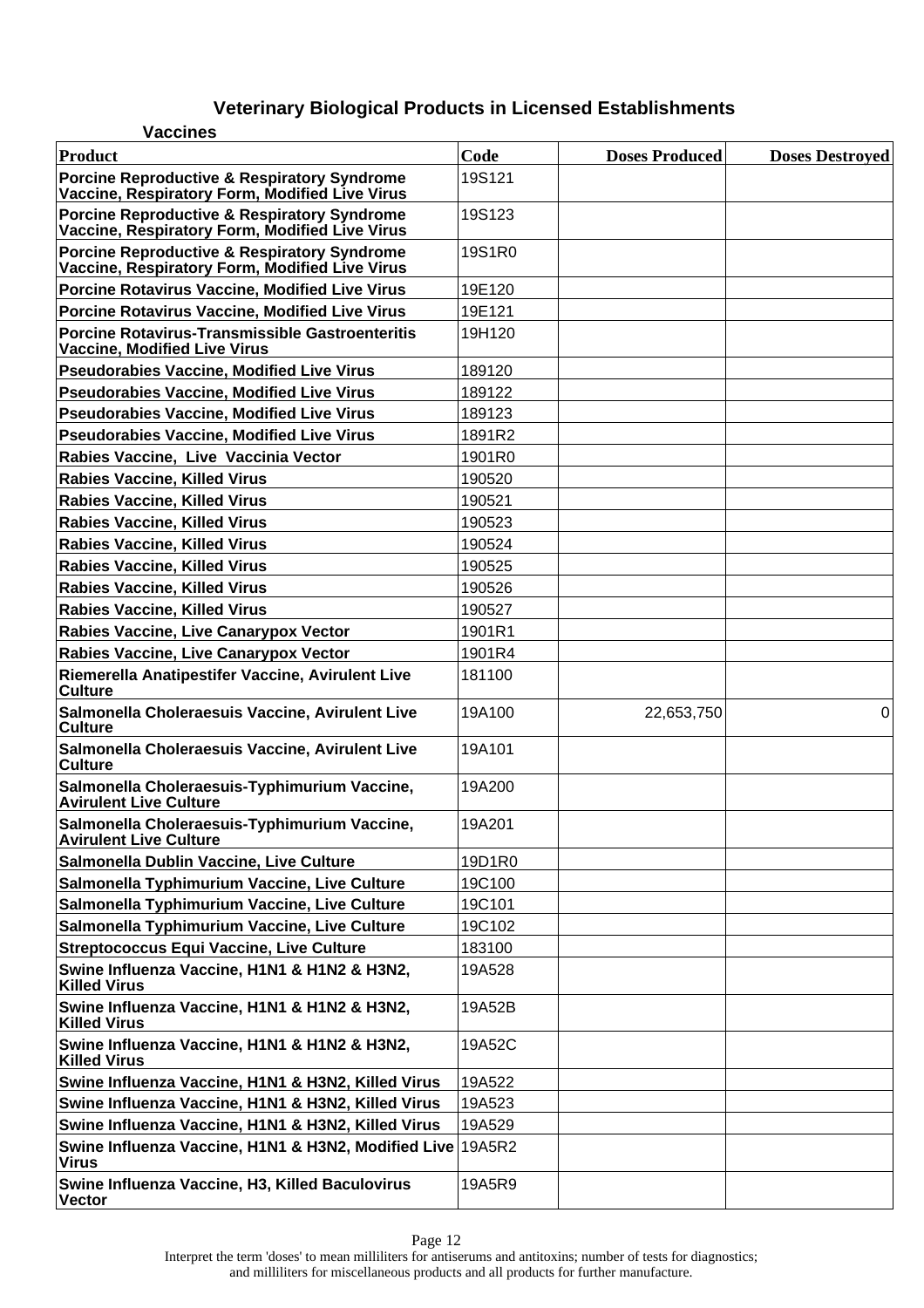| <b>Vaccines</b>                                           |        |                       |                        |
|-----------------------------------------------------------|--------|-----------------------|------------------------|
| <b>Product</b>                                            | Code   | <b>Doses Produced</b> | <b>Doses Destroyed</b> |
| Swine Influenza Vaccine, pH1N1, Killed Virus              | 19A52P |                       |                        |
| Tenosynovitis Vaccine, Live Virus                         | 195110 |                       |                        |
| <b>Tenosynovitis Vaccine, Modified Live Virus</b>         | 195101 |                       |                        |
| <b>Tenosynovitis Vaccine, Modified Live Virus</b>         | 195102 |                       |                        |
| <b>Tenosynovitis Vaccine, Modified Live Virus</b>         | 195103 |                       |                        |
| <b>Tenosynovitis Vaccine, Modified Live Virus</b>         | 195111 |                       |                        |
| <b>Tenosynovitis Vaccine, Modified Live Virus</b>         | 195201 |                       |                        |
| Trichomonas Foetus Vaccine, Killed Protozoa               | 185900 |                       |                        |
| <b>Wart Vaccine, Killed Virus</b>                         | 198550 |                       |                        |
| West Nile Virus Vaccine, Killed Flavivirus Chimera        | 1995R2 |                       |                        |
| <b>West Nile Virus Vaccine, Killed Virus</b>              | 199520 |                       |                        |
| <b>West Nile Virus Vaccine, Killed Virus</b>              | 199521 |                       |                        |
| West Nile Virus Vaccine, Killed Virus                     | 199522 |                       |                        |
| Yersinia Pestis Vaccine, Live Raccoon Pox Virus<br>Vector | 11Y2R0 |                       |                        |
| <b>Vaccines Totals</b>                                    |        | 105,212,983,483       | 4,279,914,775          |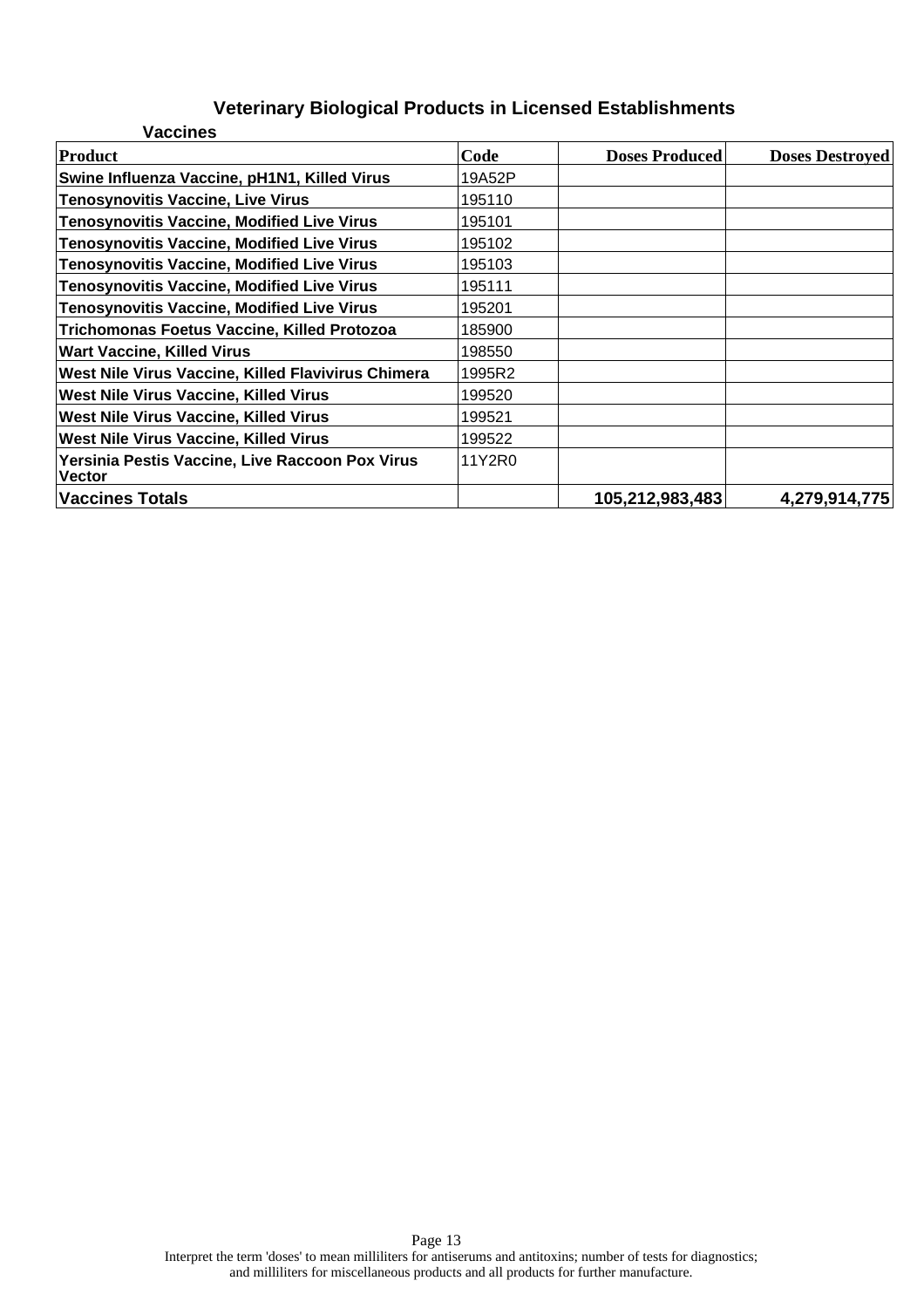| <b>Product</b>                                                                                                             | Code   | <b>Doses Produced</b> | <b>Doses Destroyed</b> |
|----------------------------------------------------------------------------------------------------------------------------|--------|-----------------------|------------------------|
| Actinobacillus Pleuropneumoniae Bacterin                                                                                   | 265700 |                       |                        |
| Actinobacillus Pleuropneumoniae-Glaesserella<br>Parasuis-Pasteurella Multocida Bacterin                                    | 267400 |                       |                        |
| Aeromonas Salmonicida-Vibrio Anguillarum-Ordalii-<br>Salmonicida Bacterin                                                  | 213802 |                       |                        |
| <b>Autogenous Bacterial Extract</b>                                                                                        | 205200 |                       |                        |
| <b>Autogenous Bacterial Extract</b>                                                                                        | 205201 |                       |                        |
| <b>Autogenous Bacterin-Bacterial Extract</b>                                                                               | 205300 |                       |                        |
| <b>Autogenous Bacterin</b>                                                                                                 | 205100 | 157,838,061           | 4,624,075              |
| <b>Autogenous Bacterin</b>                                                                                                 | 205101 | 40,851,650            | 168,400                |
| <b>Autogenous Bacterin</b>                                                                                                 | 205104 |                       |                        |
| <b>Autogenous Bacterin</b>                                                                                                 | 205112 |                       |                        |
| Avibacterium Paragallinarum Bacterin                                                                                       | 265811 |                       |                        |
| Avibacterium Paragallinarum Bacterin                                                                                       | 265812 |                       |                        |
| <b>Bordetella Bronchiseptica Bacterin</b>                                                                                  | 210002 |                       |                        |
| <b>Borrelia Burgdorferi Bacterial Extract</b>                                                                              | 2126R0 |                       |                        |
| <b>Borrelia Burgdorferi Bacterial Extract</b>                                                                              | 2126R1 |                       |                        |
| Borrelia Burgdorferi Bacterin-Leptospira Canicola-<br>Grippotyphosa-Icterohaemorrhagiae-Pomona<br><b>Bacterial Extract</b> | 214600 |                       |                        |
| Borrelia Burgdorferi Bacterin                                                                                              | 212600 |                       |                        |
| Borrelia Burgdorferi Bacterin                                                                                              | 212601 |                       |                        |
| <b>Campylobacter Fetus Bacterin</b>                                                                                        | 286210 |                       |                        |
| Campylobacter Fetus-Jejuni Bacterin                                                                                        | 286100 |                       |                        |
| Campylobacter Fetus-Leptospira Canicola-<br>Grippotyphosa-Hardjo-Icterohaemorrhagiae-Pomona<br><b>Bacterin</b>             | 286301 | 7,507,400             | 2,372,500              |
| Campylobacter Fetus-Leptospira Canicola-<br>Grippotyphosa-Hardjo-Icterohaemorrhagiae-Pomona<br><b>Bacterin</b>             | 286302 |                       |                        |
| Campylobacter Fetus-Leptospira Canicola-<br>Grippotyphosa-Hardjo-Icterohaemorrhagiae-Pomona<br><b>Bacterin</b>             | 286305 |                       |                        |
| Campylobacter Fetus-Leptospira Canicola-<br>Grippotyphosa-Hardjo-Icterohaemorrhagiae-Pomona<br><b>Bacterin</b>             | 286307 |                       |                        |
| <b>Chlamydia Abortus Bacterin</b>                                                                                          | 212010 |                       |                        |
| <b>Clostridium Chauvoei-Septicum Bacterin</b>                                                                              | 240101 |                       |                        |
| Clostridium Chauvoei-Septicum-Mannheimia<br>Haemolytica-Pasteurella Multocida Bacterin                                     | 246001 |                       |                        |
| <b>Clostridium Haemolyticum Bacterin</b>                                                                                   | 246500 |                       |                        |
| Corynebacterium Pseudotuberculosis Bacterin                                                                                | 2A9400 |                       |                        |
| Erysipelothrix Rhusiopathiae Bacterin                                                                                      | 264101 |                       |                        |
| Erysipelothrix Rhusiopathiae Bacterin                                                                                      | 264102 | 1,005,500             | 0                      |
| Erysipelothrix Rhusiopathiae-Leptospira Canicola-<br>Grippotyphosa-Hardjo-Icterohaemorrhagiae-Pomona<br><b>Bacterin</b>    | 264202 |                       |                        |
| Erysipelothrix Rhusiopathiae-Mycoplasma<br><b>Hyopheumoniae Bacterin</b>                                                   | 2A4100 |                       |                        |
| Erysipelothrix Rhusiopathiae-Mycoplasma<br><b>Hyopneumoniae Bacterin</b>                                                   | 2A4101 |                       |                        |
| <b>Escherichia Coli Bacterial Extract</b>                                                                                  | 264E01 |                       |                        |
| <b>Escherichia Coli Bacterin</b>                                                                                           | 264800 |                       |                        |

**Bacterins and bacterial extracts**

Page 14

Interpret the term 'doses' to mean milliliters for antiserums and antitoxins; number of tests for diagnostics; and milliliters for miscellaneous products and all products for further manufacture.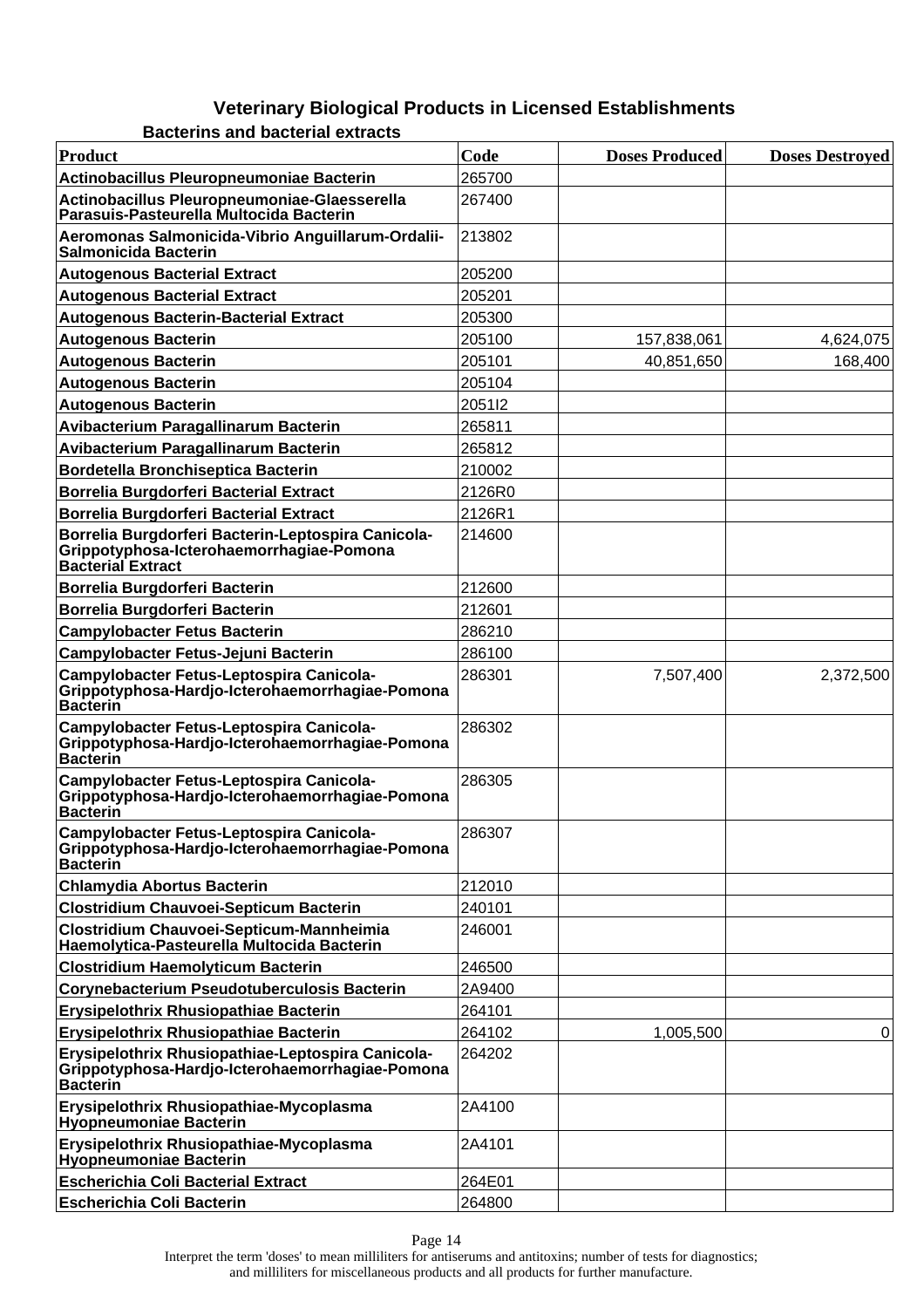**Bacterins and bacterial extracts**

| Product                                                                            | Code   | <b>Doses Produced</b> | <b>Doses Destroyed</b> |
|------------------------------------------------------------------------------------|--------|-----------------------|------------------------|
| <b>Escherichia Coli Bacterin</b>                                                   | 264807 |                       |                        |
| <b>Escherichia Coli Bacterin</b>                                                   | 264853 |                       |                        |
| Escherichia Coli-Riemerella Anatipestifer Bacterin                                 | 285000 |                       |                        |
| <b>Fusobacterium Necrophorum Bacterin</b>                                          | 255600 |                       |                        |
| Glaesserella Parasuis Bacterin                                                     | 265200 | 2,825,150             | 0                      |
| Glaesserella Parasuis Bacterin                                                     | 265201 |                       |                        |
| Glaesserella Parasuis-Mycoplasma Hyopneumoniae<br><b>Bacterin</b>                  | 256503 |                       |                        |
| <b>Haemophilus Somnus Bacterin</b>                                                 | 265900 | 4,223,670             | 0                      |
| Haemophilus Somnus-Mannheimia Haemolytica-<br>Pasteurella Multocida Bacterin       | 266000 |                       |                        |
| Klebsiella Pneumoniae Bacterial Extract                                            | 287900 |                       |                        |
| Lawsonia Intracellularis Bacterin                                                  | 279920 |                       |                        |
| Lawsonia Intracellularis Bacterin                                                  | 279921 |                       |                        |
| Leptospira Canicola-Grippotyphosa-Hardjo-<br>Icterohaemorrhagiae-Pomona Bacterin   | 266500 |                       |                        |
| Leptospira Canicola-Grippotyphosa-Hardjo-<br>Icterohaemorrhagiae-Pomona Bacterin   | 266501 | 9,053,310             | 0                      |
| Leptospira Canicola-Grippotyphosa-Hardjo-<br>Icterohaemorrhagiae-Pomona Bacterin   | 266502 | 22,847,280            | 900,380                |
| Leptospira Canicola-Grippotyphosa-Hardjo-<br>Icterohaemorrhagiae-Pomona Bacterin   | 266506 |                       |                        |
| Leptospira Canicola-Grippotyphosa-Hardjo-<br>Icterohaemorrhagiae-Pomona Bacterin   | 266507 |                       |                        |
| Leptospira Canicola-Grippotyphosa-<br>Icterohaemorrhagiae-Pomona Bacterial Extract | 266802 |                       |                        |
| Leptospira Canicola-Grippotyphosa-<br>Icterohaemorrhagiae-Pomona Bacterial Extract | 266805 |                       |                        |
| Leptospira Canicola-Grippotyphosa-<br>Icterohaemorrhagiae-Pomona Bacterial Extract | 266806 |                       |                        |
| Leptospira Canicola-Grippotyphosa-<br>Icterohaemorrhagiae-Pomona Bacterin          | 266800 | 17,452,556            | $\Omega$               |
| Leptospira Canicola-Grippotyphosa-<br>Icterohaemorrhagiae-Pomona Bacterin          | 266803 |                       |                        |
| Leptospira Canicola-Icterohaemorrhagiae Bacterin                                   | 267100 |                       |                        |
| Leptospira Canicola-Icterohaemorrhagiae Bacterin                                   | 267102 |                       |                        |
| Leptospira Hardjo Bacterin                                                         | 26M701 |                       |                        |
| Leptospira Hardjo-Pomona Bacterin                                                  | 26M100 |                       |                        |
| Leptospira Icterohaemorrhagiae Bacterin                                            | 287400 |                       |                        |
| Leptospira Pomona Bacterin                                                         | 269100 |                       |                        |
| Leptospira Pomona Bacterin                                                         | 269101 |                       |                        |
| Mannheimia Haemolytica-Pasteurella Multocida<br><b>Bacterin</b>                    | 270000 |                       |                        |
| <b>Moraxella Bovis Bacterin</b>                                                    | 277200 | 5,279,540             | 0                      |
| <b>Moraxella Bovis Bacterin</b>                                                    | 277203 |                       |                        |
| <b>Moraxella Bovis Bacterin</b>                                                    | 277210 |                       |                        |
| Moraxella Bovoculi Bacterin                                                        | 2A7700 |                       |                        |
| <b>Mycoplasma Bovis Bacterin</b>                                                   | 276001 |                       |                        |
| Mycoplasma Gallisepticum Bacterin                                                  | 277400 |                       |                        |
| Mycoplasma Gallisepticum Bacterin                                                  | 277401 |                       |                        |
| Mycoplasma Hyopneumoniae Bacterin                                                  | 277500 | 38,378,230            | 0                      |
| Mycoplasma Hyopneumoniae Bacterin                                                  | 277501 | 112,044,510           | 928,500                |

Page 15

Interpret the term 'doses' to mean milliliters for antiserums and antitoxins; number of tests for diagnostics; and milliliters for miscellaneous products and all products for further manufacture.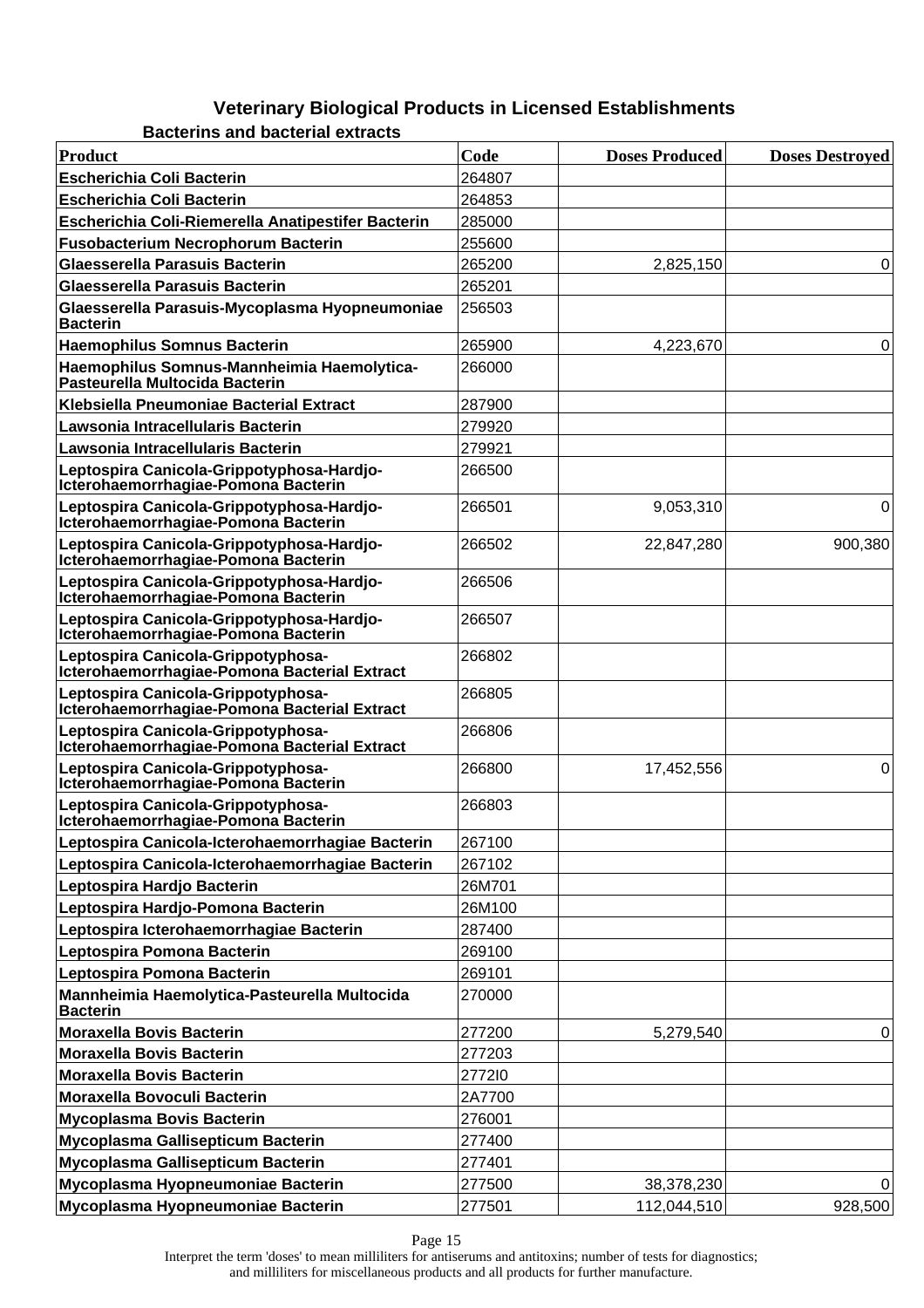| Product                                                                       | Code   | <b>Doses Produced</b> | <b>Doses Destroyed</b> |
|-------------------------------------------------------------------------------|--------|-----------------------|------------------------|
| Mycoplasma Hyopneumoniae Bacterin                                             | 277502 | 314,797,670           | 9,569,900              |
| Mycoplasma Hyopneumoniae Bacterin                                             | 277504 |                       |                        |
| Mycoplasma Hyopneumoniae Bacterin                                             | 277505 |                       |                        |
| Mycoplasma Hyopneumoniae Bacterin                                             | 277506 |                       |                        |
| Neorickettsia Risticii Bacterin                                               | 263900 |                       |                        |
| Pasteurella Multocida Bacterial Extract                                       | 270702 |                       |                        |
| Pasteurella Multocida Bacterin, Avian Isolates, Types 270319<br>1 & 4 & 3 X 4 |        |                       |                        |
| Pasteurella Multocida Bacterin                                                | 270102 |                       |                        |
| Salmonella Dublin-Typhimurium Bacterin                                        | 282100 |                       |                        |
| Salmonella Enteritidis Bacterial Extract                                      | 27A502 |                       |                        |
| Salmonella Enteritidis Bacterin                                               | 278500 | 127,548,000           | 0                      |
| <b>Salmonella Newport Bacterial Extract</b>                                   | 281100 |                       |                        |
| Salmonella Typhimurium Bacterin                                               | 282500 |                       |                        |
| <b>Staphylococcus Aureus Bacterin</b>                                         | 285200 |                       |                        |
| <b>Streptococcus Equi Bacterial Extract</b>                                   | 285600 |                       |                        |
| <b>Streptococcus Uberis Bacterin</b>                                          | 285100 |                       |                        |
| <b>Bacterins and bacterial extracts Totals</b>                                |        | 1,747,710,572         | 38,099,398             |

**Bacterins and bacterial extracts**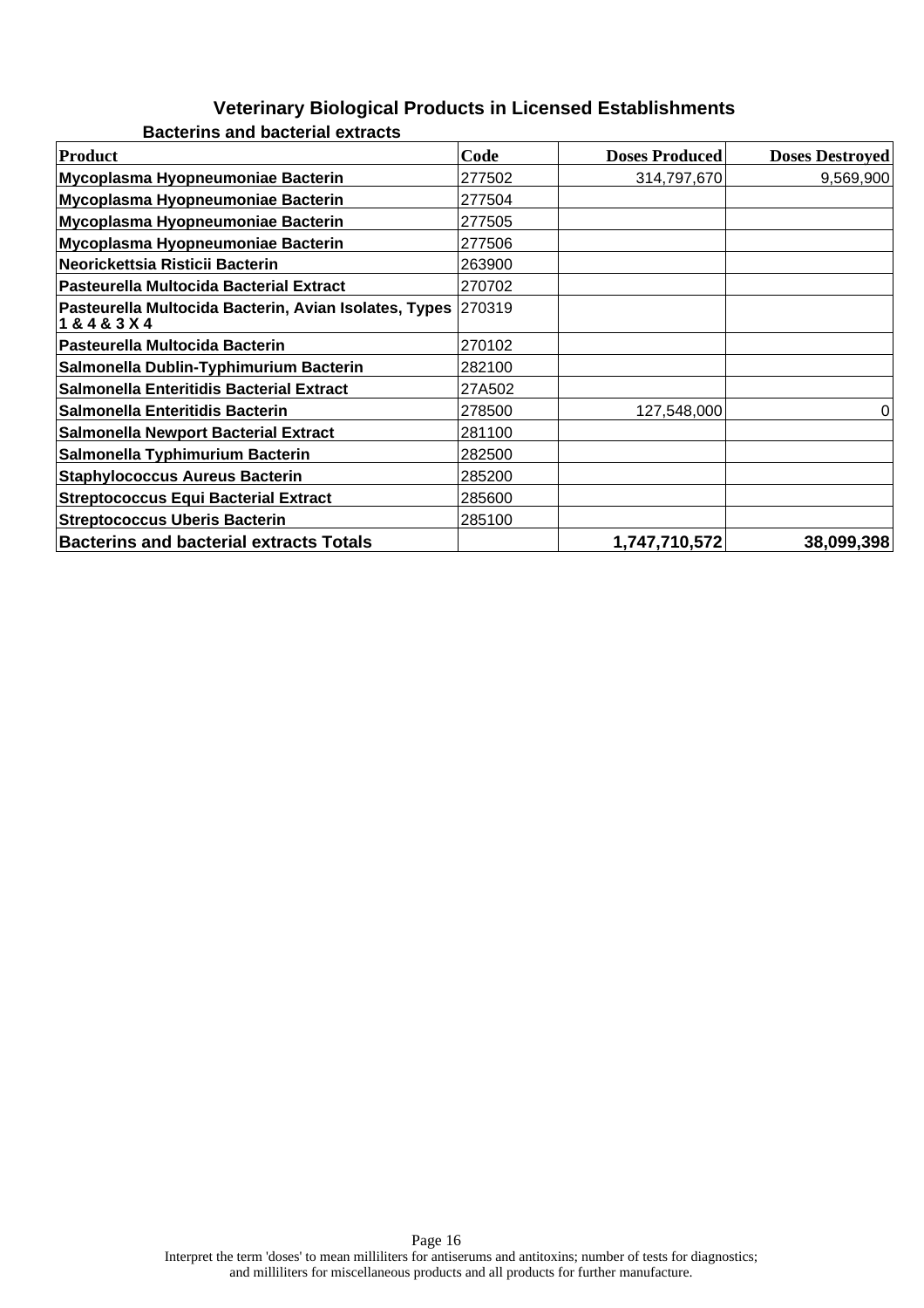| <b>Product</b>                                                                                                                          | Code   | <b>Doses Produced</b> | <b>Doses Destroyed</b> |
|-----------------------------------------------------------------------------------------------------------------------------------------|--------|-----------------------|------------------------|
| Bovine Coronavirus-Escherichia Coli Antibody,<br><b>Bovine Origin</b>                                                                   | 36B500 |                       |                        |
| Bovine Coronavirus-Escherichia Coli Antibody,<br><b>Bovine Origin</b>                                                                   | 36B502 |                       |                        |
| Bovine IgG-Escherichia Coli Antibody, Bovine Origin                                                                                     | 361000 |                       |                        |
| Bovine IgG-Escherichia Coli Antibody, Bovine Origin                                                                                     | 361001 |                       |                        |
| <b>Bovine IgG</b>                                                                                                                       | 360600 | 2,170,253             | 0                      |
| <b>Bovine IgG</b>                                                                                                                       | 360601 |                       |                        |
| <b>Bovine IgG</b>                                                                                                                       | 360602 |                       |                        |
| <b>Bovine IgG</b>                                                                                                                       | 360603 |                       |                        |
| <b>Bovine Rotavirus-Coronavirus-Escherichia Coli</b><br><b>Antibody, Bovine Origin</b>                                                  | 3625R2 |                       |                        |
| <b>Equine IgG-Rhodococcus Equi Antibody, Equine</b><br>Origin                                                                           | 390000 |                       |                        |
| <b>Equine IgG</b>                                                                                                                       | 360700 | 1,729,750             | 98,000                 |
| <b>Equine IgG</b>                                                                                                                       | 360701 | 5,749,043             | 0                      |
| Normal Serum, Equine Origin                                                                                                             | 360200 |                       |                        |
| Rhodococcus Equi Antibody, Equine Origin                                                                                                | 375000 | 6,633,650             | 91,000                 |
| Trueperella Pyogenes-Escherichia Coli-Mannheimia<br>Haemolytica-Pasteurella Multocida-Salmonella<br>Typhimurium Antibody, Bovine Origin | 339100 |                       |                        |
| <b>Antibody products Totals</b>                                                                                                         |        | 30,516,400            | 512,750                |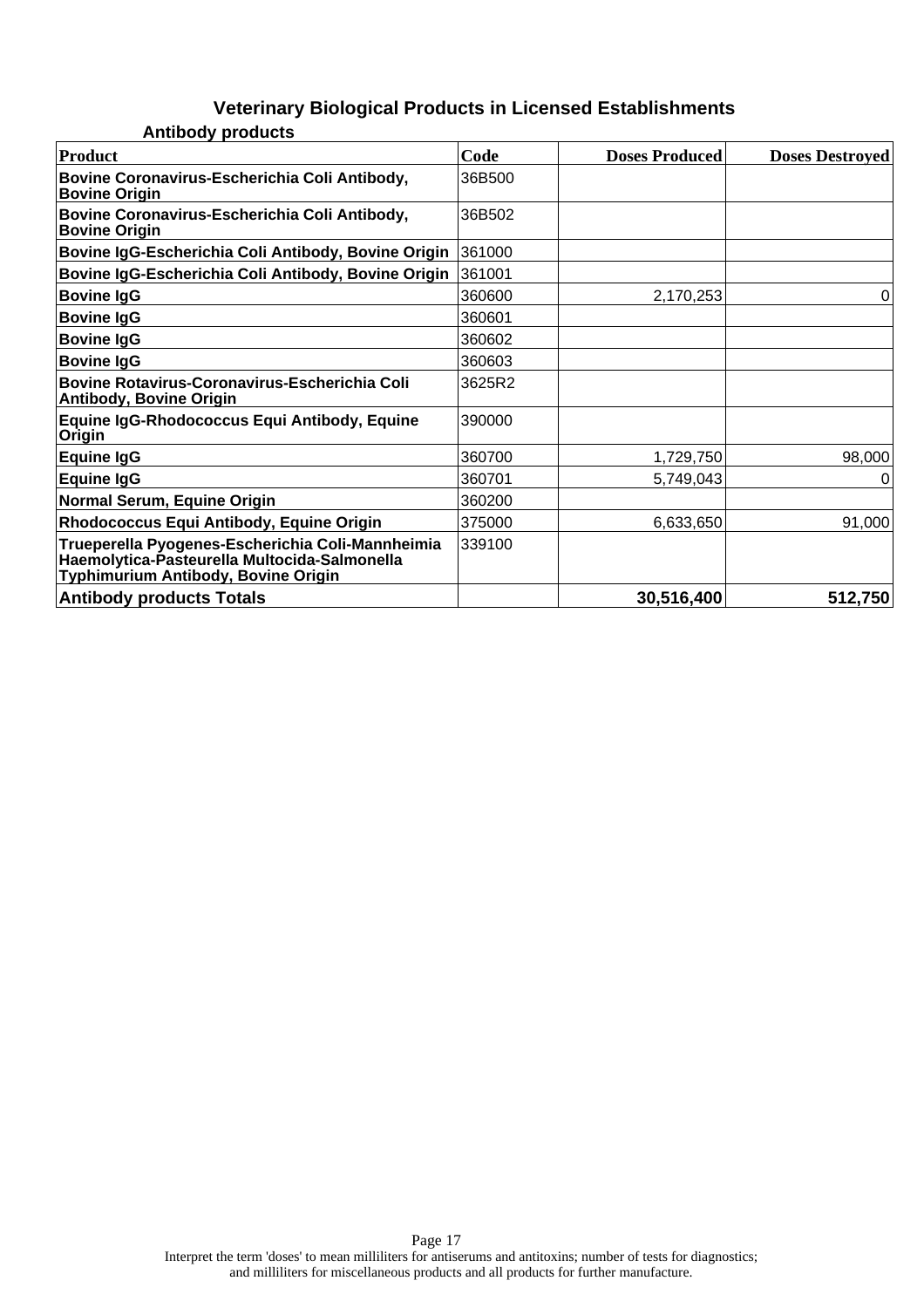| chics with bacternia bacterial extracts/toxol                                                                                                                                                                                                            |        |                       |                        |
|----------------------------------------------------------------------------------------------------------------------------------------------------------------------------------------------------------------------------------------------------------|--------|-----------------------|------------------------|
| <b>Product</b>                                                                                                                                                                                                                                           | Code   | <b>Doses Produced</b> | <b>Doses Destroyed</b> |
| Autogenous Vaccine, Killed Virus, Autogenous<br><b>Bacterin</b>                                                                                                                                                                                          | 450010 |                       |                        |
| Autogenous Vaccine, Killed Virus, Autogenous<br><b>Bacterin</b>                                                                                                                                                                                          | 450020 | 4,178,412             | 0                      |
| Autogenous Vaccine, Killed Virus, Autogenous<br><b>Bacterin</b>                                                                                                                                                                                          | 450021 |                       |                        |
| Autogenous Vaccine, Killed Virus, Autogenous<br><b>Bacterin</b>                                                                                                                                                                                          | 4500I2 |                       |                        |
| Bovine Rhinotracheitis-Virus Diarrhea Vaccine, Killed 414520<br>Virus, Campylobacter Fetus-Leptospira Canicola-<br>Grippotyphosa-Hardjo-Icterohaemorrhagiae-Pomona<br><b>Bacterin</b>                                                                    |        |                       |                        |
| Bovine Rhinotracheitis-Virus Diarrhea Vaccine, Killed 43S520<br>Virus, Haemophilus Somnus-Mannheimia<br>Haemolytica-Pasteurella Multocida Bacterin-Toxoid                                                                                                |        |                       |                        |
| Bovine Rhinotracheitis-Virus Diarrhea Vaccine, Killed 433520<br>Virus, Leptospira Canicola-Grippotyphosa-Hardjo-<br>Icterohaemorrhagiae-Pomona Bacterin                                                                                                  |        |                       |                        |
| <b>Bovine Rhinotracheitis-Virus Diarrhea-Parainfluenza</b><br>3-Respiratory Syncytial Virus Vaccine, Killed Virus,<br><b>Campylobacter Fetus-Haemophilus Somnus-</b><br>Leptospira Canicola-Grippotyphosa-Hardjo-<br>Icterohaemorrhagiae-Pomona Bacterin | 44M522 |                       |                        |
| Bovine Rhinotracheitis-Virus Diarrhea-Parainfluenza<br>3-Respiratory Syncytial Virus Vaccine, Killed Virus,<br>Campylobacter Fetus-Leptospira Canicola-<br>Grippotyphosa-Hardjo-Icterohaemorrhagiae-Pomona<br><b>Bacterin</b>                            | 44B520 |                       |                        |
| Bovine Rhinotracheitis-Virus Diarrhea-Parainfluenza<br>3-Respiratory Syncytial Virus Vaccine, Killed Virus,<br>Campylobacter Fetus-Leptospira Canicola-<br>Grippotyphosa-Hardjo-Icterohaemorrhagiae-Pomona<br><b>Bacterin</b>                            | 44B620 |                       |                        |
| <b>Bovine Rhinotracheitis-Virus Diarrhea-Parainfluenza</b><br>3-Respiratory Syncytial Virus Vaccine, Killed Virus,<br>Haemophilus Somnus Bacterin                                                                                                        | 44C520 |                       |                        |
| Bovine Rhinotracheitis-Virus Diarrhea-Parainfluenza<br>3-Respiratory Syncytial Virus Vaccine, Killed Virus,<br>Haemophilus Somnus-Leptospira Canicola-<br>Grippotyphosa-Hardjo-Icterohaemorrhagiae-Pomona<br><b>Bacterin</b>                             | 44D722 |                       |                        |
| <b>Bovine Rhinotracheitis-Virus Diarrhea-Parainfluenza</b><br>3-Respiratory Syncytial Virus Vaccine, Killed Virus,<br>Leptospira Canicola-Grippotyphosa-Hardjo-<br>Icterohaemorrhagiae-Pomona Bacterin                                                   | 446520 |                       |                        |
| Bovine Rhinotracheitis-Virus Diarrhea-Parainfluenza<br>3-Respiratory Syncytial Virus Vaccine, Killed Virus,<br>Leptospira Canicola-Grippotyphosa-Hardjo-<br>Icterohaemorrhagiae-Pomona Bacterin                                                          | 446524 |                       |                        |
| Bovine Rhinotracheitis-Virus Diarrhea-Parainfluenza<br>3-Respiratory Syncytial Virus Vaccine, Killed Virus,<br>Leptospira Canicola-Grippotyphosa-Hardjo-<br>Icterohaemorrhagiae-Pomona Bacterin                                                          | 446620 |                       |                        |
| <b>Bovine Rhinotracheitis-Virus Diarrhea-Parainfluenza</b><br>3-Respiratory Syncytial Virus Vaccine, Killed Virus,<br>Mannheimia Haemolytica Bacterin                                                                                                    | 44A520 |                       |                        |
| <b>Bovine Rhinotracheitis-Virus Diarrhea-Parainfluenza</b><br>3-Respiratory Syncytial Virus Vaccine, Modified Live<br>Virus, Mannheimia Haemolytica Toxoid                                                                                               | 4X4120 |                       |                        |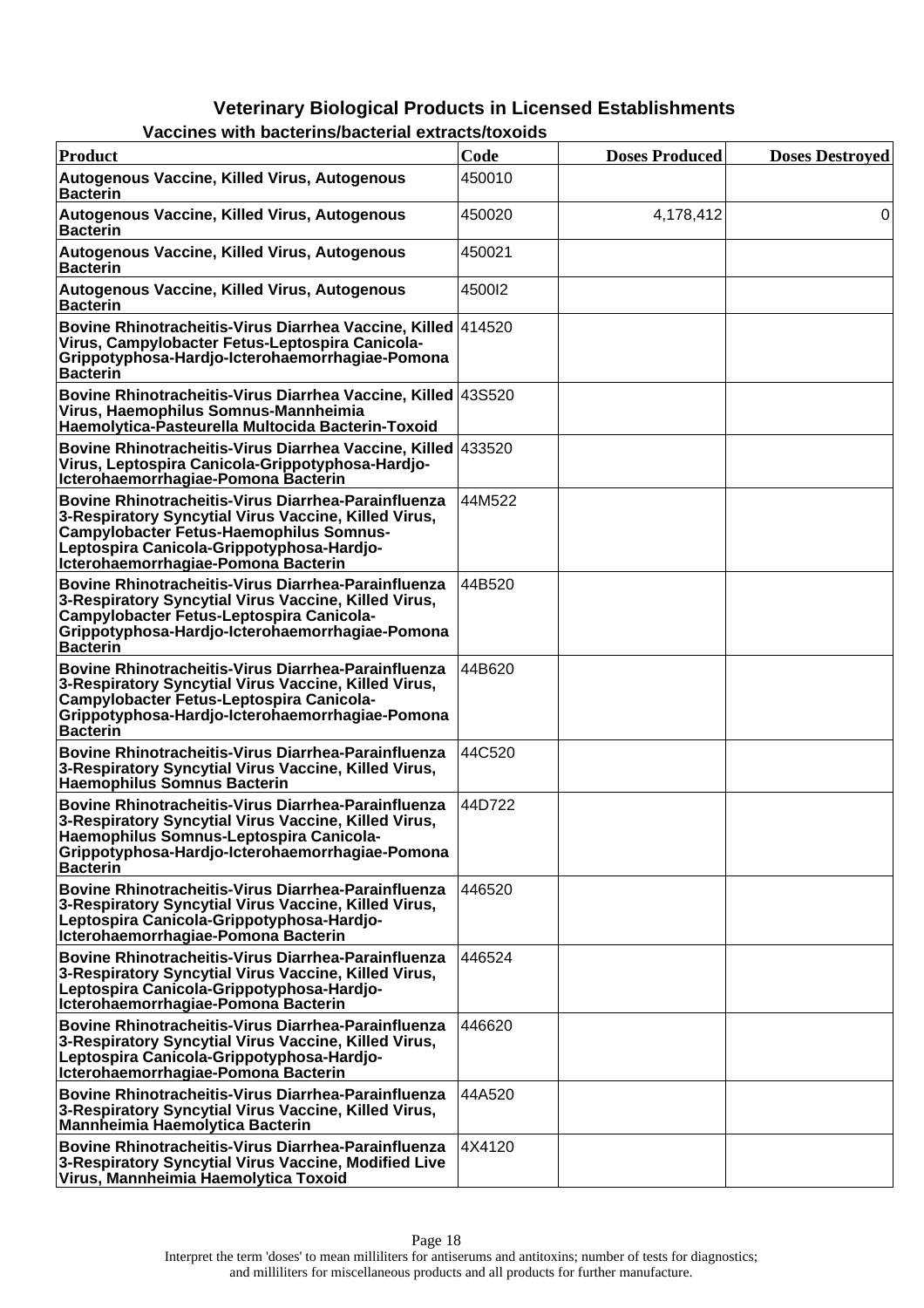| <b>Product</b>                                                                                                                                                                    | Code   | <b>Doses Produced</b> | <b>Doses Destroyed</b> |
|-----------------------------------------------------------------------------------------------------------------------------------------------------------------------------------|--------|-----------------------|------------------------|
| Bovine Rotavirus - Coronavirus Vaccine, Killed Virus,<br><b>Clostridium Perfringens Type C-Escherichia Coli</b><br><b>Bacterin-Toxoid</b>                                         | 457020 |                       |                        |
| Bovine Rotavirus-Coronavirus Vaccine, Killed Virus,<br><b>Clostridium Perfringens Type C-Escherichia Coli</b><br><b>Bacterin-Toxoid</b>                                           | 457022 |                       |                        |
| Bovine Rotavirus-Coronavirus Vaccine, Killed Virus,<br><b>Clostridium Perfringens Types C &amp; D-Escherichia</b><br>Coli Bacterin-Toxoid                                         | 457520 |                       |                        |
| Bovine Rotavirus-Coronavirus Vaccine, Killed Virus,<br><b>Escherichia Coli Bacterin</b>                                                                                           | 458522 |                       |                        |
| Bovine Virus Diarrhea Vaccine, Killed Virus,<br>Campylobacter Fetus-Leptospira Canicola-<br>Grippotyphosa-Hardjo-Icterohaemorrhagiae-Pomona<br><b>Bacterin</b>                    | 45B521 |                       |                        |
| Bovine Virus Diarrhea Vaccine, Killed Virus,<br>Leptospira Canicola-Grippotyphosa-Hardjo-<br>Icterohaemorrhagiae-Pomona Bacterin                                                  | 459521 |                       |                        |
| Bovine Virus Diarrhea Vaccine, Killed Virus,<br>Leptospira Canicola-Grippotyphosa-Hardjo-<br>Icterohaemorrhagiae-Pomona Bacterin                                                  | 459525 |                       |                        |
| Bovine Virus Diarrhea Vaccine, Modified Live Virus,<br><b>Mannheimia Haemolytica Toxoid</b>                                                                                       | 4A9120 |                       |                        |
| <b>Canine Coronavirus Vaccine, Killed Virus, Borrelia</b><br>Burgdorferi Bacterin-Leptospira Canicola-<br>Grippotyphosa-Icterohaemorrhagiae-Pomona<br><b>Bacterial Extract</b>    | 47E521 |                       |                        |
| Canine Coronavirus Vaccine, Killed Virus, Leptospira 46E521<br>Canicola-Grippotyphosa-Icterohaemorrhagiae-<br><b>Pomona Bacterial Extract</b>                                     |        |                       |                        |
| Canine Coronavirus Vaccine, Killed Virus, Leptospira 46E527<br>Canicola-Grippotyphosa-Icterohaemorrhagiae-<br>Pomona Bacterial Extract                                            |        |                       |                        |
| Canine Coronavirus Vaccine, Killed Virus, Leptospira 46E528<br>Canicola-Grippotyphosa-Icterohaemorrhagiae-<br><b>Pomona Bacterial Extract</b>                                     |        |                       |                        |
| Canine Coronavirus Vaccine, Killed Virus, Leptospira 46D521<br>Icterohaemorrhagiae Bacterial Extract                                                                              |        |                       |                        |
| Canine Distemper-Adenovirus Type 2-Parainfluenza-<br>Parvovirus Vaccine, Modified Live Virus, Leptospira<br>Canicola-Grippotyphosa-Icterohaemorrhagiae-<br><b>Pomona Bacterin</b> | 47K120 |                       |                        |
| Canine Distemper-Adenovirus Type 2-Parainfluenza-<br>Parvovirus Vaccine, Modified Live Virus, Leptospira<br>Canicola-Icterohaemorrhagiae Bacterin                                 | 463720 |                       |                        |
| Canine Distemper-Adenovirus Type 2-Parainfluenza-<br>Parvovirus Vaccine, Modified Live Virus, Leptospira<br>Canicola-Icterohaemorrhagiae Bacterin                                 | 463723 |                       |                        |
| Encephalomyelitis Vaccine, Eastern & Western &<br>Venezuelan, Killed Virus, Tetanus Toxoid                                                                                        | 4865A0 |                       |                        |
| Encephalomyelitis Vaccine, Eastern & Western,<br><b>Killed Virus, Tetanus Toxoid</b>                                                                                              | 486501 |                       |                        |
| Encephalomyelitis Vaccine, Eastern & Western,<br><b>Killed Virus, Tetanus Toxoid</b>                                                                                              | 486524 |                       |                        |
| Encephalomyelitis Vaccine, Eastern & Western,<br><b>Killed Virus, Tetanus Toxoid</b>                                                                                              | 486528 |                       |                        |
| Encephalomyelitis Vaccine, Eastern & Western,<br><b>Killed Virus, Tetanus Toxoid</b>                                                                                              | 4865A1 |                       |                        |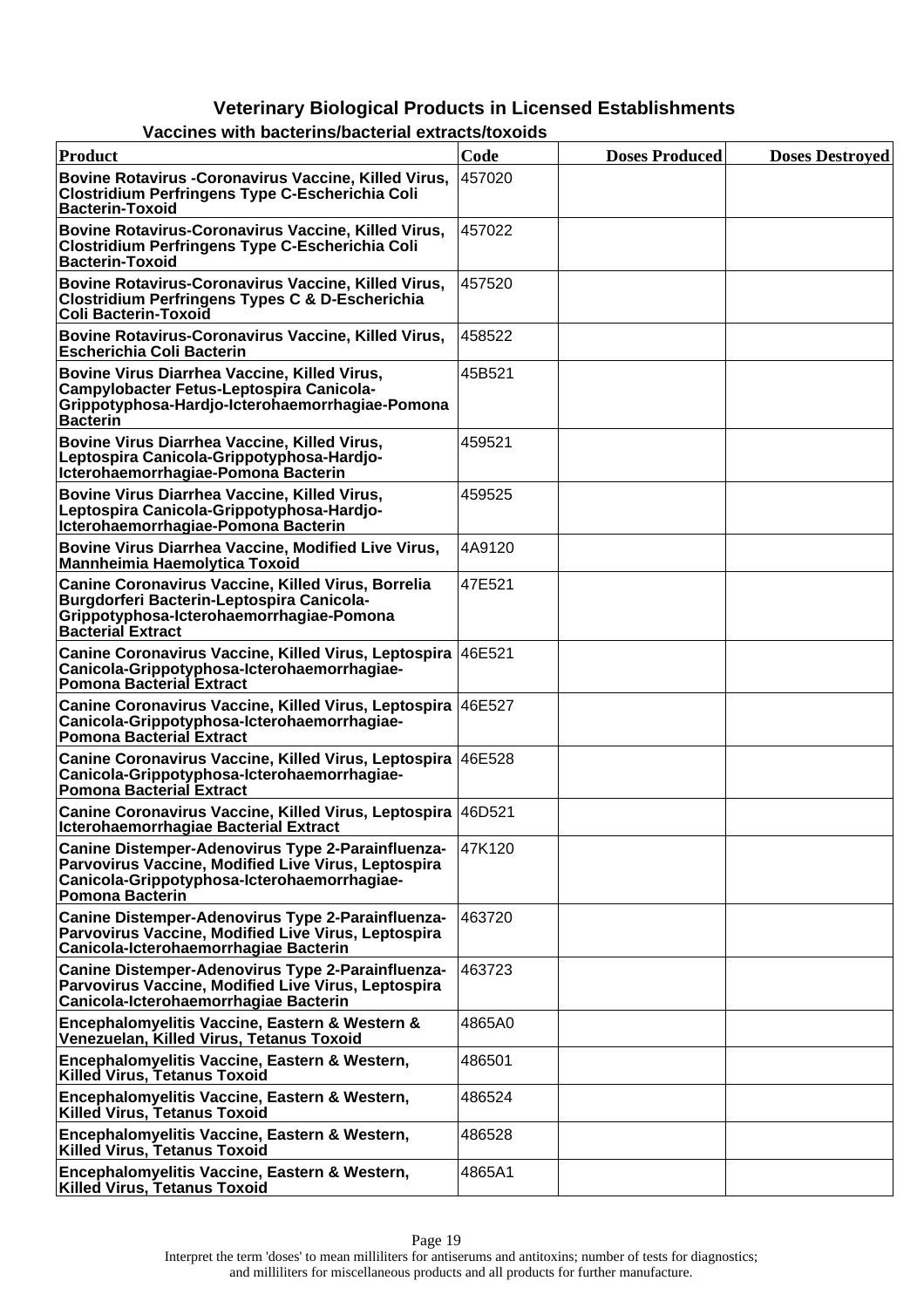### **Veterinary Biological Products in Licensed Establishments Vaccines with bacterins/bacterial extracts/toxoids**

| <b>Product</b>                                                                                                                                                | Code   | <b>Doses Produced</b> | <b>Doses Destroved</b> |
|---------------------------------------------------------------------------------------------------------------------------------------------------------------|--------|-----------------------|------------------------|
| Encephalomyelitis-Influenza Vaccine, Eastern &<br>Western, Killed Virus, Tetanus Toxoid                                                                       | 483546 |                       |                        |
| Encephalomyelitis-Influenza Vaccine, Eastern &<br>Western, Killed Virus, Tetanus Toxoid                                                                       | 483526 |                       |                        |
| Encephalomyelitis-Rabies-West Nile Virus Vaccine,<br>Eastern & Western & Venezuelan, Killed Virus,<br><b>Tetanus Toxoid</b>                                   | 48R520 |                       |                        |
| Encephalomyelitis-Rabies-West Nile Virus Vaccine,<br>Eastern & Western, Killed Virus, Tetanus Toxoid                                                          | 48R521 |                       |                        |
| Encephalomyelitis-Rhinopneumonitis-Influenza<br>Vaccine, Eastern & Western & Venezuelan, Killed<br><b>Virus, Tetanus Toxoid</b>                               | 484726 |                       |                        |
| Encephalomyelitis-Rhinopneumonitis-Influenza<br>Vaccine, Eastern & Western & Venezuelan, Killed<br><b>Virus, Tetanus Toxoid</b>                               | 484721 |                       |                        |
| Encephalomyelitis-Rhinopneumonitis-Influenza<br>Vaccine, Eastern & Western, Killed Virus, Tetanus<br><b>Toxoid</b>                                            | 484526 |                       |                        |
| Encephalomyelitis-Rhinopneumonitis-Influenza<br>Vaccine, Eastern & Western, Killed Virus, Tetanus<br><b>Toxoid</b>                                            | 484533 |                       |                        |
| Encephalomyelitis-Rhinopneumonitis-Influenza-West 49W520<br>Nile Virus Vaccine, Eastern & Western & Venezuelan,<br><b>Killed Virus, Tetanus Toxoid</b>        |        |                       |                        |
| Encephalomyelitis-Rhinopneumonitis-Influenza-West 4855R2<br>Nile Virus Vaccine, Eastern & Western, Killed Virus,<br>Killed Flavivirus Chimera, Tetanus Toxoid |        |                       |                        |
| Encephalomyelitis-Rhinopneumonitis-Influenza-West   485524<br>Nile Virus Vaccine, Eastern & Western, Killed Virus,<br><b>Tetanus Toxoid</b>                   |        |                       |                        |
| Encephalomyelitis-Rhinopneumonitis-Influenza-West   485525<br>Nile Virus Vaccine, Eastern & Western, Killed Virus,<br><b>Tetanus Toxoid</b>                   |        |                       |                        |
| Encephalomyelitis-Rhinopneumonitis-Influenza-West 4855A0<br>Nile Virus Vaccine, Eastern & Western, Killed Virus,<br><b>Tetanus Toxoid</b>                     |        |                       |                        |
| Encephalomyelitis-West Nile Virus Vaccine, Eastern<br>& Western, Killed Virus, Tetanus Toxoid                                                                 | 48W524 |                       |                        |
| Encephalomyelitis-West Nile Virus Vaccine, Eastern<br>& Western & Venezuelan, Killed Virus, Tetanus<br><b>Toxoid</b>                                          | 48W520 |                       |                        |
| Encephalomyelitis-West Nile Virus Vaccine, Eastern<br>& Western & Venezuelan, Killed Virus, Tetanus<br><b>Toxoid</b>                                          | 48W525 |                       |                        |
| Encephalomyelitis-West Nile Virus Vaccine, Eastern<br>& Western & Venezuelan, Killed Virus, Tetanus<br><b>Toxoid</b>                                          | 48W5A2 |                       |                        |
| Encephalomyelitis-West Nile Virus Vaccine, Eastern<br>& Western, Killed Virus, Killed Flavivirus Chimera,<br><b>Tetanus Toxoid</b>                            | 48W5R1 |                       |                        |
| Encephalomyelitis-West Nile Virus Vaccine, Eastern<br>& Western, Killed Virus, Tetanus Toxoid                                                                 | 48W521 |                       |                        |
| <b>Newcastle Disease-Bronchitis Vaccine, Mass &amp; Ark</b><br>Types, Killed Virus, Salmonella Enteritidis Bacterin                                           | 48D711 |                       |                        |
| Newcastle-Bronchitis Vaccine, Mass Type, Killed<br>Virus, Mycoplasma Gallisepticum Bacterin                                                                   | 48B510 |                       |                        |
| Newcastle-Bronchitis Vaccine, Mass Type, Killed<br>Virus, Salmonella Enteritidis Bacterin                                                                     | 48D610 | 165,922,000           | 56,447,000             |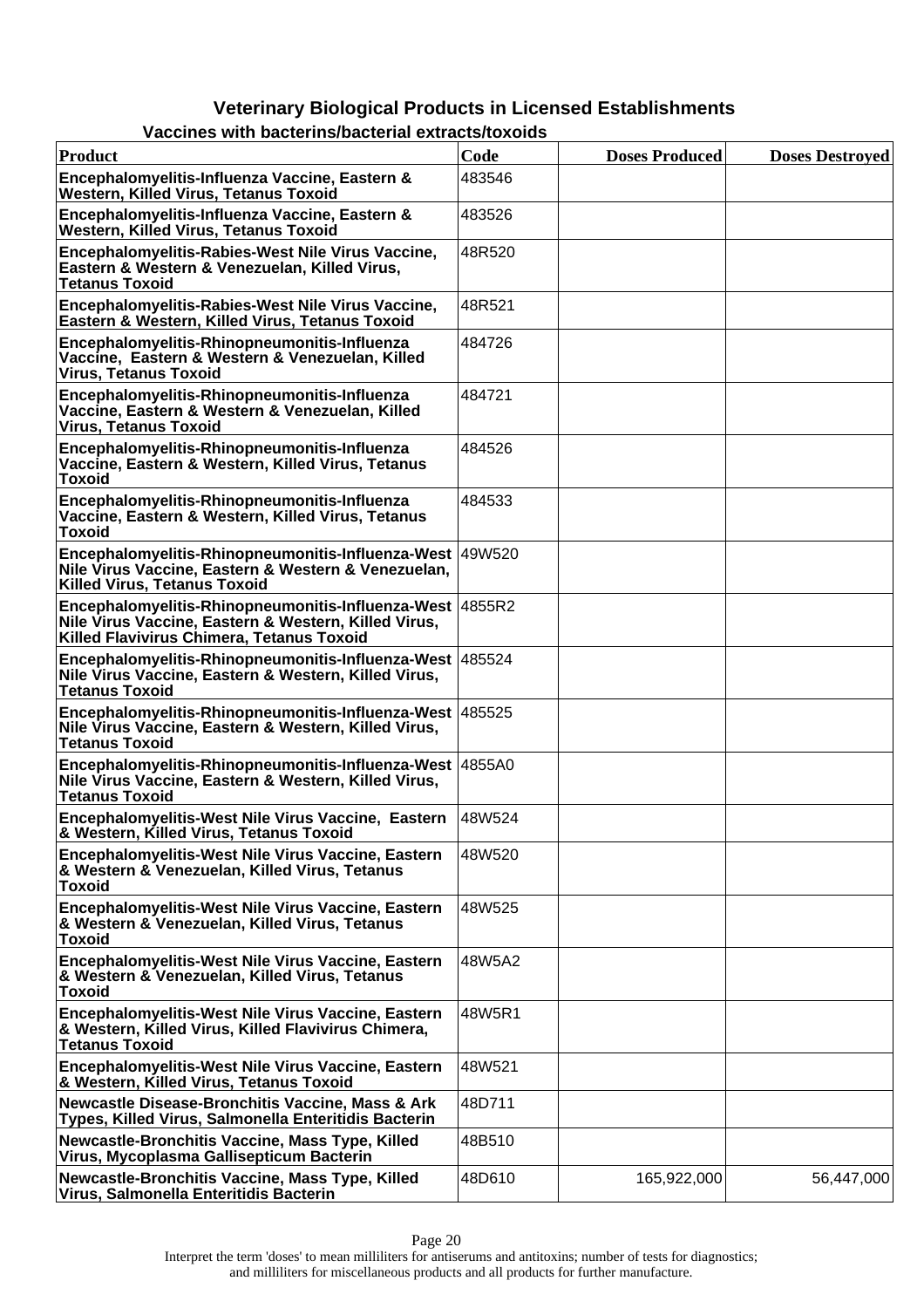| <b>Product</b>                                                                                                                                                          | Code   | <b>Doses Produced</b> | <b>Doses Destroyed</b> |
|-------------------------------------------------------------------------------------------------------------------------------------------------------------------------|--------|-----------------------|------------------------|
| Parvovirus Vaccine, Killed Virus, Erysipelothrix<br>Rhusiopathiae-Leptospira Bratislava-Canicola-<br>Grippotyphosa-Hardjo-Icterohaemorrhagiae-Pomona<br><b>Bacterin</b> | 4BC520 |                       |                        |
| Parvovirus Vaccine, Killed Virus, Erysipelothrix<br>Rhusiopathiae-Leptospira Bratislava-Canicola-<br>Grippotyphosa-Hardjo-Icterohaemorrhagiae-Pomona<br><b>Bacterin</b> | 4BC521 |                       |                        |
| Parvovirus Vaccine, Killed Virus, Erysipelothrix<br>Rhusiopathiae-Leptospira Bratislava-Canicola-<br>Grippotyphosa-Hardjo-Icterohaemorrhagiae-Pomona<br><b>Bacterin</b> | 4BC522 |                       |                        |
| Parvovirus Vaccine, Killed Virus, Erysipelothrix<br>Rhusiopathiae-Leptospira Canicola-Grippotyphosa-<br>Hardjo-Icterohaemorrhagiae-Pomona Bacterin                      | 48C520 |                       |                        |
| Parvovirus Vaccine, Killed Virus, Erysipelothrix<br>Rhusiopathiae-Leptospira Canicola-Grippotyphosa-<br>Hardjo-Icterohaemorrhagiae-Pomona Bacterin                      | 48C522 |                       |                        |
| Porcine Circovirus Vaccine, Type 1 - Type 2 Chimera,<br>Killed Virus, Mycoplasma Hyopneumoniae Bacterin                                                                 | 49K5R5 |                       |                        |
| Porcine Circovirus Vaccine, Type 1 - Type 2 Chimera,<br>Killed Virus, Mycoplasma Hyopneumoniae Bacterin                                                                 | 49K5R7 |                       |                        |
| Porcine Circovirus Vaccine, Type 2, Killed<br>Baculovirus Vector, Mycoplasma Hyopneumoniae<br><b>Bacterin</b>                                                           | 49K5R1 | 82,736,230            | 0                      |
| Porcine Circovirus Vaccine, Type 2, Killed<br>Baculovirus Vector, Mycoplasma Hyopneumoniae<br><b>Bacterin</b>                                                           | 49K5R6 |                       |                        |
| Rabies Vaccine, Killed Virus, Neorickettsia Risticii<br><b>Bacterin</b>                                                                                                 | 490520 |                       |                        |
| Trichomonas Foetus Vaccine, Killed Protozoa-<br>Campylobacter Fetus-Leptospira Canicola-<br>Grippotyphosa-Hardjo-Icterohaemorrhagiae-Pomona<br><b>Bacterin</b>          | 499000 |                       |                        |
| Vaccines with bacterins/bacterial<br>extracts/toxoids Totals                                                                                                            |        | 715,431,605           | 63,484,947             |

### **Vaccines with bacterins/bacterial extracts/toxoids**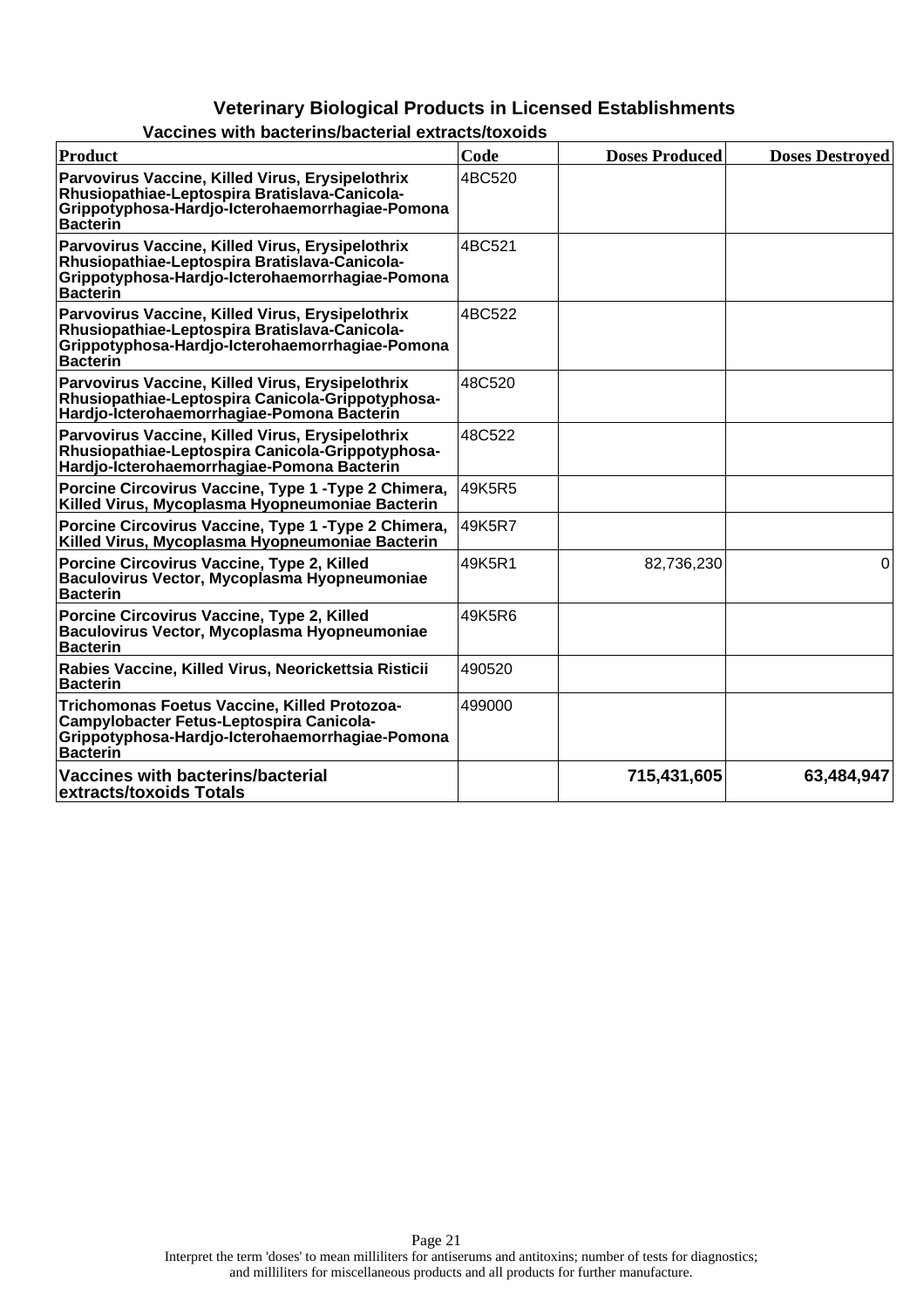**Diagnostic products**

| <b>Product</b>                                                                      | Code   | <b>Doses Produced</b> | <b>Doses Destroyed</b> |
|-------------------------------------------------------------------------------------|--------|-----------------------|------------------------|
| African Swine Fever Virus DNA Test Kit                                              | 57A580 |                       |                        |
| Anaplasma Antibody Test Kit, cELISA                                                 | 500221 |                       |                        |
| Avian Encephalomyelitis Virus Antibody Test Kit                                     | 500600 | 896,640               | $\Omega$               |
| Avian Influenza Virus Antibody Test Kit, ELISA                                      | 500420 |                       |                        |
| Avian Influenza Virus Antibody Test Kit                                             | 500400 |                       |                        |
| Avian Influenza Virus RNA Test Kit                                                  | 50A580 |                       |                        |
| Avian Influenza Virus Type A Antigen Test Kit                                       | 518052 |                       |                        |
| Avian Leukosis Virus Antibody Test Kit, Subgroup J                                  | 500702 |                       |                        |
| Avian Leukosis Virus Antibody Test Kit                                              | 500701 |                       |                        |
| Avian Leukosis Virus Antigen Test Kit                                               | 500700 |                       |                        |
| <b>Avian Reovirus Antibody Test Kit</b>                                             | 500800 | 1,694,780             | 0                      |
| Babesia Caballi Antibody Test Kit, cELISA                                           | 501A20 |                       |                        |
| <b>Bluetongue Virus Antibody Test Kit, cELISA</b>                                   | 501020 |                       |                        |
| <b>Bluetongue Virus Antibody Test Kit</b>                                           | 501000 |                       |                        |
| Bordetella Avium Antibody Test Kit                                                  | 501500 |                       |                        |
| <b>Bovine Leukemia Virus Antibody Test Kit</b>                                      | 550520 |                       |                        |
| <b>Bovine Virus Diarrhea Antigen Test Kit</b>                                       | 5A0500 |                       |                        |
| <b>Bovine Virus Diarrhea Antigen Test Kit</b>                                       | 5A0522 |                       |                        |
| <b>Bovine Virus Diarrhea Antigen Test Kit</b>                                       | 5A0550 |                       |                        |
| <b>Bovine Virus Diarrhea RNA Test Kit</b>                                           | 5A0680 |                       |                        |
| <b>Brucella Abortus Antibody Test Kit</b>                                           | 501330 |                       |                        |
| <b>Canine Anaplasma Antibody Test Kit</b>                                           | 575120 |                       |                        |
| Canine Borrelia Burgdorferi Antibody Test Kit                                       | 501750 |                       |                        |
| <b>Canine Brucellosis Antibody Test Kit</b>                                         | 502100 |                       |                        |
| <b>Canine Distemper-Adenovirus Type 2-Parvovirus</b><br>Antibody Test Kit, Dot Blot | 53P250 |                       |                        |
| <b>Canine Distemper-Parvovirus Antibody Test Kit</b>                                | 53P100 |                       |                        |
| <b>Canine Ehrlichia Antibody Test Kit</b>                                           | 503920 |                       |                        |
| <b>Canine Leptospira Antibody Test Kit</b>                                          | 505220 |                       |                        |
| <b>Canine Leptospira Antibody Test Kit</b>                                          | 505250 |                       |                        |
| <b>Canine Parvovirus Antigen Test Kit, Blot Test</b>                                | 502400 |                       |                        |
| <b>Canine Parvovirus Antigen Test Kit, Blot Test</b>                                | 502450 |                       |                        |
| <b>Canine Parvovirus Antigen Test Kit</b>                                           | 502403 |                       |                        |
| <b>Canine Parvovirus-Coronavirus Antigen Test Kit</b>                               | 5A2250 |                       |                        |
| <b>Canine Rheumatoid Factor Antigen Test Kit</b>                                    | 501200 |                       |                        |
| <b>Chicken Anemia Virus Antibody Test Kit</b>                                       | 50C100 |                       |                        |
| <b>Chicken Anemia Virus Antibody Test Kit</b>                                       | 50C101 |                       |                        |
| <b>Chronic Wasting Disease Antigen Test Kit, EIA</b>                                | 542021 |                       |                        |
| Equine Infectious Anemia Virus Antibody Test Kit,<br><b>ELISA</b>                   | 551500 | 526,944               | $\mathbf 0$            |
| Equine Infectious Anemia Virus Antibody Test Kit,<br><b>ELISA</b>                   | 551501 |                       |                        |
| <b>Equine Infectious Anemia Virus Antibody Test Kit</b>                             | 551521 |                       |                        |
| <b>Equine Infectious Anemia Virus Antibody Test Kit</b>                             | 551522 |                       |                        |
| Feline Immunodeficiency Virus Antibody Test Kit                                     | 503600 |                       |                        |
| Feline Infectious Peritonitis Virus Antibody Test Kit                               | 502900 |                       |                        |
| Feline Leukemia Virus Antigen Test Kit                                              | 502800 | 647,568               | 0                      |
| Feline Leukemia Virus Antigen Test Kit                                              | 502801 |                       |                        |
| Feline Leukemia Virus Antigen Test Kit                                              | 502802 |                       |                        |

Page 22

Interpret the term 'doses' to mean milliliters for antiserums and antitoxins; number of tests for diagnostics; and milliliters for miscellaneous products and all products for further manufacture.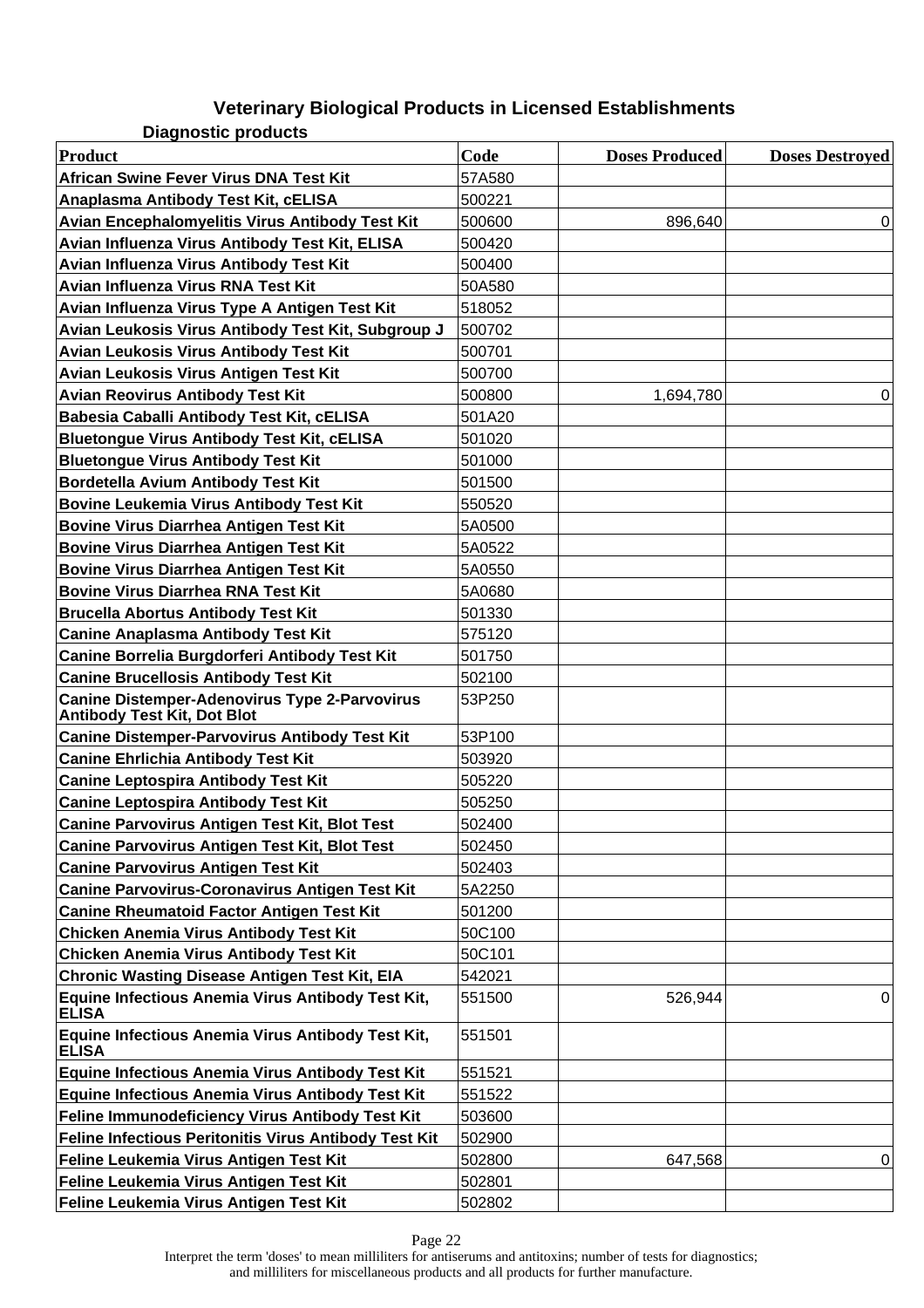**Diagnostic products**

| <b>Product</b>                                                                                                                  | Code   | <b>Doses Produced</b> | <b>Doses Destroyed</b> |
|---------------------------------------------------------------------------------------------------------------------------------|--------|-----------------------|------------------------|
| Feline Leukemia Virus Antigen Test Kit                                                                                          | 502803 |                       |                        |
| Feline Leukemia Virus Antigen-Feline<br><b>Immunodeficiency Virus Antibody Test Kit</b>                                         | 502A01 |                       |                        |
| Feline Leukemia Virus Antigen-Feline<br><b>Immunodeficiency Virus Antibody Test Kit</b>                                         | 502A02 |                       |                        |
| Feline Panleukopenia Virus Antibody Test Kit, Dot<br><b>Blot</b>                                                                | 503F50 |                       |                        |
| Foot and Mouth Disease Virus Antibody Test Kit                                                                                  | 5FM020 |                       |                        |
| Foot and Mouth Disease Virus RNA Test Kit                                                                                       | 5FM181 |                       |                        |
| Fowl Laryngotracheitis Virus Antibody Test Kit                                                                                  | 560100 |                       |                        |
| <b>Giardia Antigen Test Kit</b>                                                                                                 | 5G0550 |                       |                        |
| <b>Heartworm Antigen Test Kit</b>                                                                                               | 501800 | 5,544,949             | 0                      |
| <b>Heartworm Antigen Test Kit</b>                                                                                               | 501802 |                       |                        |
| <b>Heartworm Antigen Test Kit</b>                                                                                               | 501803 |                       |                        |
| <b>Heartworm Antigen Test Kit</b>                                                                                               | 501808 |                       |                        |
| Heartworm Antigen-Anaplasma Phagocytophilum-<br>Platys-Borrelia Burgdorferi-Ehrlichia Canis-Ewingii<br><b>Antibody Test Kit</b> | 5P2100 |                       |                        |
| Heartworm Antigen-Anaplasma-Borrelia Burgdorferi-<br><b>Ehrlichia Antibody Test Kit</b>                                         | 5P2300 |                       |                        |
| Heartworm-Feline Leukemia Virus Antigen-Feline<br><b>Immunodeficiency Virus Antibody Test Kit</b>                               | 502C01 |                       |                        |
| Heartworm-Feline Leukemia Virus Antigen-Feline<br><b>Immunodeficiency Virus Antibody Test Kit</b>                               | 502C51 |                       |                        |
| Hemorrhagic Enteritis Virus Antibody Test Kit                                                                                   | 57E100 |                       |                        |
| <b>Infectious Bronchitis Virus Antibody Test Kit</b>                                                                            | 503000 | 4,253,760             | 0                      |
| <b>Infectious Bursal Disease Virus Antibody Test Kit</b>                                                                        | 504000 | 2,641,720             | 0                      |
| <b>Infectious Bursal Disease Virus Antibody Test Kit</b>                                                                        | 504001 |                       |                        |
| Mycobacterium Avium subspecies Paratuberculosis<br><b>Antibody Test Kit</b>                                                     | 506400 |                       |                        |
| Mycobacterium Avium subspecies Paratuberculosis<br><b>Antibody Test Kit</b>                                                     | 506401 |                       |                        |
| Mycobacterium Avium subspecies Paratuberculosis<br><b>Antibody Test Kit</b>                                                     | 506420 |                       |                        |
| Mycobacterium Avium subspecies Paratuberculosis<br>DNA Test Kit, Polymerase Chain Reaction                                      | 506680 |                       |                        |
| Mycobacterium Avium subspecies Paratuberculosis<br><b>DNA Test Kit</b>                                                          | 506600 |                       |                        |
| <b>Mycobacterium Bovis Antibody Test Kit</b>                                                                                    | 5A6520 |                       |                        |
| Mycobacterium Bovis-Mycobacterium Tuberculosis<br><b>Antibody Test Kit</b>                                                      | 547050 |                       |                        |
| Mycoplasma Gallisepticum Antibody Test Kit                                                                                      | 507000 | 2,293,000             | 0                      |
| Mycoplasma Gallisepticum Antibody Test Kit                                                                                      | 507001 |                       |                        |
| Mycoplasma Gallisepticum Antigen                                                                                                | 507102 |                       |                        |
| Mycoplasma Gallisepticum-Synoviae Antibody Test<br>Kit                                                                          | 507400 |                       |                        |
| Mycoplasma Gallisepticum-Synoviae Antibody Test<br>Kit                                                                          | 507420 |                       |                        |
| Mycoplasma Hyopneumoniae Antibody Test Kit                                                                                      | 507500 |                       |                        |
| Mycoplasma Meleagridis Antibody Test Kit                                                                                        | 517200 |                       |                        |
| Mycoplasma Meleagridis Antigen                                                                                                  | 507201 |                       |                        |
| Mycoplasma Synoviae Antibody Test Kit                                                                                           | 517300 | 2,052,960             | 0                      |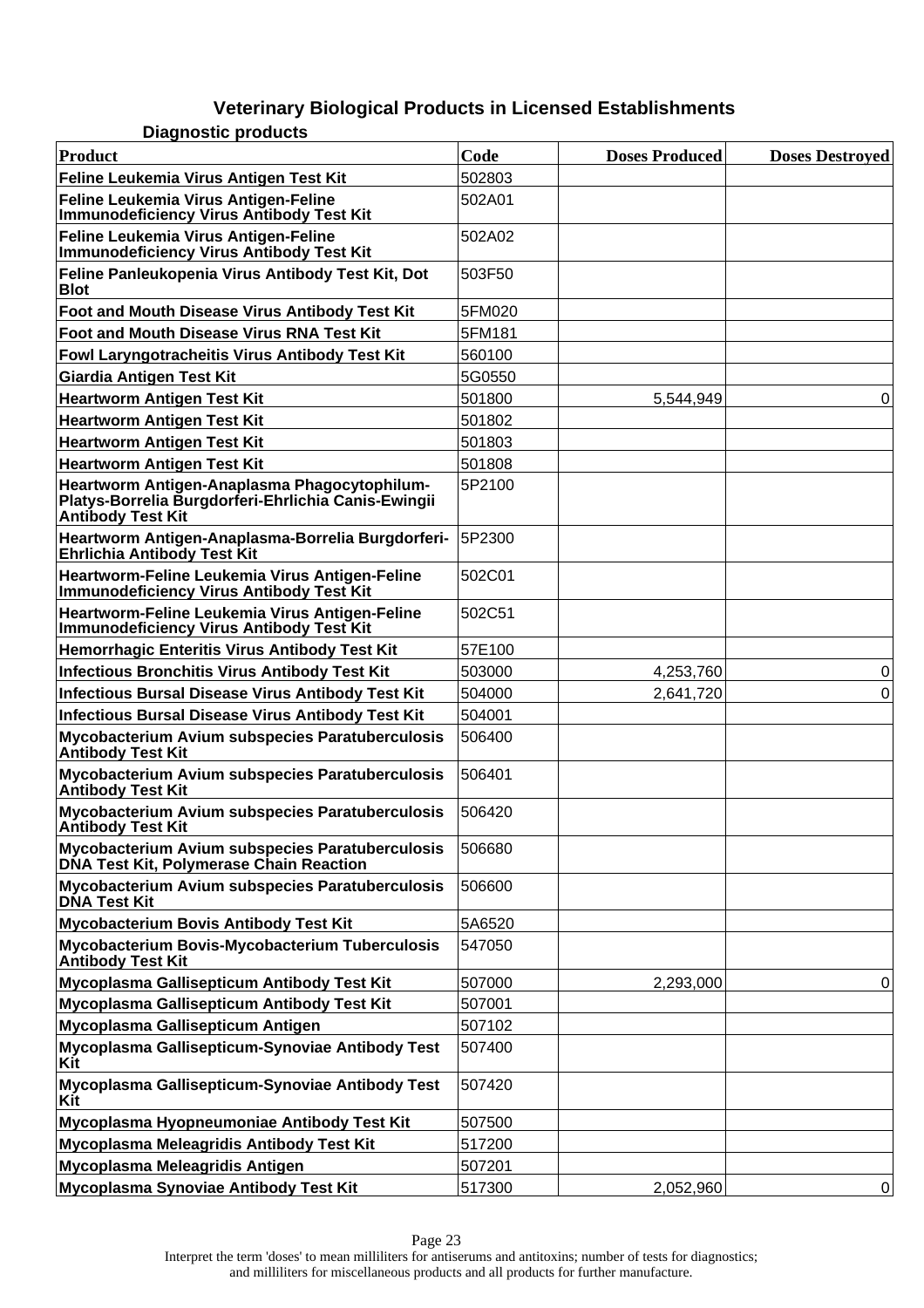|  | <b>Diagnostic products</b> |  |
|--|----------------------------|--|
|  |                            |  |

| <b>Product</b>                                                                           | Code   | <b>Doses Produced</b> | <b>Doses Destroyed</b> |
|------------------------------------------------------------------------------------------|--------|-----------------------|------------------------|
| Mycoplasma Synoviae Antibody Test Kit                                                    | 517301 |                       |                        |
| Mycoplasma Synoviae Antigen                                                              | 507302 |                       |                        |
| Neospora Caninum Antibody Test Kit, cELISA                                               | 5N0520 |                       |                        |
| Neospora Caninum Antibody Test Kit                                                       | 5N0500 |                       |                        |
| Newcastle Disease Virus Antibody Test Kit, ELISA                                         | 508020 |                       |                        |
| <b>Newcastle Disease Virus Antibody Test Kit</b>                                         | 508000 |                       |                        |
| <b>Newcastle Disease Virus Antibody Test Kit</b>                                         | 508001 |                       |                        |
| Pasteurella Multocida Antibody Test Kit                                                  | 513000 |                       |                        |
| Pasteurella Multocida Antibody Test Kit                                                  | 513001 |                       |                        |
| <b>Porcine Reproductive &amp; Respiratory Syndrome Virus</b><br><b>Antibody Test Kit</b> | 59S502 |                       |                        |
| <b>Porcine Reproductive &amp; Respiratory Syndrome Virus</b><br><b>Antibody Test Kit</b> | 59S520 |                       |                        |
| Pseudorabies Virus Antibody Test Kit                                                     | 511002 |                       |                        |
| <b>Pseudorabies Virus Antibody Test Kit</b>                                              | 511003 |                       |                        |
| Pseudorabies Virus gB Antibody Test Kit                                                  | 511400 |                       |                        |
| <b>Pseudorabies Virus gpl Antibody Test Kit</b>                                          | 511300 |                       |                        |
| Pullorum Antigen, Stained Antigen Polyvalent                                             | 520702 |                       |                        |
| Reticuloendotheliosis Virus Antibody Test Kit                                            | 526500 |                       |                        |
| Salmonella Enteritidis-Typhimurium Antibody Test<br>Kit                                  | 57E500 |                       |                        |
| Small Ruminant Lentivirus Antibody Test Kit, cELISA                                      | 513920 |                       |                        |
| Swine Influenza Virus Antibody Test Kit                                                  | 59A520 |                       |                        |
| Swine Influenza Virus RNA Test Kit                                                       | 59A780 |                       |                        |
| Swine Influenza Virus RNA Test Kit                                                       | 59A781 |                       |                        |
| Swine Influenza Virus Type A Antigen Test Kit                                            | 518151 |                       |                        |
| Theileria Equi Antibody Test Kit                                                         | 501B20 |                       |                        |
| <b>Transmissible Spongiform Encephalopathy Antigen</b><br><b>Test Kit, ELISA</b>         | 543120 |                       |                        |
| <b>Trichomonas Foetus DNA Test Kit</b>                                                   | 529280 |                       |                        |
| Tuberculin, Mammalian, Human Isolates, Intradermic                                       | 530100 |                       |                        |
| Tuberculin, PPD Bovis, Intradermic                                                       | 530200 |                       |                        |
| West Nile Virus Antibody Test Kit, ELISA                                                 | 599620 |                       |                        |
| <b>Diagnostic products Totals</b>                                                        |        | 87,584,103            | 58,139                 |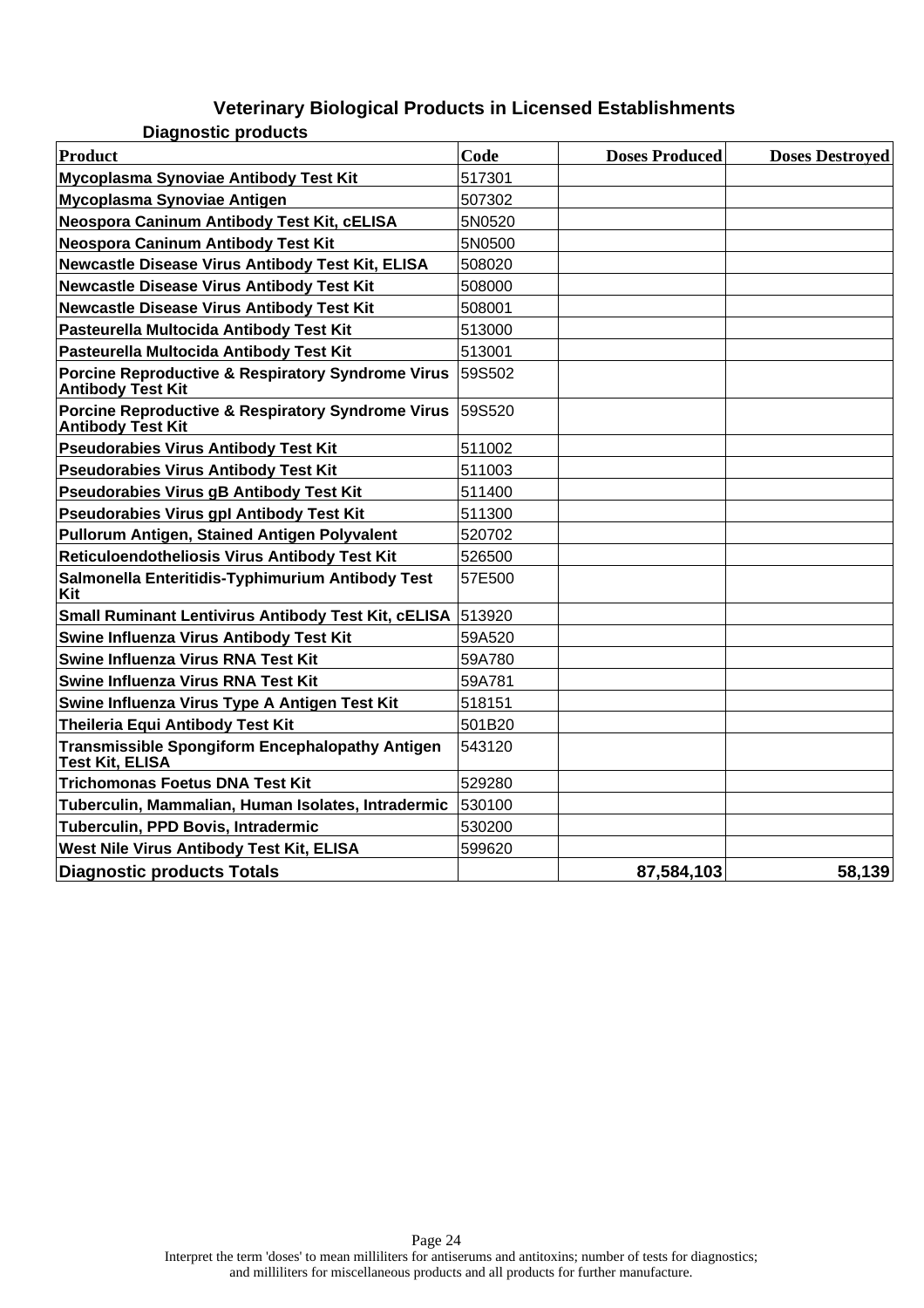| <b>Antitoxins</b>                                                                 |        |                       |                        |
|-----------------------------------------------------------------------------------|--------|-----------------------|------------------------|
| <b>Product</b>                                                                    | Code   | <b>Doses Produced</b> | <b>Doses Destroyed</b> |
| Antivenin, Crotalidae Polyvalent, Equine Origin                                   | 610101 |                       |                        |
| <b>Clostridium Botulinum Type B Antitoxin, Equine</b><br>Origin                   | 640000 |                       |                        |
| <b>Clostridium Perfringens Types C &amp; D Antitoxin,</b><br><b>Equine Origin</b> | 622100 | 6,955,750             | 0                      |
| <b>Tetanus Antitoxin</b>                                                          | 630200 |                       |                        |
| <b>Antitoxins Totals</b>                                                          |        | 10,147,596            |                        |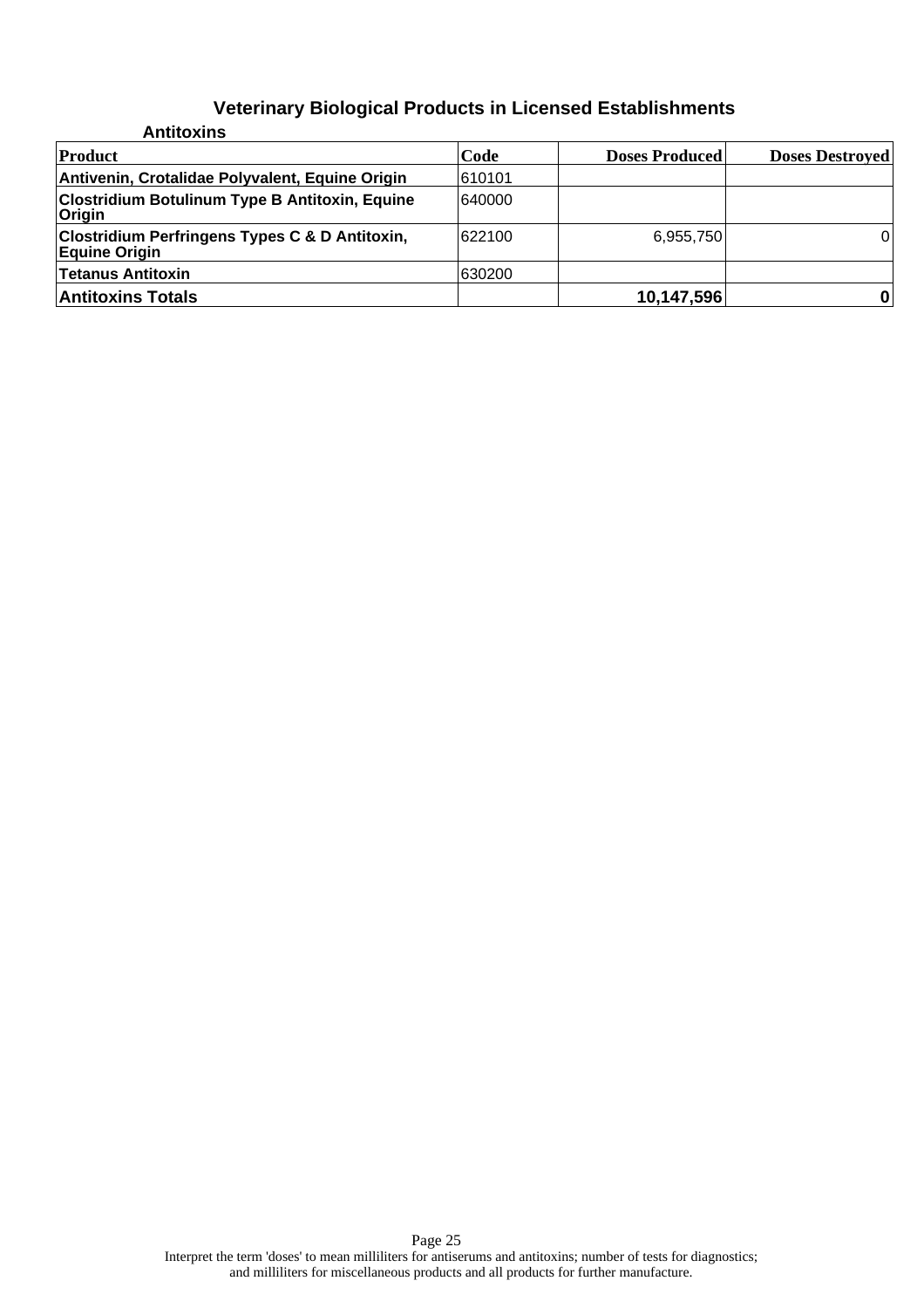#### **Veterinary Biological Products in Licensed Establishments Bacterin-toxoids**

| Product                                                                                                                       | Code   | <b>Doses Produced</b> | <b>Doses Destroyed</b> |
|-------------------------------------------------------------------------------------------------------------------------------|--------|-----------------------|------------------------|
| Bordetella Bronchiseptica-Erysipelothrix<br>Rhusiopathiae-Pasteurella Multocida Bacterin-Toxoid                               | 705401 |                       |                        |
| Bordetella Bronchiseptica-Pasteurella Multocida<br><b>Bacterin-Toxoid</b>                                                     | 706000 |                       |                        |
| Clostridium Chauvoei-Septicum-Haemolyticum-<br>Novyi-Sordellii-Perfringens Types C & D Bacterin-<br><b>Toxoid</b>             | 716000 |                       |                        |
| Clostridium Chauvoei-Septicum-Haemolyticum-<br>Novyi-Sordellii-Perfringens Types C & D Bacterin-<br><b>Toxoid</b>             | 716001 |                       |                        |
| Clostridium Chauvoei-Septicum-Haemolyticum-<br>Novyi-Sordellii-Perfringens Types C & D Bacterin-<br><b>Toxoid</b>             | 716002 |                       |                        |
| Clostridium Chauvoei-Septicum-Haemolyticum-<br>Novyi-Sordellii-Perfringens Types C & D-<br>Haemophilus Somnus Bacterin-Toxoid | 7B2300 |                       |                        |
| Clostridium Chauvoei-Septicum-Haemolyticum-<br>Novyi-Sordellii-Tetani-Perfringens Types C & D<br>Bacterin-Toxoid              | 734000 |                       |                        |
| Clostridium Chauvoei-Septicum-Haemolyticum-<br>Novyi-Tetani-Perfringens Types C & D Bacterin-<br><b>Toxoid</b>                | 728000 |                       |                        |
| Clostridium Chauvoei-Septicum-Novyi-Sordellii-<br>Perfringens Types C & D Bacterin-Toxoid                                     | 741000 | 9,264,190             | 563,250                |
| Clostridium Chauvoei-Septicum-Novyi-Sordellii-<br>Perfringens Types C & D Bacterin-Toxoid                                     | 741001 | 51,601,380            | 0                      |
| Clostridium Chauvoei-Septicum-Novyi-Sordellii-<br>Perfringens Types C & D Bacterin-Toxoid                                     | 741002 |                       |                        |
| Clostridium Chauvoei-Septicum-Novyi-Sordellii-<br>Perfringens Types C & D-Haemophilus Somnus<br><b>Bacterin-Toxoid</b>        | 742300 | 22,965,530            | 0                      |
| Clostridium Chauvoei-Septicum-Novyi-Sordellii-<br>Perfringens Types C & D-Moraxella Bovis Bacterin-<br><b>Toxoid</b>          | 742501 |                       |                        |
| Clostridium Chauvoei-Septicum-Novyi-Sordellii-<br>Perfringens Types C & D-Moraxella Bovis Bacterin-<br><b>Toxoid</b>          | 742503 |                       |                        |
| <b>Clostridium Perfringens Type C-Escherichia Coli</b><br><b>Bacterin-Toxoid</b>                                              | 789000 | 12,836,595            | $\Omega$               |
| Clostridium Perfringens Type C-Escherichia Coli<br><b>Bacterin-Toxoid</b>                                                     | 789001 |                       |                        |
| Clostridium Perfringens Types C & D Bacterin-Toxoid 787000                                                                    |        | 6,436,380             | 0                      |
| Clostridium Perfringens Types C & D-Tetani Bacterin- 788500<br><b>Toxoid</b>                                                  |        |                       |                        |
| Corynebacterium Pseudotuberculosis Bacterin-<br><b>Toxoid</b>                                                                 | 7A9400 |                       |                        |
| Corynebacterium Pseudotuberculosis Bacterin-<br><b>Toxoid</b>                                                                 | 7A9401 |                       |                        |
| <b>Escherichia Coli Bacterin-Toxoid</b>                                                                                       | 785000 |                       |                        |
| Haemophilus Somnus-Mannheimia Haemolytica-<br>Pasteurella Multocida Bacterin-Toxoid                                           | 789501 |                       |                        |
| Haemophilus Somnus-Mannheimia Haemolytica-<br>Pasteurella Multocida-Salmonella Typhimurium<br><b>Bacterin-Toxoid</b>          | 79A501 |                       |                        |
| Mannheimia Haemolytica Bacterial Extract-Toxoid                                                                               | 7906R0 |                       |                        |
| Mannheimia Haemolytica Bacterin-Toxoid                                                                                        | 790500 |                       |                        |
| Mannheimia Haemolytica Bacterin-Toxoid                                                                                        | 790501 |                       |                        |
|                                                                                                                               |        |                       |                        |

Page 26

Interpret the term 'doses' to mean milliliters for antiserums and antitoxins; number of tests for diagnostics; and milliliters for miscellaneous products and all products for further manufacture.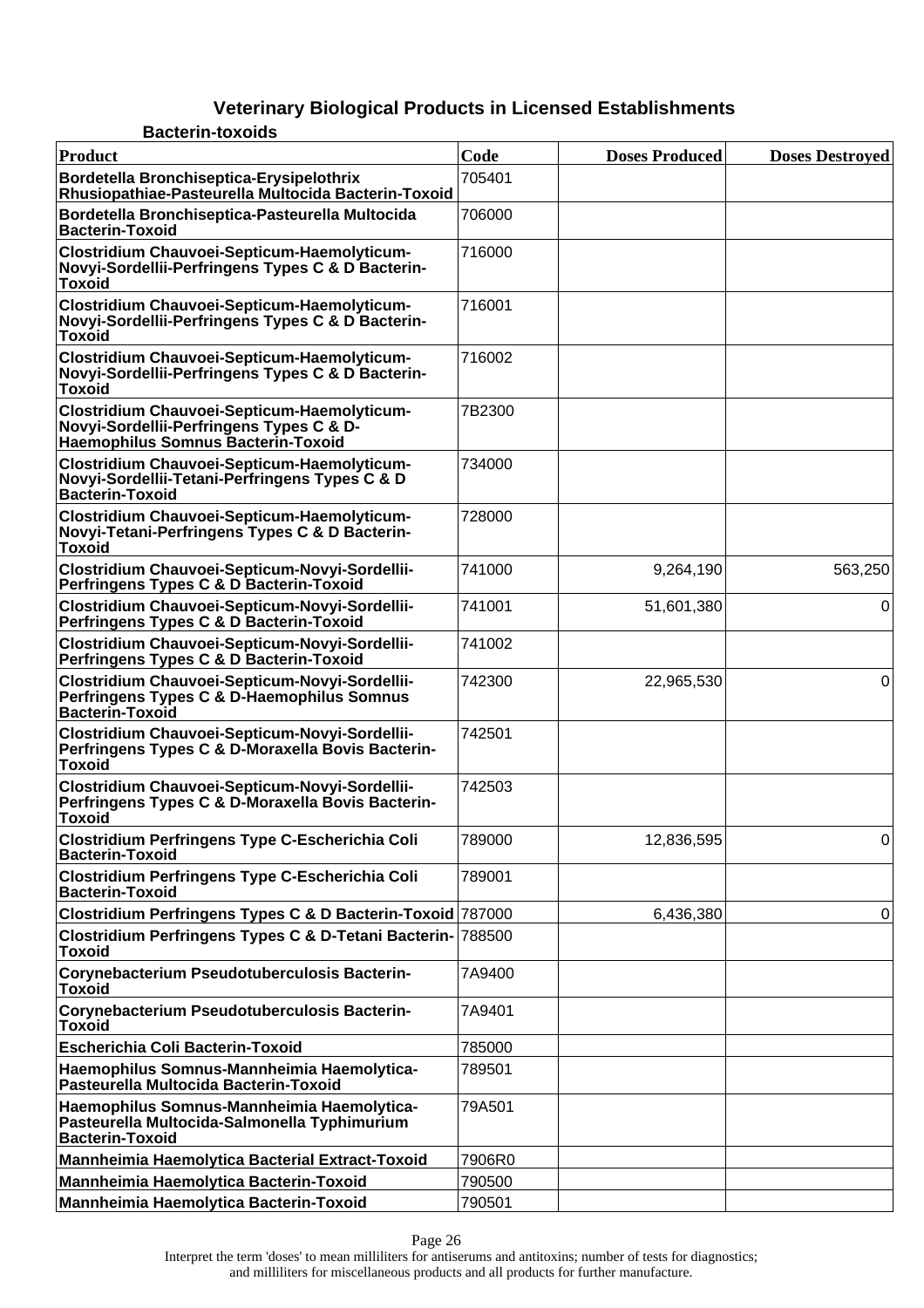| <b>Bacterin-toxoids</b>                                                  |        |                       |                        |
|--------------------------------------------------------------------------|--------|-----------------------|------------------------|
| Product                                                                  | Code   | <b>Doses Produced</b> | <b>Doses Destroyed</b> |
| Mannheimia Haemolytica-Pasteurella Multocida<br>Bacterin-Toxoid          | 793503 |                       |                        |
| Mannheimia Haemolytica-Pasteurella Multocida<br>Bacterin-Toxoid          | 793504 |                       |                        |
| Pasteurella Multocida Bacterial Extract-Mannheimia<br>Haemolytica Toxoid | 794500 |                       |                        |
| Salmonella Typhimurium Bacterin-Toxoid                                   | 791001 |                       |                        |
| <b>Bacterin-toxoids Totals</b>                                           |        | 267,655,710           | 6,808,026              |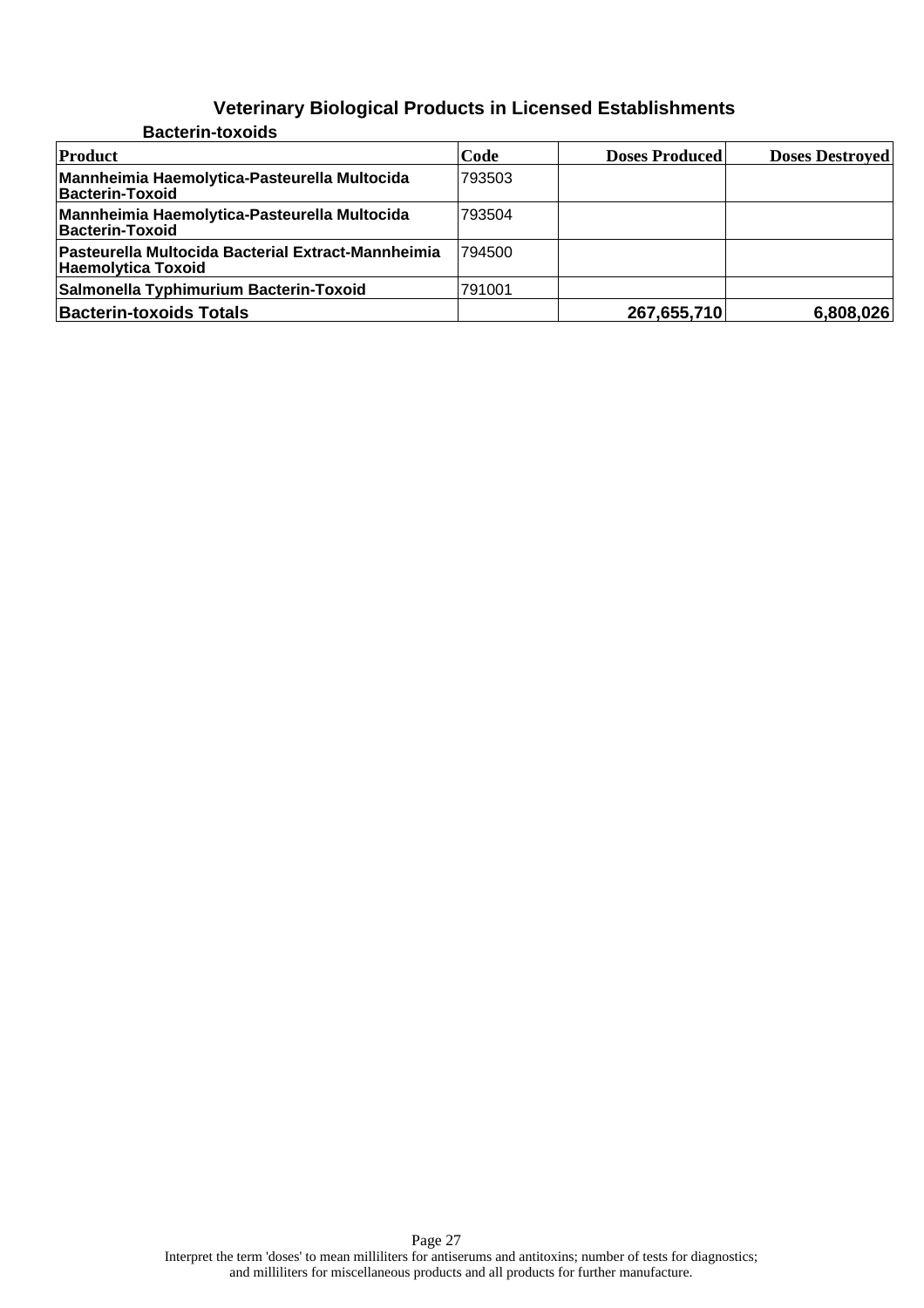| <b>Toxoids</b>                                            |        |                       |                        |
|-----------------------------------------------------------|--------|-----------------------|------------------------|
| Product                                                   | Code   | <b>Doses Produced</b> | <b>Doses Destroyed</b> |
| <b>Clostridium Botulinum Type B Toxoid</b>                | 801000 |                       |                        |
| <b>Clostridium Perfringens Type A Toxoid</b>              | 808100 |                       |                        |
| <b>Clostridium Perfringens Type A Toxoid</b>              | 808101 |                       |                        |
| <b>Clostridium Perfringens Types C &amp; D Toxoid</b>     | 820100 |                       |                        |
| <b>Clostridium Perfringens Types C &amp; D Toxoid</b>     | 820101 |                       |                        |
| <b>Clostridium Perfringens Types C &amp; D Toxoid</b>     | 820102 |                       |                        |
| <b>Clostridium Perfringens Types C &amp; D Toxoid</b>     | 820103 |                       |                        |
| Clostridium Perfringens Types C & D-Tetanus Toxoid 830400 |        |                       |                        |
| <b>Crotalus Atrox Toxoid</b>                              | 890000 |                       |                        |
| <b>Crotalus Atrox Toxoid</b>                              | 890001 |                       |                        |
| <b>Mannheimia Haemolytica Toxoid</b>                      | 869900 |                       |                        |
| Mannheimia Haemolytica Toxoid                             | 869901 |                       |                        |
| <b>Tetanus Toxoid</b>                                     | 860100 |                       |                        |
| <b>Tetanus Toxoid</b>                                     | 860101 |                       |                        |
| <b>Tetanus Toxoid</b>                                     | 860102 |                       |                        |
| <b>Toxoids Totals</b>                                     |        | 43,873,605            | 392,650                |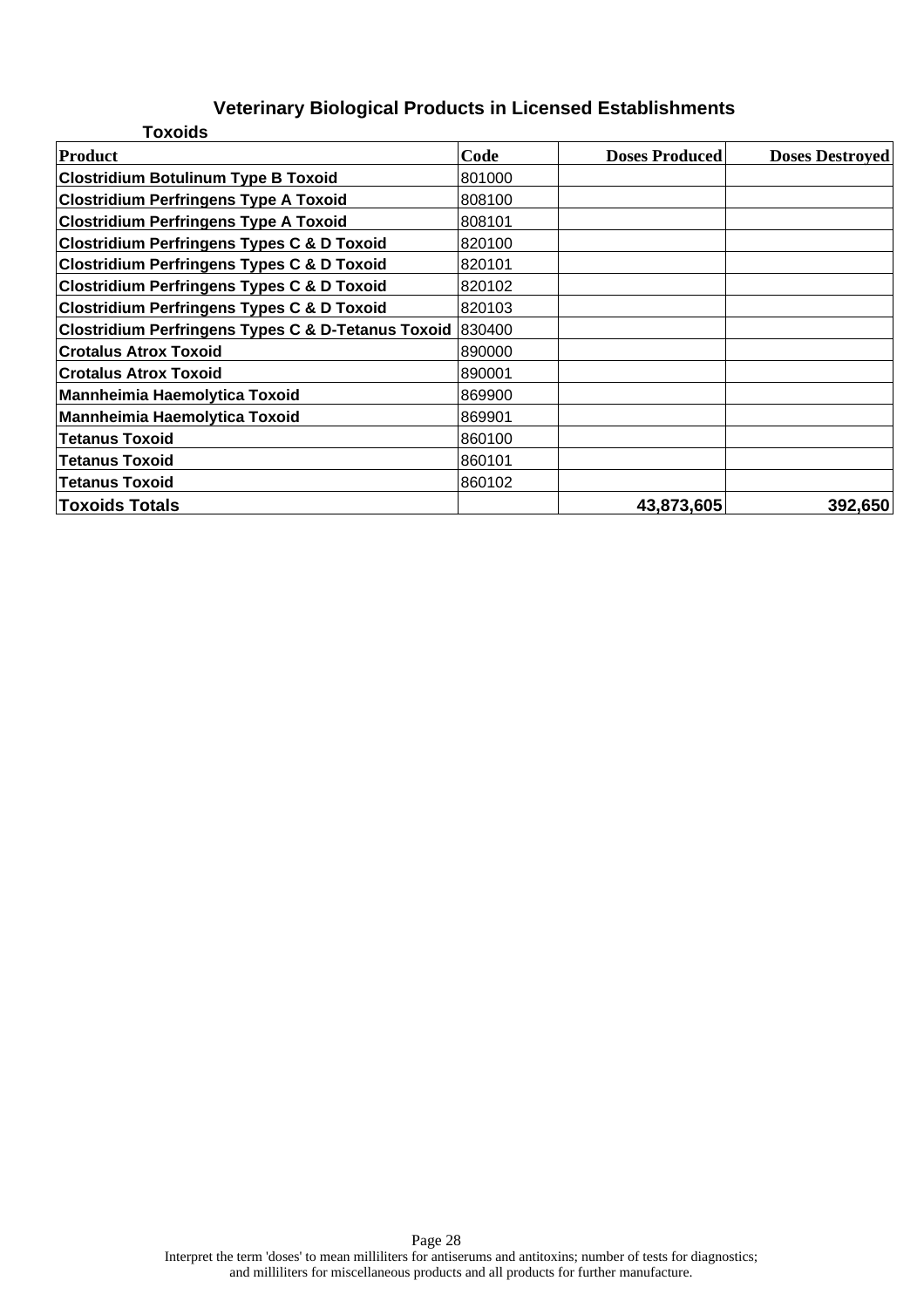| <b>Miscellaneous</b>                                    |        |                       |                        |
|---------------------------------------------------------|--------|-----------------------|------------------------|
| <b>Product</b>                                          | Code   | <b>Doses Produced</b> | <b>Doses Destroyed</b> |
| <b>Allergenic Extract, Flea Antigen</b>                 | 952500 |                       |                        |
| <b>Allergenic Extract, House Dust</b>                   | 952100 |                       |                        |
| Allergenic Extract, Human Hair                          | 95B100 |                       |                        |
| <b>Allergenic Extract, Mixed Epidermals</b>             | 952700 | 758                   | 0                      |
| <b>Allergenic Extract, Mixed Grasses</b>                | 952203 | 12,618                | 0                      |
| <b>Allergenic Extract, Mixed Inhalants</b>              | 952400 | 1,542                 | 0                      |
| <b>Allergenic Extract, Mixed Insects</b>                | 952800 | 11,505                | 0                      |
| <b>Allergenic Extract, Mixed Mites</b>                  | 95A100 |                       |                        |
| <b>Allergenic Extract, Mixed Molds</b>                  | 952300 | 6,588                 | 0                      |
| <b>Allergenic Extract, Mixed Trees</b>                  | 952202 | 7,003                 | 0                      |
| <b>Allergenic Extract, Mixed Weeds</b>                  | 952204 | 8,124                 | $\Omega$               |
| <b>Allergenic Extract, Prescription Product</b>         | 953100 | 1,515,021             | 0                      |
| <b>Canine Atopic Dermatitis Immunotherapeutic</b>       | 958002 |                       |                        |
| <b>Canine Melanoma Vaccine, DNA</b>                     | 9240D0 |                       |                        |
| <b>Mycobacterium Cell Wall Fraction Immunostimulant</b> | 930000 |                       |                        |
| <b>Mycobacterium Cell Wall Fraction Immunostimulant</b> | 930001 |                       |                        |
| <b>Mycobacterium Cell Wall Fraction Immunostimulant</b> | 930002 |                       |                        |
| Polyprenyl Immunostimulant                              | 938000 |                       |                        |
| <b>Prescription Product, RNA Particle</b>               | 9PP000 |                       |                        |
| Propionibacterium Acnes Immunostimulant                 | 935000 |                       |                        |
| <b>Miscellaneous Totals</b>                             |        | 25,974,109            | 162,800                |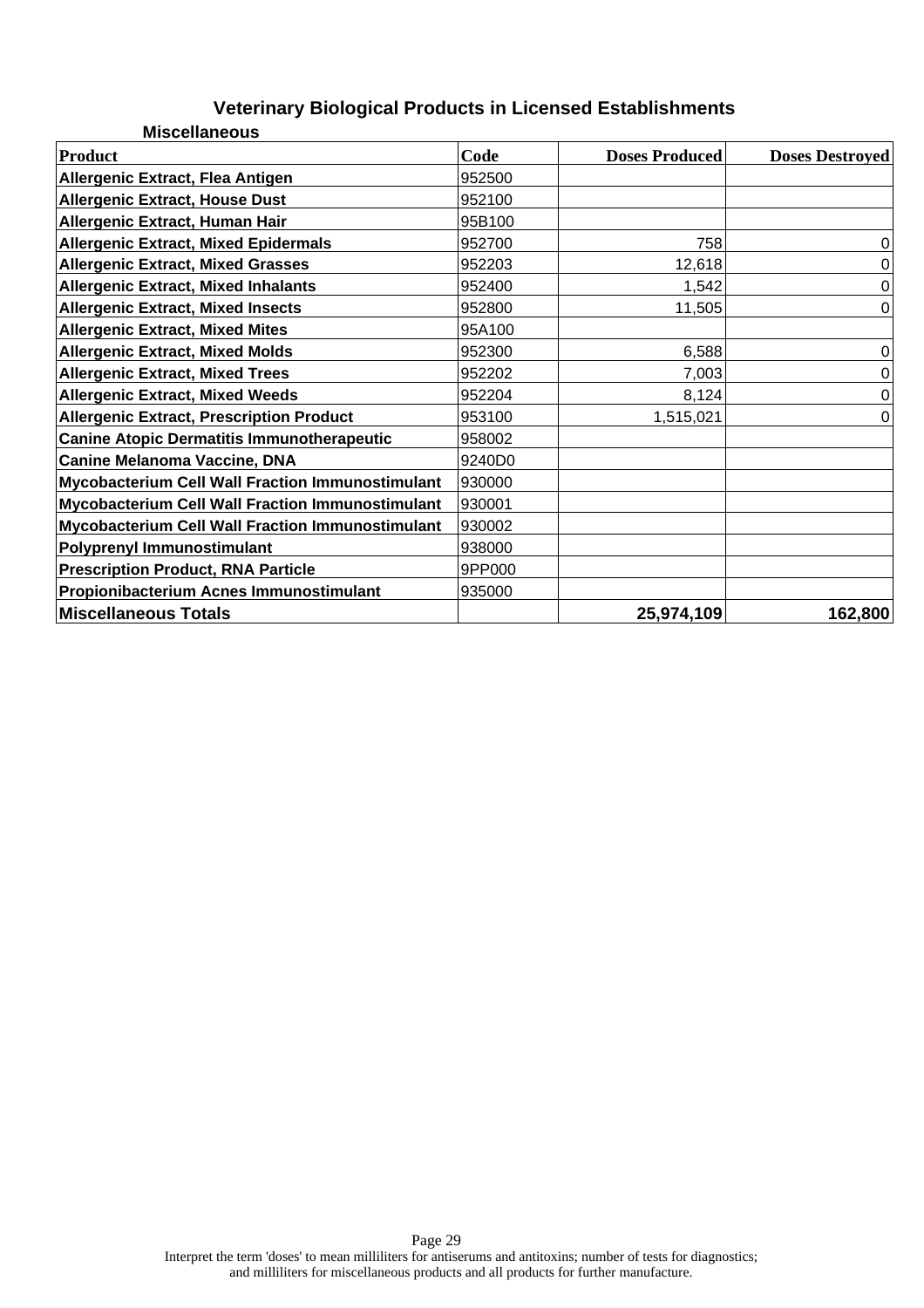| <b>Product</b>                                                                | Code   | <b>Doses Produced</b> | <b>Doses Destroyed</b> |
|-------------------------------------------------------------------------------|--------|-----------------------|------------------------|
| <b>Autogenous Virus, Killed Virus</b>                                         | A01520 | 22,914                |                        |
| <b>Autogenous Virus, Live Virus</b>                                           | A01510 |                       |                        |
| Avian Influenza Virus, H5 Subtype, Killed Baculovirus A057R1<br><b>Vector</b> |        |                       |                        |
| <b>Bovine Coronavirus, Modified Live Virus</b>                                | A93126 |                       |                        |
| <b>Bovine Respiratory Syncytial Virus, Modified Live</b><br><b>Virus</b>      | A09120 |                       |                        |
| <b>Bovine Rhinotracheitis Virus, Killed Virus</b>                             | A10521 |                       |                        |
| <b>Bovine Rhinotracheitis Virus, Modified Live Virus</b>                      | A10123 |                       |                        |
| <b>Bovine Virus Diarrhea Virus, Killed Virus</b>                              | A20520 |                       |                        |
| <b>Bovine Virus Diarrhea Virus, Killed Virus</b>                              | A20521 |                       |                        |
| <b>Bovine Virus Diarrhea Virus, Killed Virus</b>                              | A20523 |                       |                        |
| <b>Bovine Virus Diarrhea Virus, Killed Virus</b>                              | A20524 |                       |                        |
| <b>Bursal Disease Virus, Live Variant</b>                                     | A2B943 |                       |                        |
| <b>Bursal Disease Virus, Live Variant</b>                                     | A2B950 |                       |                        |
| <b>Bursal Disease Virus, Live Virus</b>                                       | A27100 |                       |                        |
| <b>Bursal Disease Virus, Live Virus</b>                                       | A27150 |                       |                        |
| <b>Bursal Disease Virus, Live Virus</b>                                       | A2B14A |                       |                        |
| <b>Bursal Disease Virus, Live Virus</b>                                       | A3B102 |                       |                        |
| <b>Bursal Disease Virus, Variant Strain, Live Virus</b>                       | A2B940 |                       |                        |
| <b>Canine Distemper Virus, Modified Live Virus</b>                            | A30120 |                       |                        |
| <b>Canine Parainfluenza Virus, Modified Live Virus</b>                        | A42120 |                       |                        |
| <b>Coccidiosis Vaccine, Live Oocysts</b>                                      | A43151 |                       |                        |
| <b>Coccidiosis Vaccine, Live Oocysts</b>                                      | A43154 |                       |                        |
| <b>Coccidiosis Vaccine, Live Oocysts</b>                                      | A43155 |                       |                        |
| Encephalomyelitis Virus, Western, Killed Virus                                | A48525 |                       |                        |
| <b>Equine Influenza Virus, Killed Virus</b>                                   | A50520 |                       |                        |
| <b>Equine Rotavirus, Killed Virus</b>                                         | AE1522 |                       |                        |
| Feline Infectious Peritonitis Virus, Modified Live<br><b>Virus</b>            | A5A120 |                       |                        |
| Feline Leukemia Vaccine, Killed Virus                                         | A55521 |                       |                        |
| Feline Leukemia Vaccine, Killed Virus                                         | A55523 |                       |                        |
| <b>Feline Leukemia Virus Antigen</b>                                          | A555R1 |                       |                        |
| Feline Rhinotracheitis Virus, Modified Live Virus                             | A6A120 |                       |                        |
| Giardia Lamblia Vaccine, Killed Protozoa                                      | A8G500 |                       |                        |
| Infectious Hematopoietic Necrosis Virus Vaccine,<br><b>DNA</b>                | A7A5D0 |                       |                        |
| Porcine Circovirus, Type 1 - Type 2 Chimera, Killed<br><b>Virus</b>           | A9K5R2 |                       |                        |
| <b>Rabies Virus, Killed Virus</b>                                             | A90522 |                       |                        |
| <b>West Nile Virus, Killed Virus</b>                                          | A99520 |                       |                        |
| <b>West Nile Virus, Killed Virus</b>                                          | A99521 |                       |                        |
| For further manufacture: vaccines Totals                                      |        | 400,895,530           | 0                      |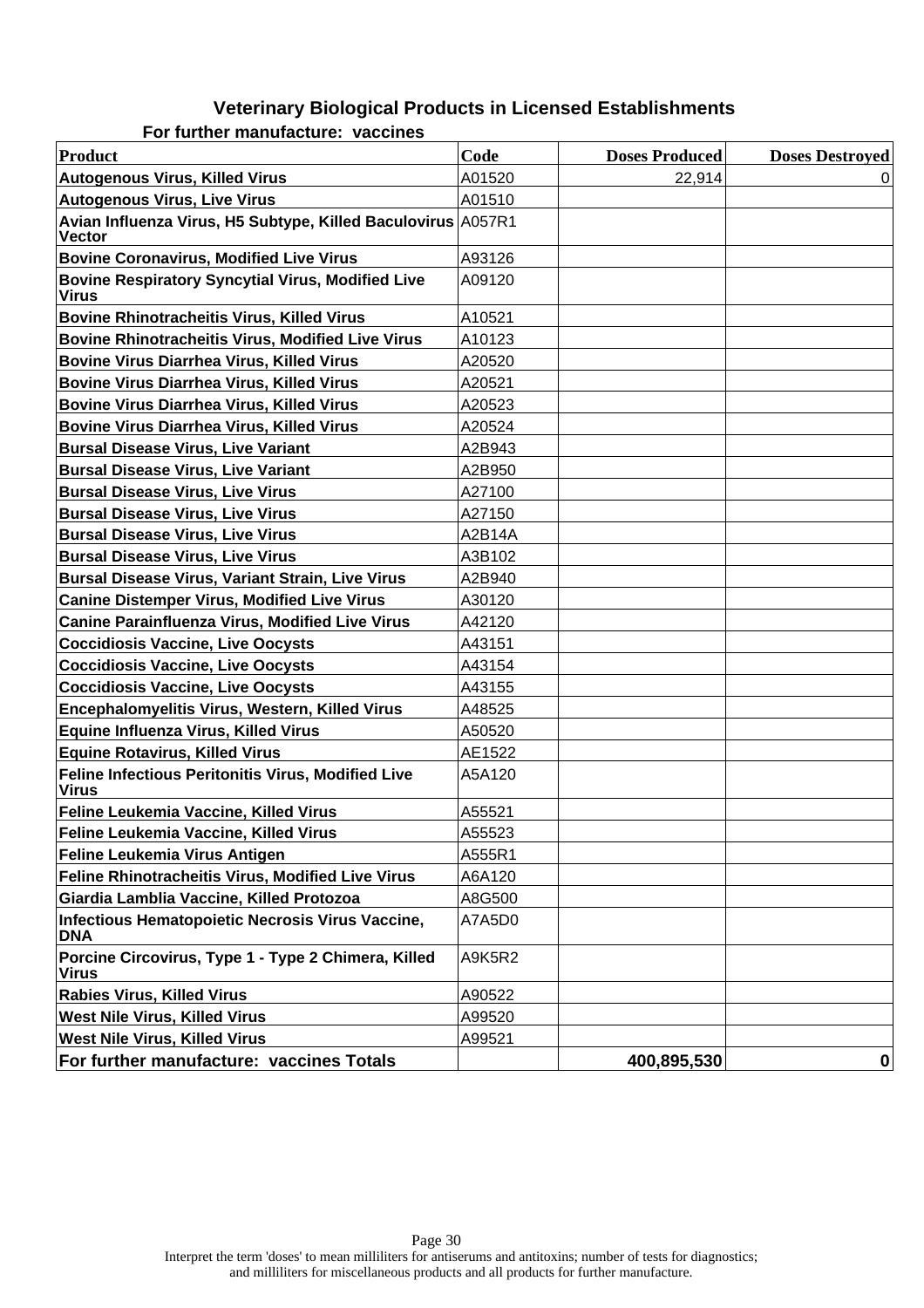### **Veterinary Biological Products in Licensed Establishments For further manufacture: bacterins and bacterial extracts**

| Product                                                                                  | Code   | <b>Doses Produced</b> | <b>Doses Destroyed</b> |
|------------------------------------------------------------------------------------------|--------|-----------------------|------------------------|
| <b>Autogenous Killed Culture</b>                                                         | B05100 | 462,624               | 14,936                 |
| <b>Escherichia Coli Bacterin, Killed Culture</b>                                         | B64804 |                       |                        |
| Leptospira Canicola, Killed Culture                                                      | B66100 |                       |                        |
| Leptospira Canicola-Grippotyphosa-Hardjo-<br> Icterohaemorrhagiae-Pomona, Killed Culture | B66501 |                       |                        |
| Leptospira Canicola-Grippotyphosa-<br>Icterohaemorrhagiae-Pomona, Killed Culture         | B66800 |                       |                        |
| Leptospira Icterohaemorrhagiae, Killed Culture                                           | B66A00 |                       |                        |
| <b>Moraxella Bovis Bacterin</b>                                                          | B77200 |                       |                        |
| Moraxella Bovis, Killed Culture                                                          | B77201 |                       |                        |
| Mycoplasma Hyopneumoniae Bacterin                                                        | B77500 |                       |                        |
| Mycoplasma Hyopneumoniae Bacterin                                                        | B77503 |                       |                        |
| Mycoplasma Hyopneumoniae, Killed Culture                                                 | B77501 |                       |                        |
| For further manufacture: bacterins and<br>bacterial extracts Totals                      |        | 49,009,745            | 14,936                 |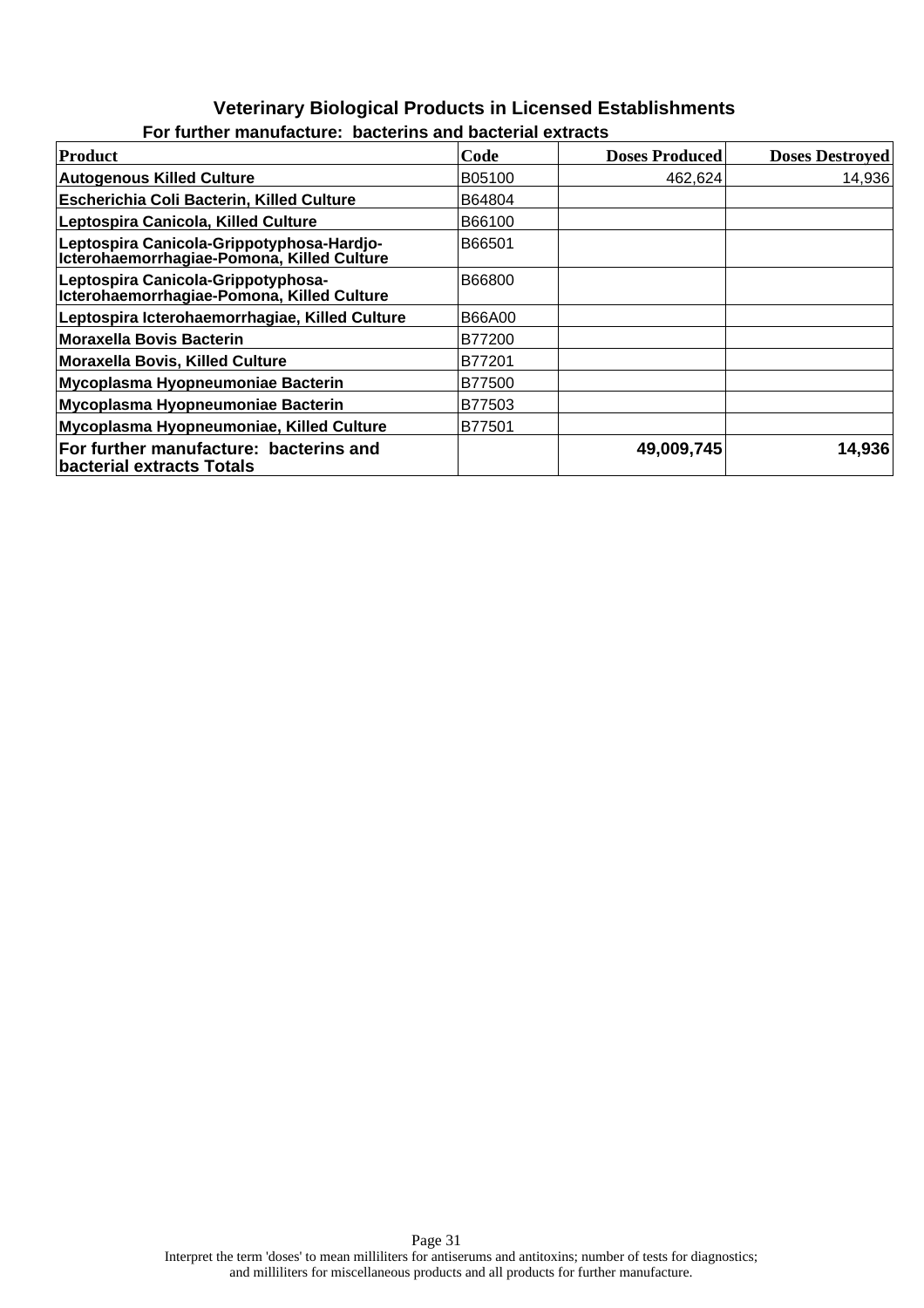| Product                                                     | Code               | <b>Doses Produced</b> | <b>Doses Destroyed</b> |
|-------------------------------------------------------------|--------------------|-----------------------|------------------------|
| Bursal Disease Antibody, Chicken Origin                     | C <sub>20500</sub> |                       |                        |
| <b>Canine Atopic Dermatitis Monoclonal Antibody</b>         | C58000             |                       |                        |
| For further manufacture: antibody products<br><b>Totals</b> |                    | 1,296,311             |                        |

**For further manufacture: antibody products**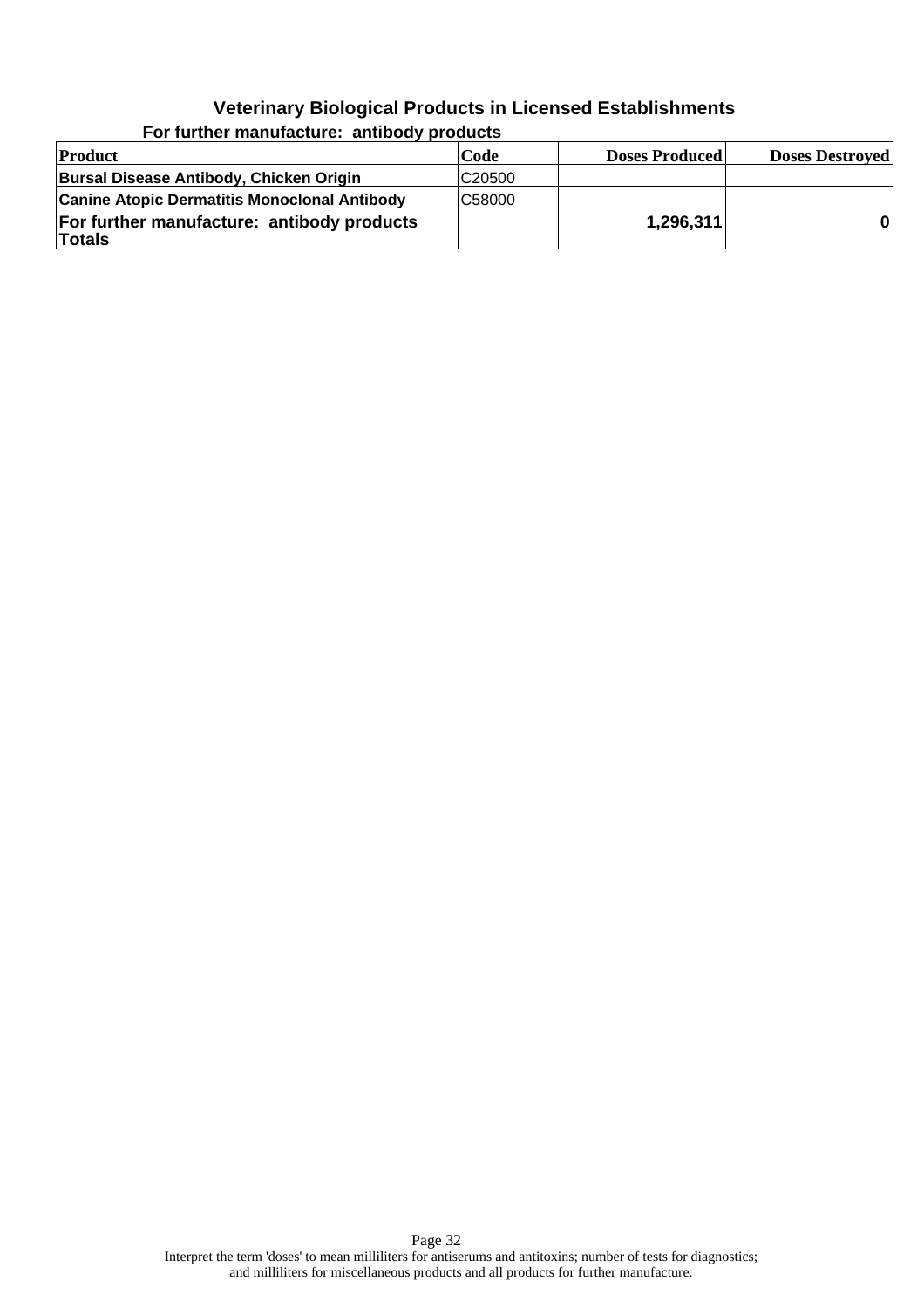| Product                                                                                                                                                  | Code   | <b>Doses Produced</b> | <b>Doses Destroyed</b> |
|----------------------------------------------------------------------------------------------------------------------------------------------------------|--------|-----------------------|------------------------|
| Autogenous Vaccine, Killed Virus, Autogenous<br><b>Bacterin</b>                                                                                          | D50021 |                       |                        |
| Autogenous Virus, Killed Virus, Autogenous Killed<br><b>Culture</b>                                                                                      | D50020 |                       |                        |
| Encephalomyelitis Vaccine, Eastern & Western &<br>Venezuelan, Killed Virus, Tetanus Toxoid                                                               | D86525 |                       |                        |
| Encephalomyelitis Vaccine, Eastern & Western,<br><b>Killed Virus, Tetanus Toxoid</b>                                                                     | D86522 |                       |                        |
| Encephalomyelitis-Rhinopneumonitis-Influenza<br>Vaccine, Eastern & Western, Killed Virus, Tetanus<br><b>Toxoid</b>                                       | D84521 |                       |                        |
| Encephalomyelitis-Rhinopneumonitis-Influenza-West D85520<br>Nile Virus Vaccine, Eastern & Western & Venezuelan,<br><b>Killed Virus, Tetanus Toxoid</b>   |        |                       |                        |
| Encephalomyelitis-Rhinopneumonitis-Influenza-West   D85521<br>Nile Virus Vaccine, Eastern & Western & Venezuelan,<br><b>Killed Virus, Tetanus Toxoid</b> |        |                       |                        |
| Encephalomyelitis-Rhinopneumonitis-Influenza-West D85524<br>Nile Virus Vaccine, Eastern & Western, Killed Virus,<br><b>Tetanus Toxoid</b>                |        |                       |                        |
| Encephalomyelitis-West Nile Virus Vaccine, Eastern<br>& Western & Venezuelan, Killed Virus, Tetanus Toxoid                                               | D8W520 |                       |                        |
| Encephalomyelitis-West Nile Virus Vaccine, Eastern<br>& Western, Killed Virus, Tetanus Toxoid                                                            | D8W521 |                       |                        |
| For further manufacture: vaccines with<br>bacterins/bacterial extracts/toxoids Totals                                                                    |        | 1,380,419             | 0                      |

**For further manufacture: vaccines with bacterins/bacterial extracts/toxoids**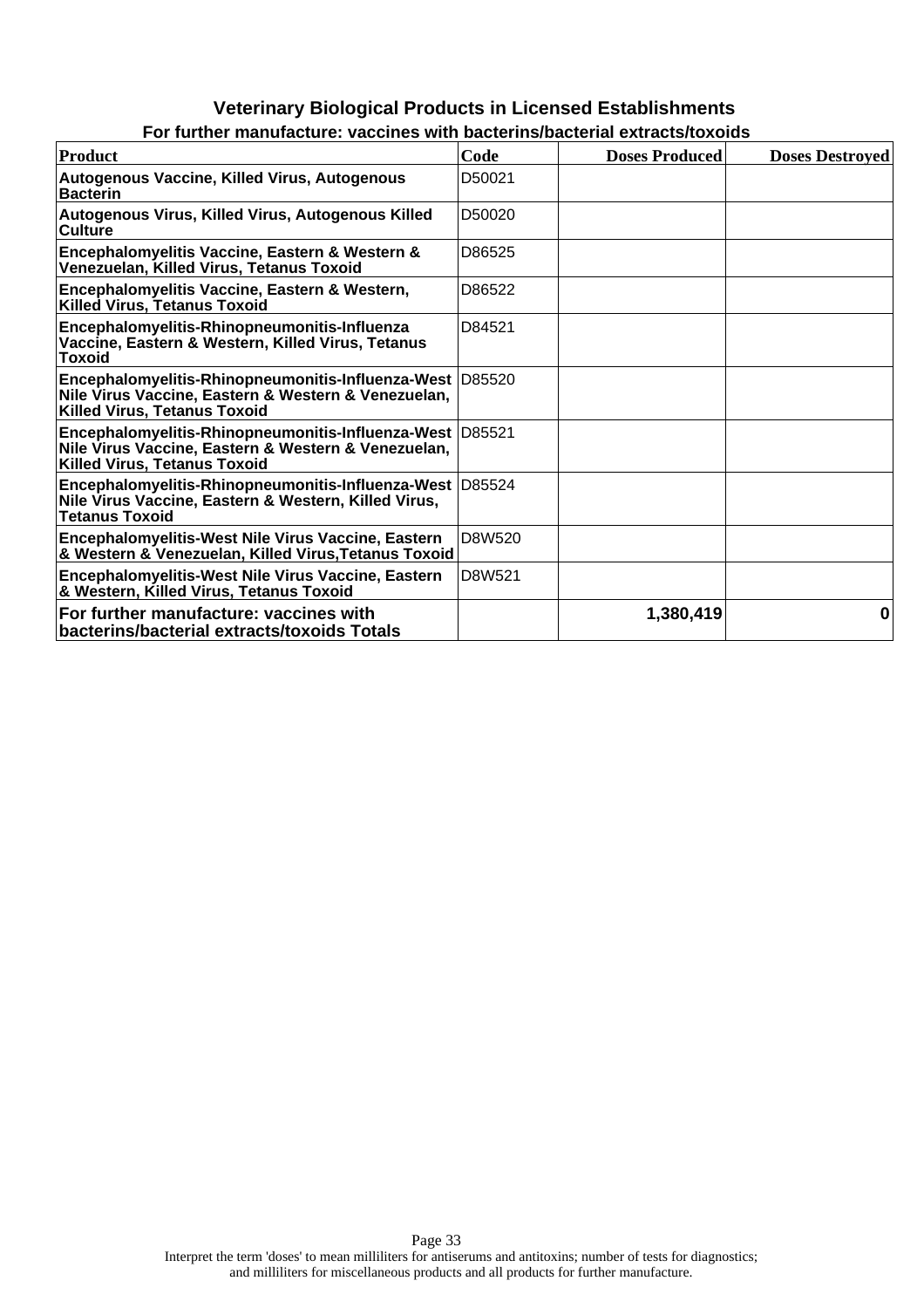| Product                                                       | Code    | <b>Doses Produced</b> | <b>Doses Destroyed</b> |
|---------------------------------------------------------------|---------|-----------------------|------------------------|
| <b>Canine Parvovirus Antigen Test Kit</b>                     | E02403  |                       |                        |
| Giardia Antigen Test Kit                                      | IEG0550 |                       |                        |
| For further manufacture: diagnostic products<br><b>Totals</b> |         | 4,379,620             |                        |

**For further manufacture: diagnostic products**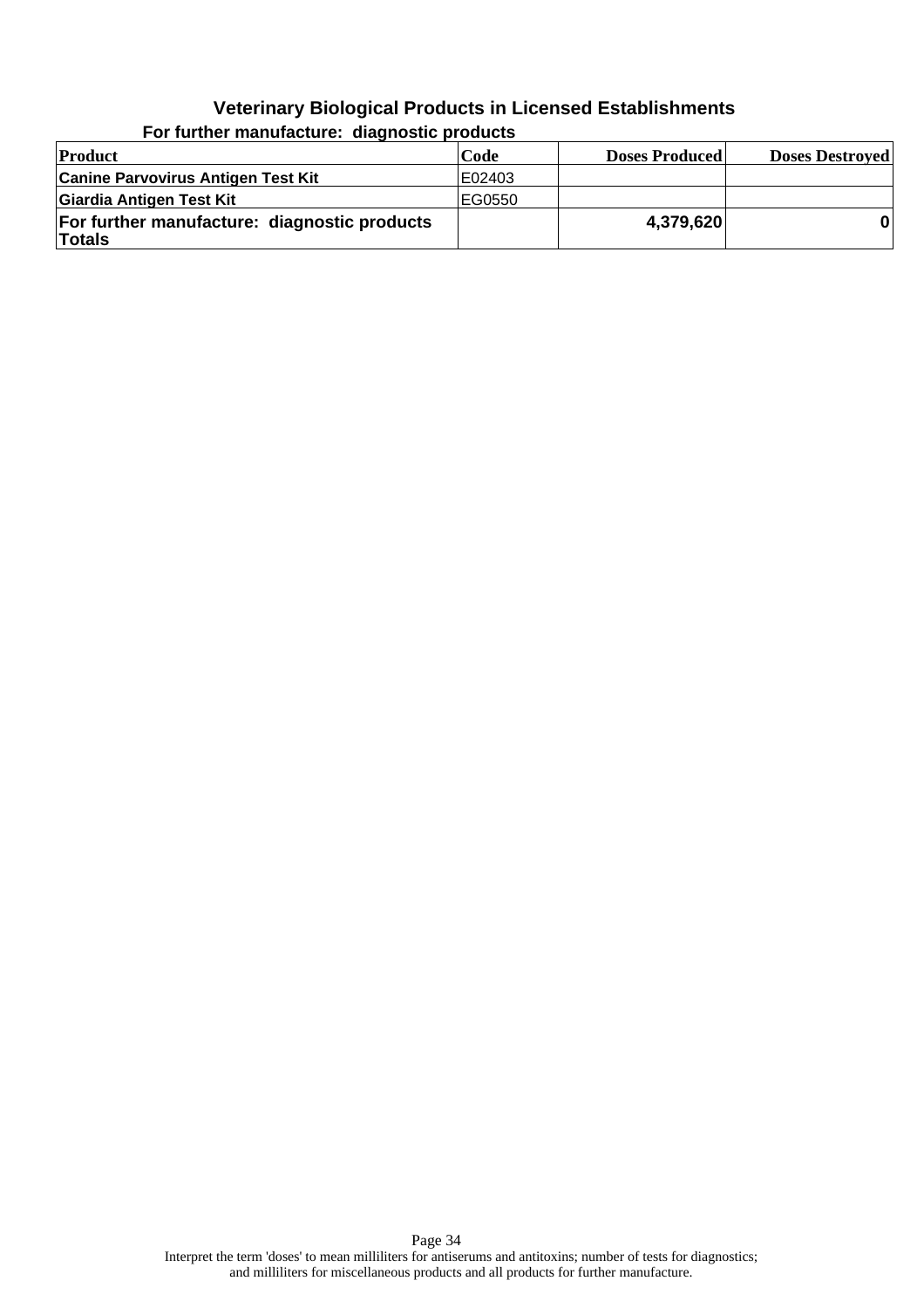**For further manufacture: antitoxins**

| Product                                    | Code   | <b>Doses Produced</b> | <b>Doses Destroyed</b> |
|--------------------------------------------|--------|-----------------------|------------------------|
| Tetanus Antitoxin, Equine Origin           | F30200 |                       |                        |
| For further manufacture: antitoxins Totals |        | 25,000                |                        |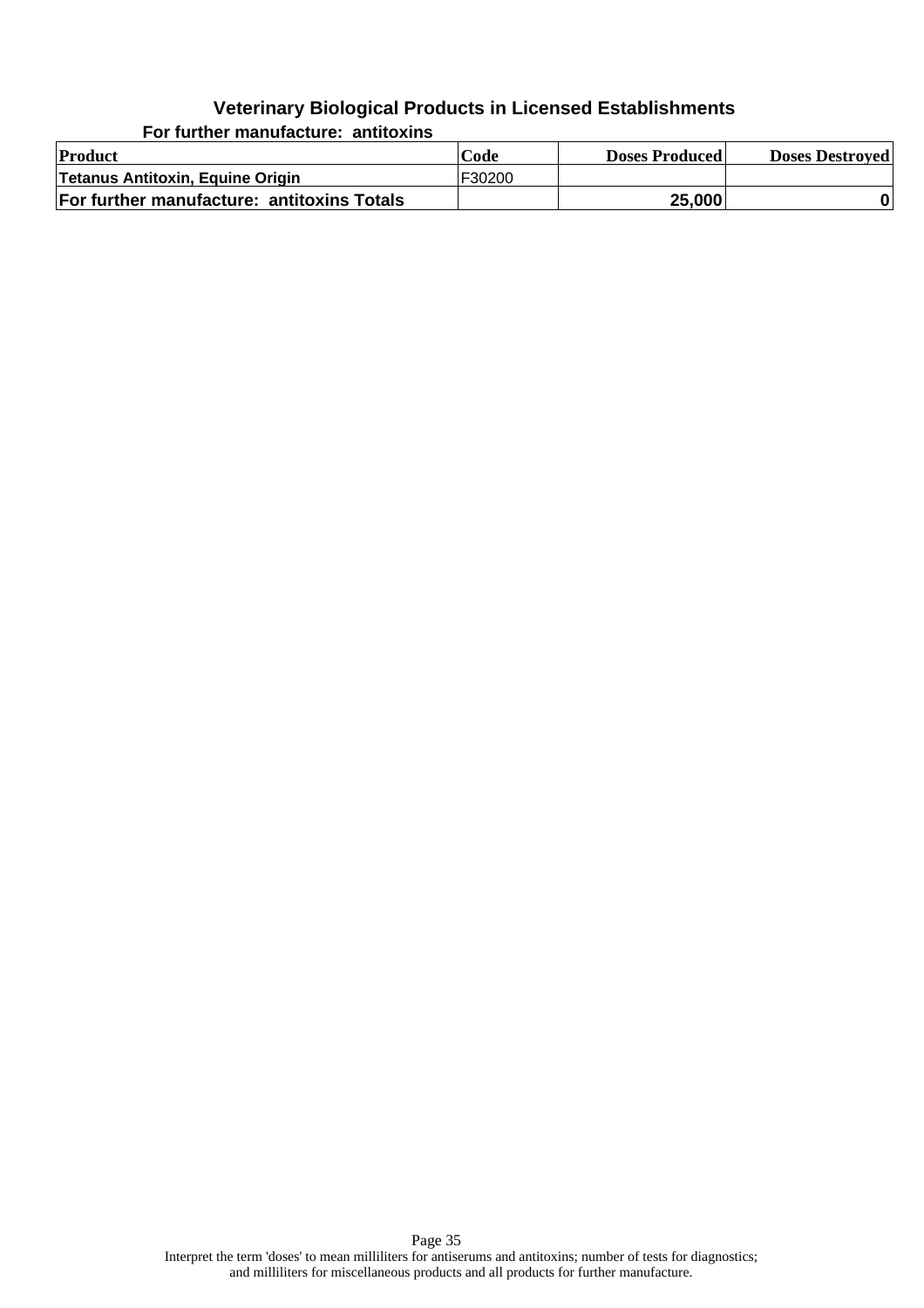| <b>Product</b>                                                | Code   | <b>Doses Produced</b> | <b>Doses Destroyed</b> |
|---------------------------------------------------------------|--------|-----------------------|------------------------|
| Clostridium Novyi, Killed Culture                             | G68000 |                       |                        |
| Clostridium Sordellii, Killed Culture                         | GC9000 |                       |                        |
| Corynebacterium Pseudotuberculosis Bacterin-<br><b>Toxoid</b> | GA9400 |                       |                        |
| Mannheimia Haemolytica Bacterin-Toxoid                        | G90500 |                       |                        |
| For further manufacture: bacterin-toxoids<br><b>Totals</b>    |        | 1,062,447             |                        |

#### **For further manufacture: bacterin-toxoids**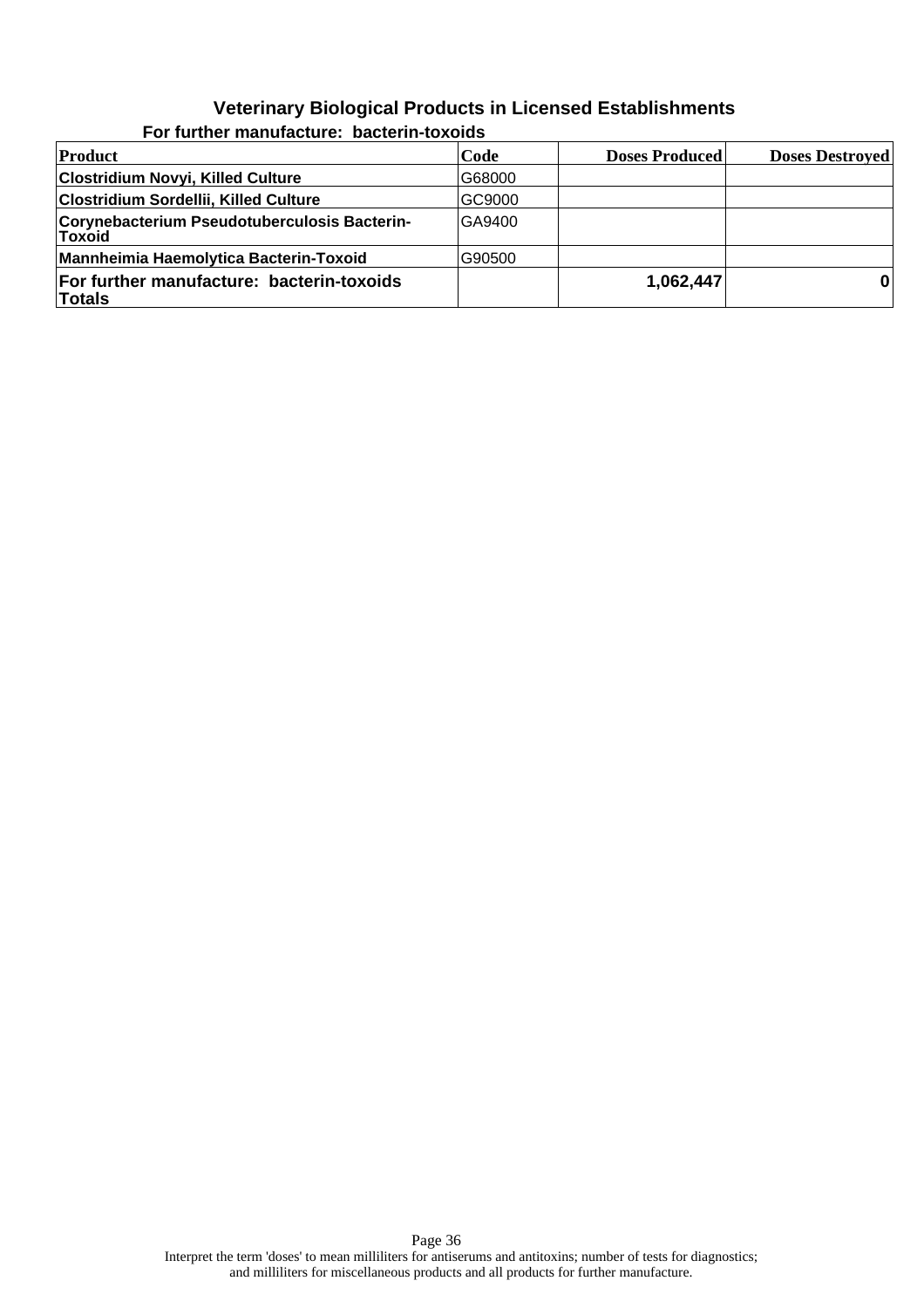| Product                                      | Code    | <b>Doses Produced</b> | <b>Doses Destroyed</b> |
|----------------------------------------------|---------|-----------------------|------------------------|
| <b>Clostridium Perfringens Type C Toxoid</b> | H10100  |                       |                        |
| <b>Clostridium Perfringens Type D Toxoid</b> | IH30101 |                       |                        |
| Tetanus Toxoid, Killed Culture               | H60101  |                       |                        |
| For further manufacture: toxoids Totals      |         | 3,863,400             | 0                      |

**For further manufacture: toxoids**